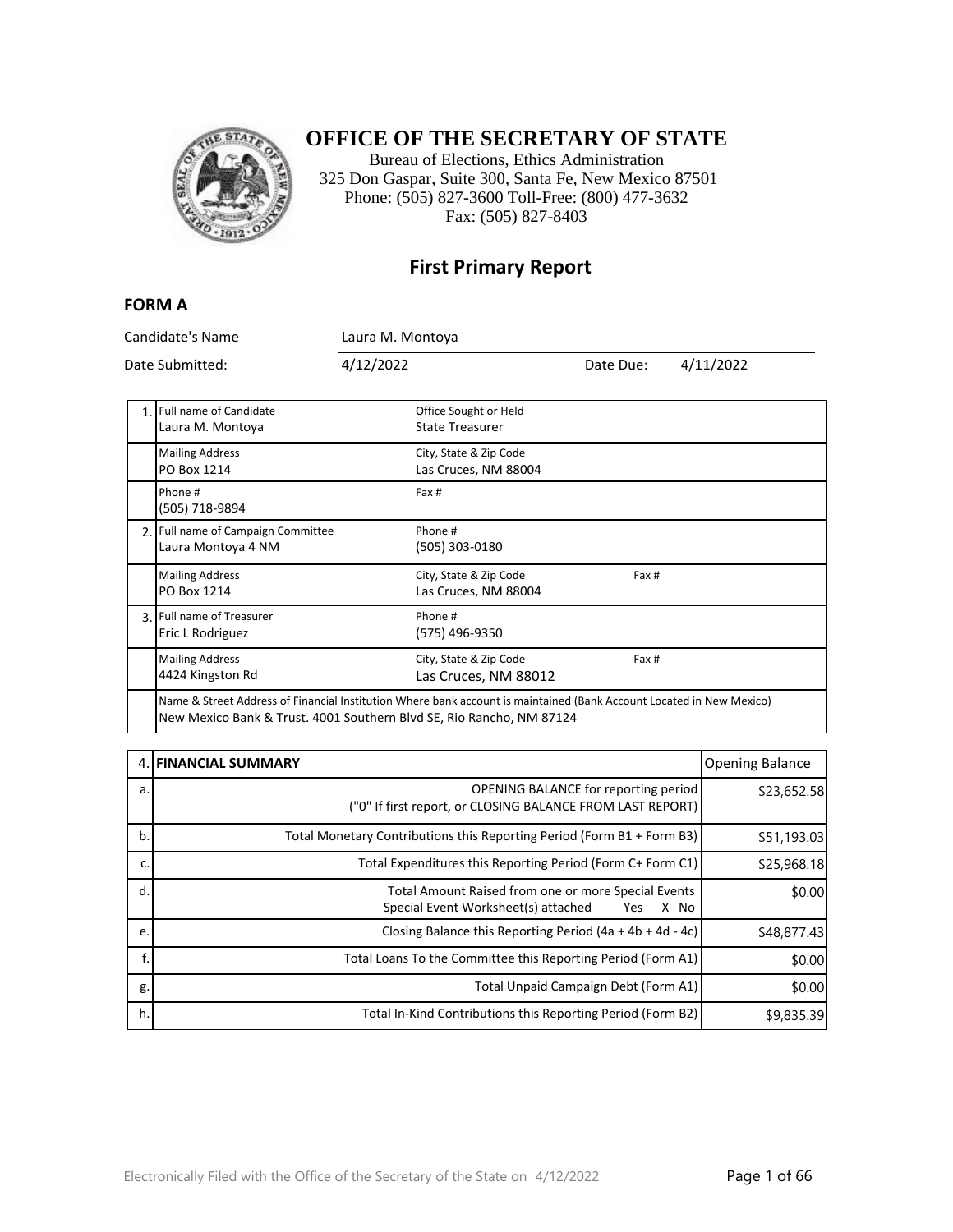# **Report of Expenditures and Contributions**

#### **Form A 1**

| Candidate's Name |                               | Laura M. Montoya |           |  |           |          |
|------------------|-------------------------------|------------------|-----------|--|-----------|----------|
| Date Submitted:  |                               | 4/12/2022        | Date Due: |  | 4/11/2022 |          |
|                  | 1. TOTAL DEBT CARRIED FORWARD |                  |           |  |           | \$0.00   |
|                  | 2. TOTAL LOAN CONTRIBUTIONS   |                  |           |  |           | \$0.00   |
|                  | 3. TOTAL DEBT PAID            |                  |           |  |           | \$0.00   |
|                  | 4. TOTAL LOANS FORGIVEN       |                  |           |  |           | \$0.00   |
|                  | <b>5. ITOTAL UNPAID DEBT</b>  |                  |           |  |           | $.00 \,$ |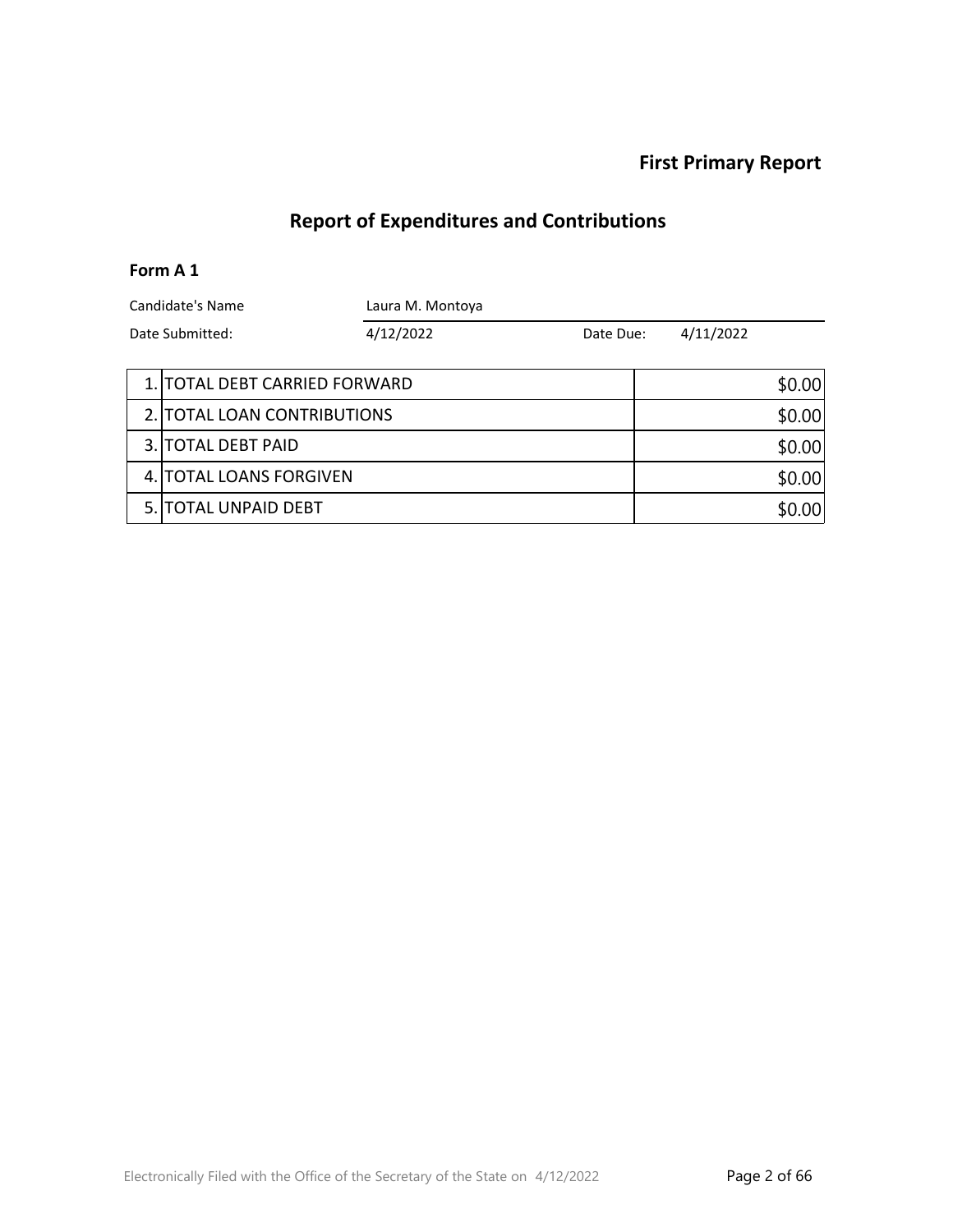#### **Report of Expenditures and Contributions**

## **FORM B 1 MONETARY CONTRIBUTIONS**

Candidate's Name Laura M. Montoya

r.

| <b>DATE</b> | <b>NAME and ADDRESS of CONTRIBUTOR</b>                                                                           | <b>OCCUPATION</b>    | <b>AMOUNT</b> |
|-------------|------------------------------------------------------------------------------------------------------------------|----------------------|---------------|
| 10/5/2021   | Roberta Colton<br>4209 Linnean Avenue NW<br>Washington, DC 20008<br>Contribution to Laura Montoya 4 NM           | Other - Not Employed | \$100.00      |
| 10/7/2021   | Jeff Swanson<br>146 SAN PEDRO DR<br>ALAMOGORDO, NM 88310-9559<br>Contribution to Laura Montoya 4 NM              | Retired              | \$50.00       |
| 10/8/2021   | Carl Jeff Swanson<br>146 SAN PEDRO DR<br>ALAMOGORDO, NM 88310-9559<br>Contribution to Laura Montoya 4 NM         | Other - Not Employed | \$50.00       |
| 10/8/2021   | Erica Wendel-Oglesby<br><b>46 VISTA MONTANA LOOP</b><br>PLACITAS, NM 87043<br>Contribution to Laura Montoya 4 NM | Other - Not employed | \$25.00       |
| 10/9/2021   | Gary Sims<br>80 Coyote Run<br>Corrales, NM 87048<br>Contribution to Laura Montoya 4 NM                           | Other - Owner        | \$50.00       |
| 10/9/2021   | James Lee<br>3521 STETSON ST SW<br>LOS LUNAS, NM 87031<br>Contribution to Laura Montoya 4 NM                     | Other - Not Employed | \$100.00      |
| 10/9/2021   | Judith Gordon<br>924 Salt Cedar Court<br>Bernalillo, NM 87004<br>Contribution to Laura Montoya 4 NM              | Other - Not employed | \$100.00      |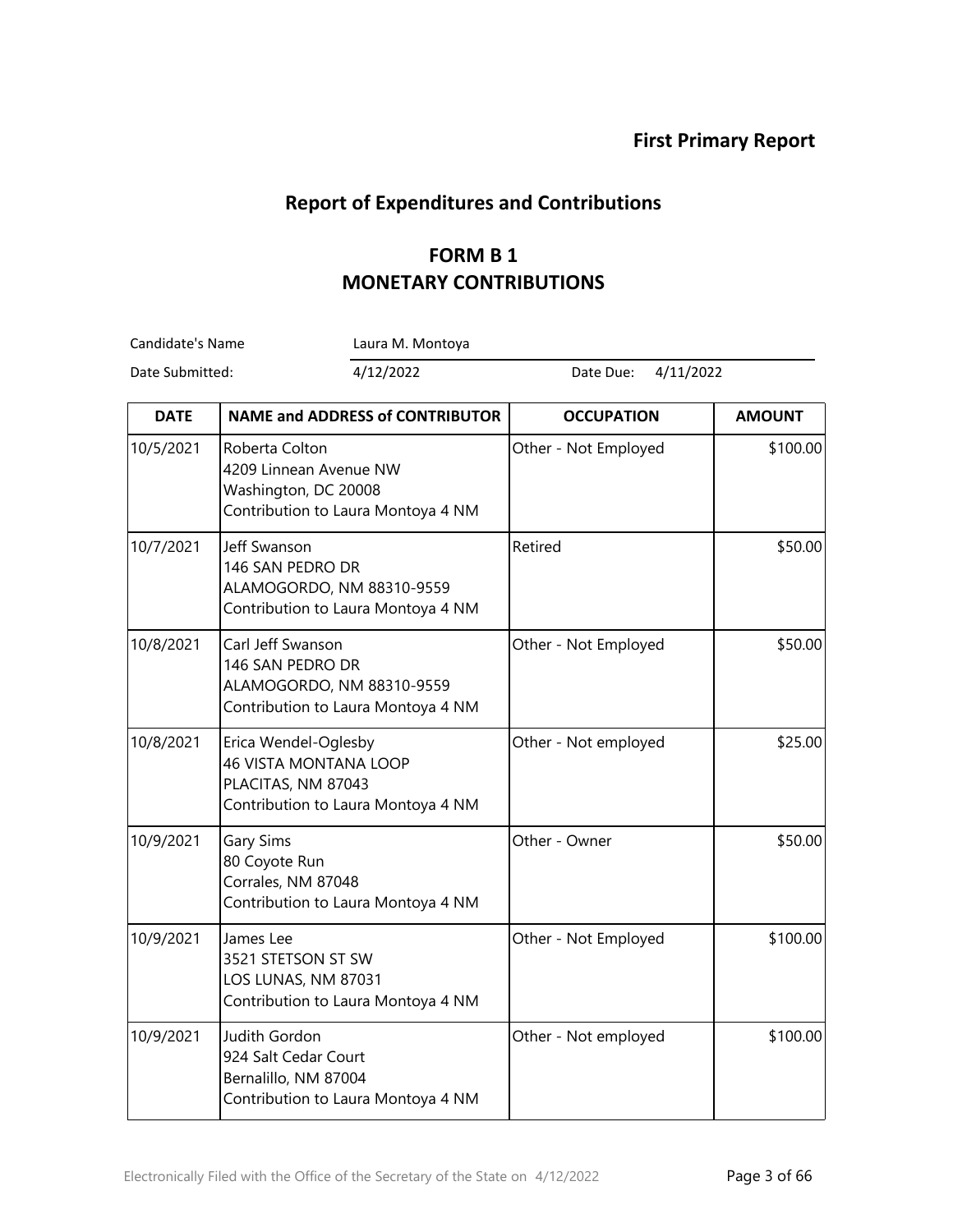| 10/10/2021 | Cheryl Ford<br>4 CONDESA ROAD<br>SANTA FE, NM 87508<br>Contribution to Laura Montoya 4 NM                      | Other - Not Employed                     | \$10.00  |
|------------|----------------------------------------------------------------------------------------------------------------|------------------------------------------|----------|
| 10/14/2021 | <b>Robert Robles</b><br>8612 Breckenridge Dr NW<br>Albuquerque, NM 87114<br>Contribution to Laura Montoya 4 NM | Other - Retired                          | \$250.00 |
| 10/14/2021 | <b>TAMMY FITCH</b><br>4119 DUNKIRK CT<br><b>DENVER, CO 80249</b><br>Contribution to Laura Montoya 4 NM         | Other - IT                               | \$50.00  |
| 10/15/2021 | Anna Blake<br>880 ORCHID DR SW<br>RIO RANCHO, NM 87124<br>Contribution to Laura Montoya 4 NM                   | Other - Sandoval County Fac<br>Maint Wkr | \$50.00  |
| 10/15/2021 | Mitchell Freedman<br>12761 Larchmont Street<br>Poway, CA 92064<br>Contribution to Laura Montoya 4 NM           | Other - Attorney                         | \$25.00  |
| 10/18/2021 | Linda Piro<br>2214 Los Lentes Rd NE<br>Los Lunas, NM 87031<br>Contribution to Laura Montoya 4 NM               | Other - Retired                          | \$200.00 |
| 10/22/2021 | <b>ANONYMOUS</b><br>Anonymous Contribution to Laura<br>Montoya 4 NM                                            |                                          | \$80.00  |
| 10/22/2021 | Christine Becker<br>1 Caminto Trl<br>Placitas, NM 87043<br>Contribution to Laura Montoya 4 NM                  | Other - CEO of Sundance<br>Educational   | \$100.00 |
| 10/22/2021 | Craig Barth<br>6566 Sahchu St<br>Cochiti Lake, NM 87083<br>Contribution to Laura Montoya 4 NM                  | Other - Retired                          | \$100.00 |
| 10/22/2021 | Daryl Summers<br>623 Granite Pt Trail SE<br>Albuqeruque, NM 87123<br>Contribution to Laura Montoya 4 NM        | Other - Retired                          | \$25.00  |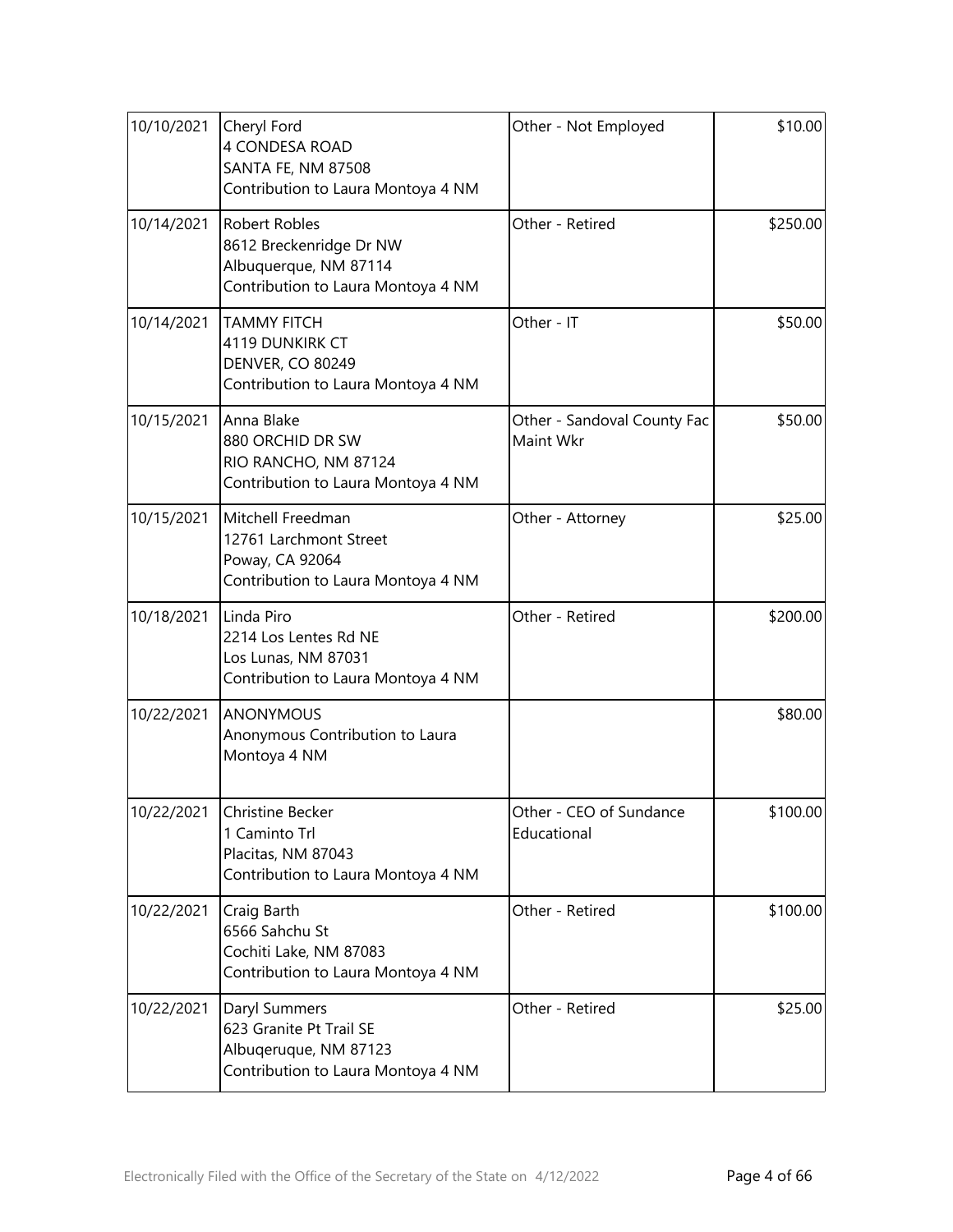| 10/22/2021 | Deidre Stratton<br>PO Box 2785<br>Edgewood, NM 87015<br>Contribution to Laura Montoya 4 NM                | Other - Retired                       | \$25.00    |
|------------|-----------------------------------------------------------------------------------------------------------|---------------------------------------|------------|
| 10/22/2021 | Dolly Kauley<br>6575 Loon Ct<br>Cochiti Lake, NM 87083<br>Contribution to Laura Montoya 4 NM              | Other - Retired                       | \$25.00    |
| 10/22/2021 | Donald Topper<br>6112 Hoochaneetsa Plz N<br>Cochiti Lake, NM 87083<br>Contribution to Laura Montoya 4 NM  | Other - Mayor of Cochiti<br>Lake      | \$1,000.00 |
| 10/22/2021 | <b>Gregory Ford</b><br>6524 Barranca Dr<br>Cochiti Lake, NM 87083<br>Contribution to Laura Montoya 4 NM   | Other - account<br>management         | \$100.00   |
| 10/22/2021 | Suzanne Guy<br>6510 Tahawash St<br>Cochiti Lake, NM 87083<br>Contribution to Laura Montoya 4 NM           | Other - Retired                       | \$100.00   |
| 10/23/2021 | Ion Sirbu<br>3032 TAOS MEADOWS DR<br>RIO RANCHO, NM 87144<br>Contribution to Laura Montoya 4 NM           | Other - Electrica Project<br>Engineer | \$25.00    |
| 10/27/2021 | Sharon Cordova<br>2208 SUMMER RAY DRIVE NW<br>ALBUQUERQUE, NM 87120<br>Contribution to Laura Montoya 4 NM | Other - retired                       | \$100.00   |
| 10/28/2021 | Carlos Medina<br>PO Box 622<br>Ribera, NM 87560<br>Contribution to Laura Montoya 4 NM                     | Other - business owner                | \$200.00   |
| 10/28/2021 | Michael Baca<br>813 EL PUEBLO RD NW<br>LOS RANCHOS, NM 87114<br>Contribution to Laura Montoya 4 NM        | Other - IT                            | \$50.00    |
| 10/28/2021 | Zia Estates LLC<br>02 Taylor Rd<br>Santa Fe, NM 87508<br>Contribution to Laura Montoya 4 NM               | Other Real Estate Manager             | \$1,000.00 |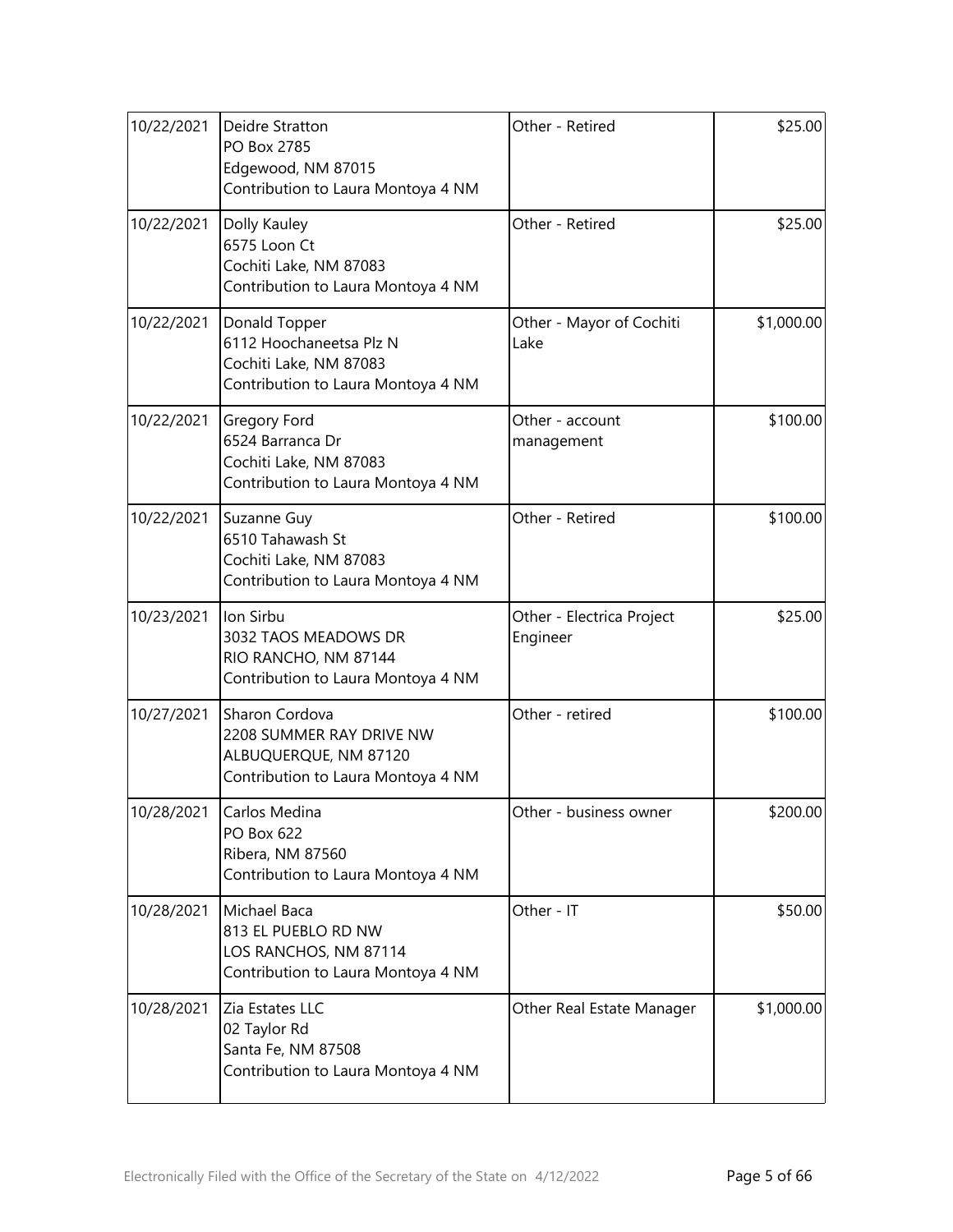| 10/29/2021 | Katherine Bruch<br>6 Spur Road<br>Placitas, NM 87043<br>Contribution to Laura Montoya 4 NM              | Other - County<br>Commissioner | \$25.00  |
|------------|---------------------------------------------------------------------------------------------------------|--------------------------------|----------|
| 10/31/2021 | <b>Carmel MARTINEZ</b><br>#11 CR 5297<br>Farmington, NM 87401<br>Contribution to Laura Montoya 4 NM     | Other - Not Employed           | \$10.00  |
| 10/31/2021 | Joseph Casados<br>1031 18TH STREET NW<br>ALBUQUERQUE, NM 87104<br>Contribution to Laura Montoya 4 NM    | Other - Consultant             | \$50.00  |
| 11/1/2021  | Tilden L Drinkard<br>P.O. BOX 807<br>CORRALES, NM 87048<br>Contribution to Laura Montoya 4 NM           | Other - Not Employed           | \$50.00  |
| 11/5/2021  | Christopher Daul<br>10 Calle Arbolitos<br>Placitas, NM 87043<br>Contribution to Laura Montoya 4 NM      | Other - Consultant             | \$25.00  |
| 11/7/2021  | Cheryl Ford<br>4 CONDESA ROAD<br><b>SANTA FE, NM 87508</b><br>Contribution to Laura Montoya 4 NM        | Other - Not Employed           | \$10.00  |
| 11/7/2021  | Mike Melendez<br>608 WESTERN DR.<br>RIO COMMUNITIES, NM 87002<br>Contribution to Laura Montoya 4 NM     | Other - Economics              | \$25.00  |
| 11/7/2021  | Monica Gilboa<br>4760 Lluvia Encantada<br>Santa Fe, NM 87507<br>Contribution to Laura Montoya 4 NM      | Other - Not Employed           | \$25.00  |
| 11/7/2021  | Vicki Gottlieb<br>91 JUNIPER ROAD<br>PLACITAS, NM 87043<br>Contribution to Laura Montoya 4 NM           | Other - Not employed           | \$25.00  |
| 11/8/2021  | Elizabeth Barnett<br>1123 Narcisco St NE<br>Albuquerque, NM 87112<br>Contribution to Laura Montoya 4 NM | Other - Teacher                | \$100.00 |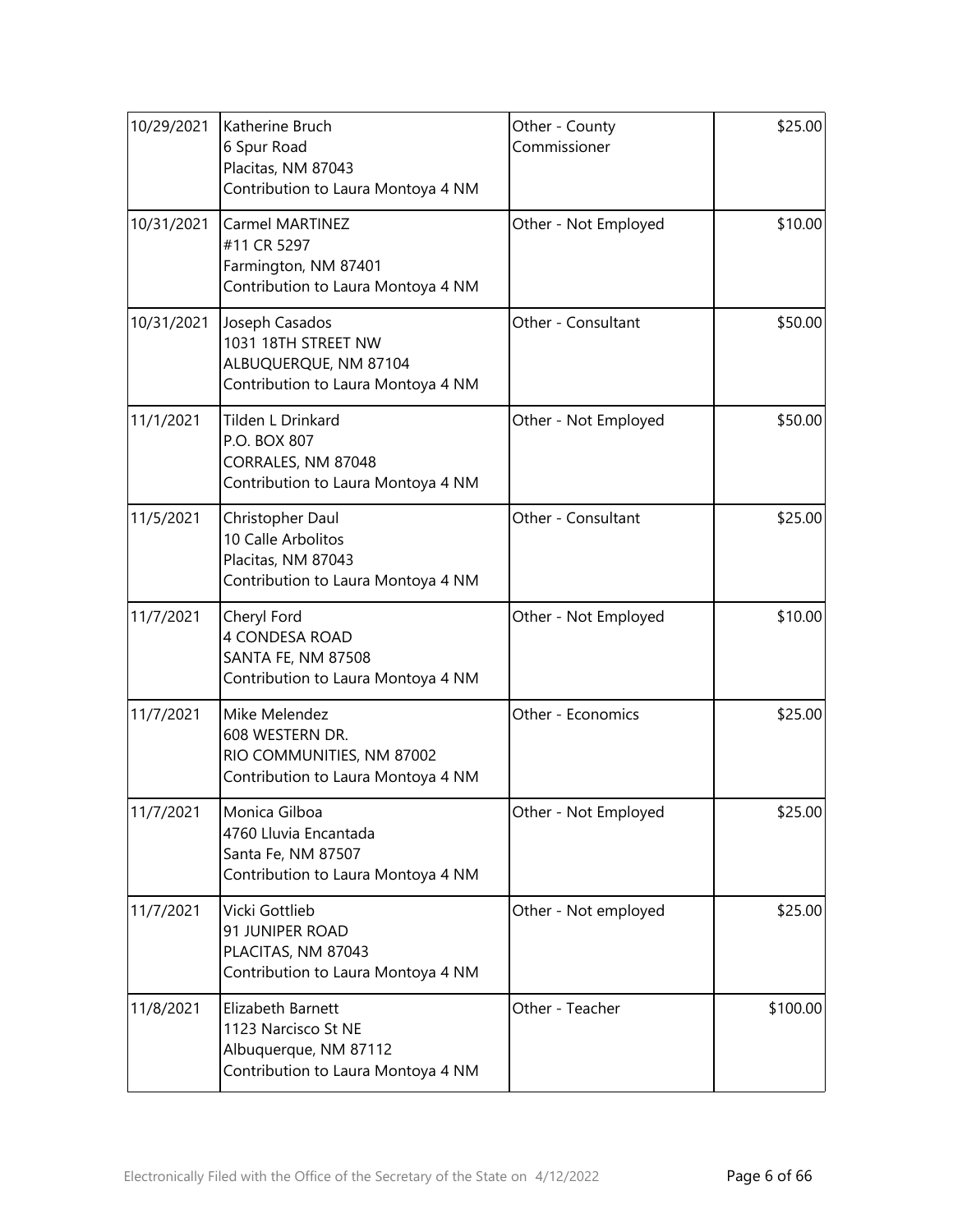| 11/9/2021  | <b>Gary Sims</b><br>80 Coyote Run<br>Corrales, NM 87048<br>Contribution to Laura Montoya 4 NM                  | Other - Owner                  | \$50.00  |
|------------|----------------------------------------------------------------------------------------------------------------|--------------------------------|----------|
| 11/15/2021 | David Rose<br>1309 N West St<br>Silver City, NM 88061<br>Contribution to Laura Montoya 4 NM                    | - Retired                      | \$50.00  |
| 11/15/2021 | Kenneth Miyagishima<br>1510 S. SOLANO DR<br>LAS CRUCES, NM 88001<br>Contribution to Laura Montoya 4 NM         | Other - Mayor of Las Cruces    | \$100.00 |
| 11/15/2021 | Mitchell Rothstein<br>2488 Lema Rd SE<br>Rio Rancho, NM 87124<br>Contribution to Laura Montoya 4 NM            | - Retired                      | \$35.00  |
| 11/15/2021 | Vasquez & Co. LLP<br>655 N. Central Ave Suite 1550<br>Glendale, CA 91203<br>Contribution to Laura Montoya 4 NM | Other Consulting               | \$100.00 |
| 11/17/2021 | <b>Elliot Stern</b><br>13 UTE Cir<br>Santa Fe, NM 87505<br>Contribution to Laura Montoya 4 NM                  | Retired - Retired              | \$300.00 |
| 11/17/2021 | Regina Antrom<br><b>PO Box 446</b><br>Willingboro, NJ 80460<br>Contribution to Laura Montoya 4 NM              | - Retired                      | \$100.00 |
| 11/26/2021 | Karen Schafer<br>4800 Palmas Altas Dr SE<br>Rio Rancho, NM 87124<br>Contribution to Laura Montoya 4 NM         | - Retired                      | \$50.00  |
| 11/28/2021 | Michael Baca<br>813 EL PUEBLO RD NW<br>LOS RANCHOS, NM 87114<br>Contribution to Laura Montoya 4 NM             | Other - IT                     | \$50.00  |
| 11/29/2021 | Katherine Bruch<br>6 Spur Road<br>Placitas, NM 87043<br>Contribution to Laura Montoya 4 NM                     | Other - County<br>Commissioner | \$25.00  |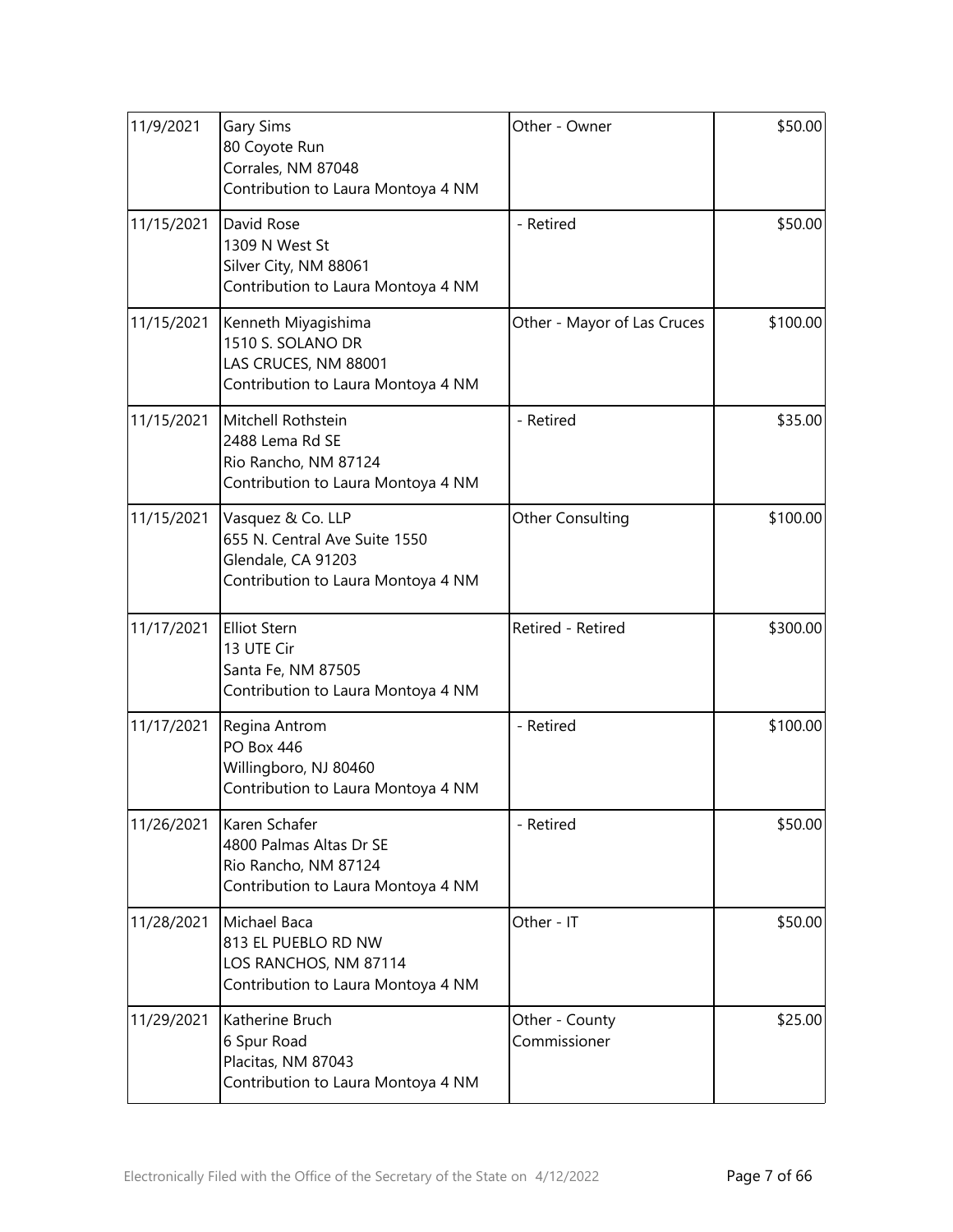| 12/1/2021  | Judith Gordon<br>924 Salt Cedar Court<br>Bernalillo, NM 87004<br>Contribution to Laura Montoya 4 NM                                             | Other - Not employed              | \$50.00    |
|------------|-------------------------------------------------------------------------------------------------------------------------------------------------|-----------------------------------|------------|
| 12/1/2021  | Scotti Romberg<br>9512 Bent Rd NE<br>Albuquerque, NM 87109<br>Contribution to Laura Montoya 4 NM                                                | Other - Not Employed              | \$10.00    |
| 12/2/2021  | Aleta Suazo<br>1724 BLACK RIVER DR. NE<br>RIO RANCHO, NM 87144<br>Contribution to Laura Montoya 4 NM                                            | Other - Not Employed              | \$50.00    |
| 12/3/2021  | David Schiferl<br><b>459 GRAND CANYON DR</b><br><b>WHITE ROCK, NM 87547-3646</b><br>Contribution to Laura Montoya 4 NM                          | Other - Not Employed              | \$100.00   |
| 12/5/2021  | Christopher Daul<br>10 Calle Arbolitos<br>Placitas, NM 87043<br>Contribution to Laura Montoya 4 NM                                              | Other - Consultant                | \$25.00    |
| 12/5/2021  | Jane Asche<br>4627 ROCK CANYON LOOP<br>LAS CRUCES, NM 88011<br>Contribution to Laura Montoya 4 NM                                               | Other - Not employed              | \$25.00    |
| 12/5/2021  | Kim Sanchez Rael<br>8712 Rio Grande Blvd NW<br>Los Ranchos de Albuquerque, NM 87114<br>Contribution to Laura Montoya 4 NM                       | Other - Consultant                | \$1,000.00 |
| 12/5/2021  | Sandra Dransfield<br>96 Avenida Aldea<br>Santa Fe, NM 87507<br>Contribution to Laura Montoya 4 NM                                               | Other - Not Employed              | \$50.00    |
| 12/21/2021 | International Brotherhood of Electrical<br>Workers Local 611<br>900 Seventh St NW<br>Washington, DC 20010<br>Contribution to Laura Montoya 4 NM | <b>Political Action Committee</b> | \$2,000.00 |
| 12/27/2021 | Cristino Griego<br>135 SR 266<br>SAPELLO, NM 87745<br>Contribution to Laura Montoya 4 NM                                                        | Other - Not employed              | \$100.00   |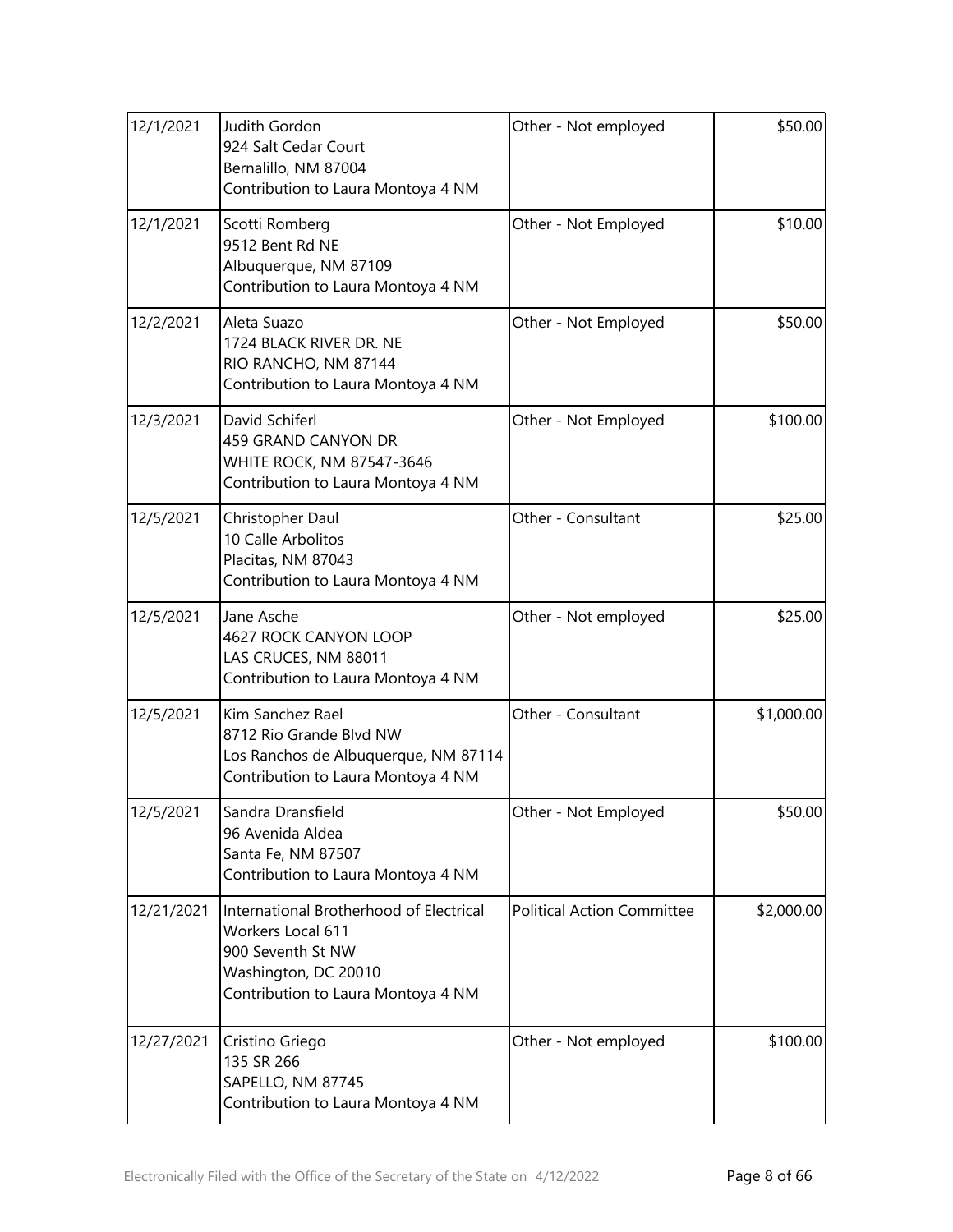| 12/27/2021 | Juanita Gordon<br>P.O. BOX 1811<br>SOCORRO, NM 87801<br>Contribution to Laura Montoya 4 NM            | Other - Not Employed           | \$25.00  |
|------------|-------------------------------------------------------------------------------------------------------|--------------------------------|----------|
| 12/27/2021 | Laura Montoya<br>4080 Montreal Loop Ne<br>Rio Rancho, NM 87144<br>Contribution to Laura Montoya 4 NM  | Other - Treasurer              | \$400.00 |
| 12/27/2021 | <b>MARY ELLEN CAPEK</b><br>280 DIXON ROAD<br>CORRALES, NM 87048<br>Contribution to Laura Montoya 4 NM | Other - Consultant             | \$50.00  |
| 12/28/2021 | Ann Barudin<br>9100 OAKLAND AVENUE NE<br>ALBUQUERQUE, NM 87122<br>Contribution to Laura Montoya 4 NM  | Other - Office Manager         | \$100.00 |
| 12/28/2021 | <b>Karen Crow</b><br>1491 Camino Corrales<br>Santa Fe, NM 87505<br>Contribution to Laura Montoya 4 NM | Other - Not employed           | \$250.00 |
| 12/28/2021 | Michael Baca<br>813 EL PUEBLO RD NW<br>LOS RANCHOS, NM 87114<br>Contribution to Laura Montoya 4 NM    | Other - IT                     | \$50.00  |
| 12/28/2021 | Terry Eisenbart<br>75 JUDY COURT<br>CORRALES, NM 87048<br>Contribution to Laura Montoya 4 NM          | Other - business owner         | \$50.00  |
| 12/29/2021 | Cynthia Collier<br>353 SEGO LN<br>CORRALES, NM 87048<br>Contribution to Laura Montoya 4 NM            | Other - Not Employed           | \$100.00 |
| 12/29/2021 | Gary King<br>P.O. BOX 40<br>MORIARTY, NM 87035<br>Contribution to Laura Montoya 4 NM                  | Other - Not Employed           | \$500.00 |
| 12/29/2021 | Katherine Bruch<br>6 Spur Road<br>Placitas, NM 87043<br>Contribution to Laura Montoya 4 NM            | Other - County<br>Commissioner | \$25.00  |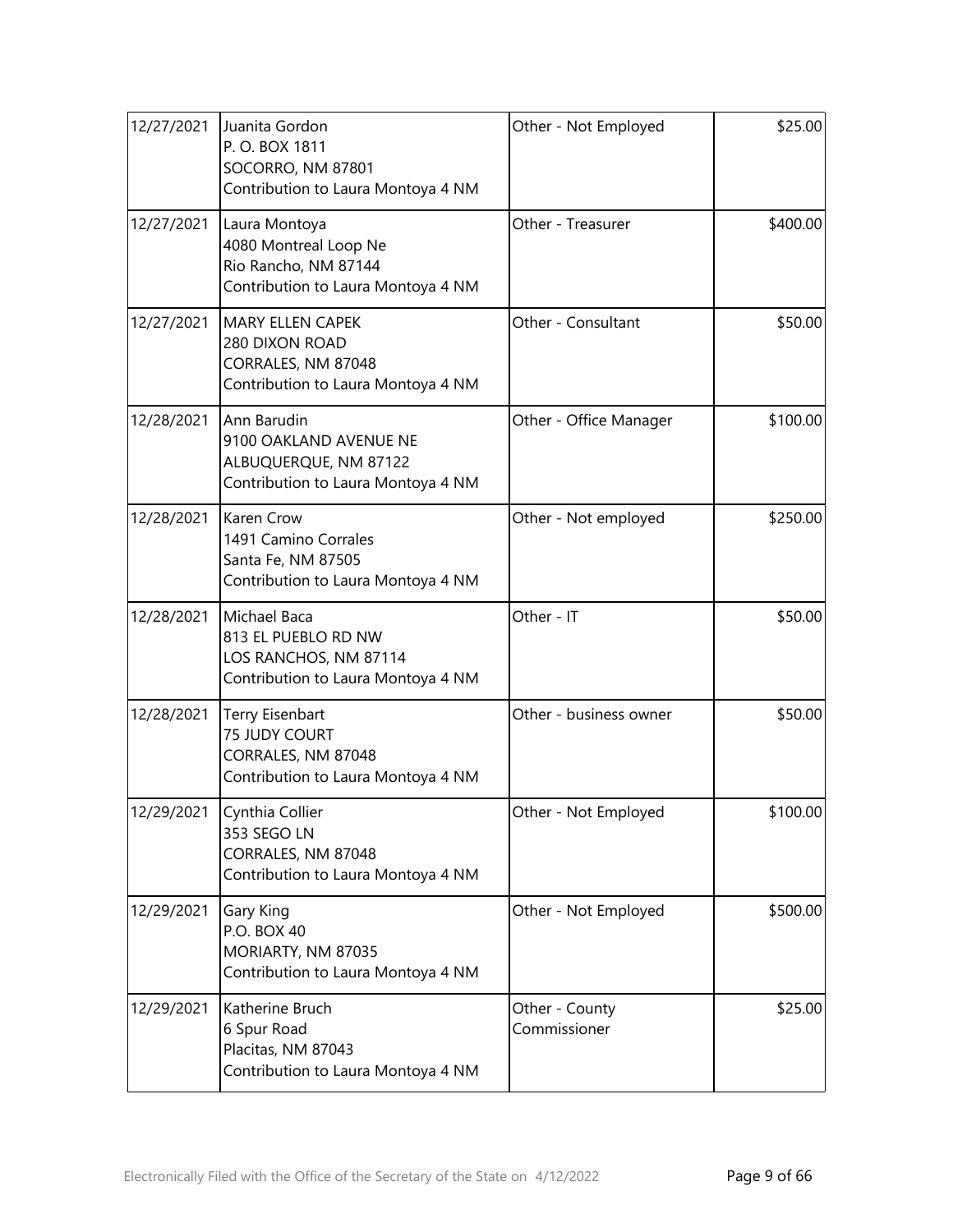| 12/31/2021 | <b>Gary Tripp</b><br>6824 Kalgan Rd NE<br>Rio Rancho, NM 87144<br>Contribution to Laura Montoya 4 NM    | Retired - school board<br>member | \$250.00   |
|------------|---------------------------------------------------------------------------------------------------------|----------------------------------|------------|
| 12/31/2021 | Michael Olivas<br>3101 Old Pecos Tr #304<br>Santa Fe, NM 87505<br>Contribution to Laura Montoya 4 NM    | Other - Professor                | \$10.00    |
| 1/10/2022  | <b>Bert Coxe</b><br>687 W Ella Dr<br>Corrales, NM 87048<br>Contribution to Laura Montoya 4 NM           | Retired - Retired                | \$100.00   |
| 1/14/2022  | Dan Perry<br>233 N Guadalupe St #267<br>Santa Fe, NM 87501<br>Contribution to Laura Montoya 4 NM        | Retired - Attoreny               | \$2,500.00 |
| 2/18/2022  | <b>Gary Sims</b><br>80 Coyote Run<br>Corrales, NM 87048<br>Contribution to Laura Montoya 4 NM           | Other - Owner                    | \$50.00    |
| 2/19/2022  | Jennifer Kreie<br>5425 Longview Ln<br>Las Cruces, NM 88012<br>Contribution to Laura Montoya 4 NM        | Other - Not Employed             | \$50.00    |
| 2/25/2022  | Michelle Meaders<br>4047 Anderson Ave SE<br>Albuquerque, NM 87108<br>Contribution to Laura Montoya 4 NM | Other - Not employed             | \$100.00   |
| 2/28/2022  | Katherine Bruch<br>6 Spur Road<br>Placitas, NM 87043<br>Contribution to Laura Montoya 4 NM              | Other - County<br>Commissioner   | \$25.00    |
| 2/28/2022  | Michael Baca<br>813 EL PUEBLO RD NW<br>LOS RANCHOS, NM 87114<br>Contribution to Laura Montoya 4 NM      | Other - IT                       | \$50.00    |
| 3/1/2022   | Joseph Gandert<br>7605 SPRING AVE. NE<br>ALBUQUERQUE, NM 87110<br>Contribution to Laura Montoya 4 NM    | Other - Attorney                 | \$101.00   |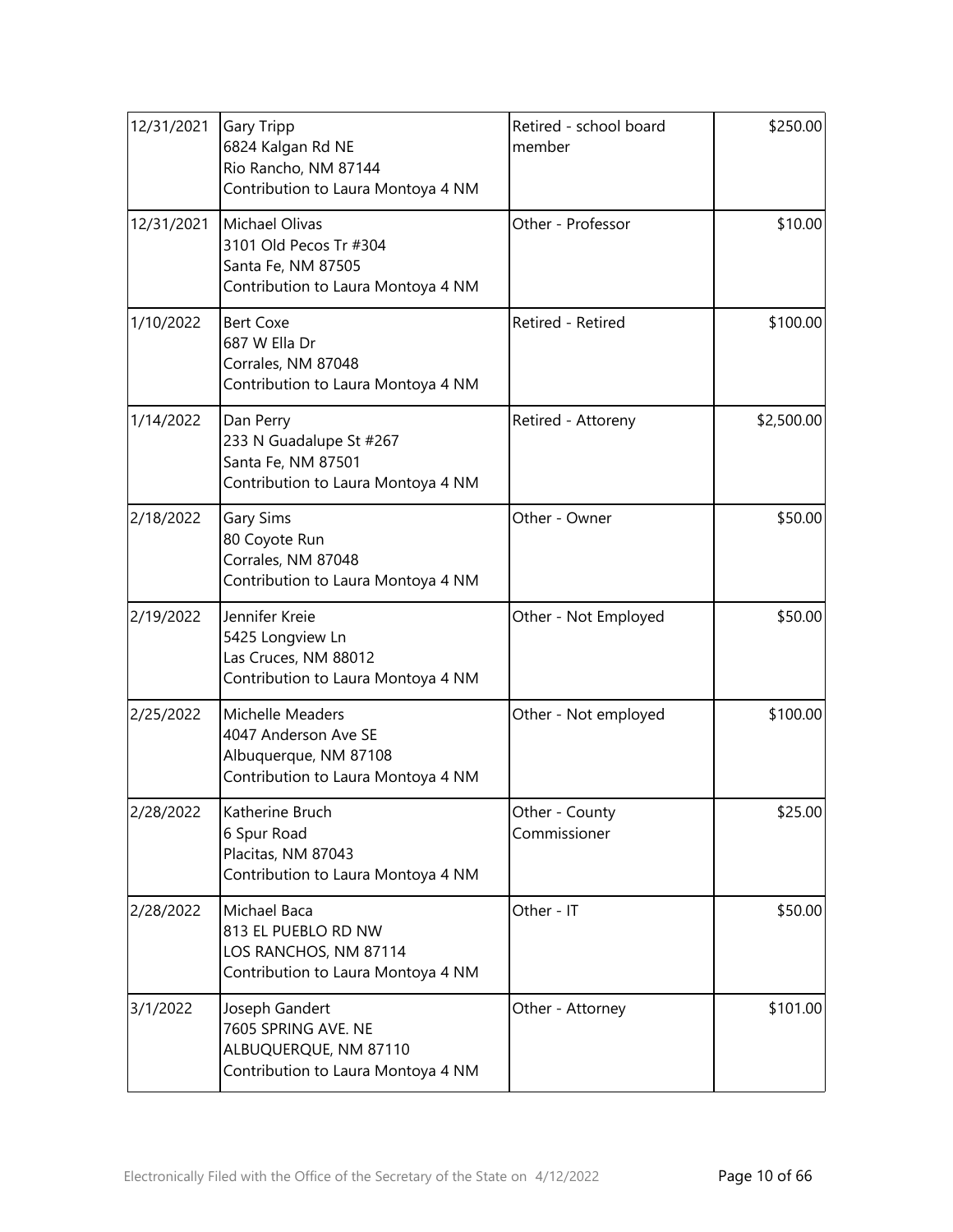| 3/1/2022 | Mary C. Torres<br>2213 SPRUCE NEEDLE RD SE<br>RIO RANCHO, NM 87124<br>Contribution to Laura Montoya 4 NM | Other - Retired Public<br>Employee | \$35.00  |
|----------|----------------------------------------------------------------------------------------------------------|------------------------------------|----------|
| 3/1/2022 | <b>Steve Arias</b><br>PO Box 366<br>Santa Fe, NM 87504<br>Contribution to Laura Montoya 4 NM             | Other - Not Employed               | \$600.00 |
| 3/1/2022 | Terry Ihnat<br>3800 OXBOW VILLAGE LN NW<br>ALBUQUERQUE, NM 87120<br>Contribution to Laura Montoya 4 NM   | Other - Not Employed               | \$40.00  |
| 3/5/2022 | Christopher Daul<br>10 Calle Arbolitos<br>Placitas, NM 87043<br>Contribution to Laura Montoya 4 NM       | Other - Consultant                 | \$25.00  |
| 3/5/2022 | T Spencer Wright<br>811 WALDO STREET<br><b>SANTA FE, NM 87505</b><br>Contribution to Laura Montoya 4 NM  | Other - Not Employed               | \$100.03 |
| 3/7/2022 | <b>Bert Coxe</b><br>687 W Ella Dr<br>Corrales, NM 87048<br>Contribution to Laura Montoya 4 NM            | Retired - Retired                  | \$600.00 |
| 3/7/2022 | Carol Vrchota<br>4487 Alpine Cir SE<br>Rio Rancho, NM 87124<br>Contribution to Laura Montoya 4 NM        | - Retired                          | \$25.00  |
| 3/7/2022 | EJ Morris<br>PO Box 355<br>Tucumcari, NM 88401<br>Contribution to Laura Montoya 4 NM                     | - Retired                          | \$50.00  |
| 3/7/2022 | Louis Portillos<br>PO Box 87<br>Springer, NM 87747<br>Contribution to Laura Montoya 4 NM                 | - school board member              | \$50.00  |
| 3/7/2022 | Mike Melendez<br>608 WESTERN DR.<br>RIO COMMUNITIES, NM 87002<br>Contribution to Laura Montoya 4 NM      | Other - Economics                  | \$25.00  |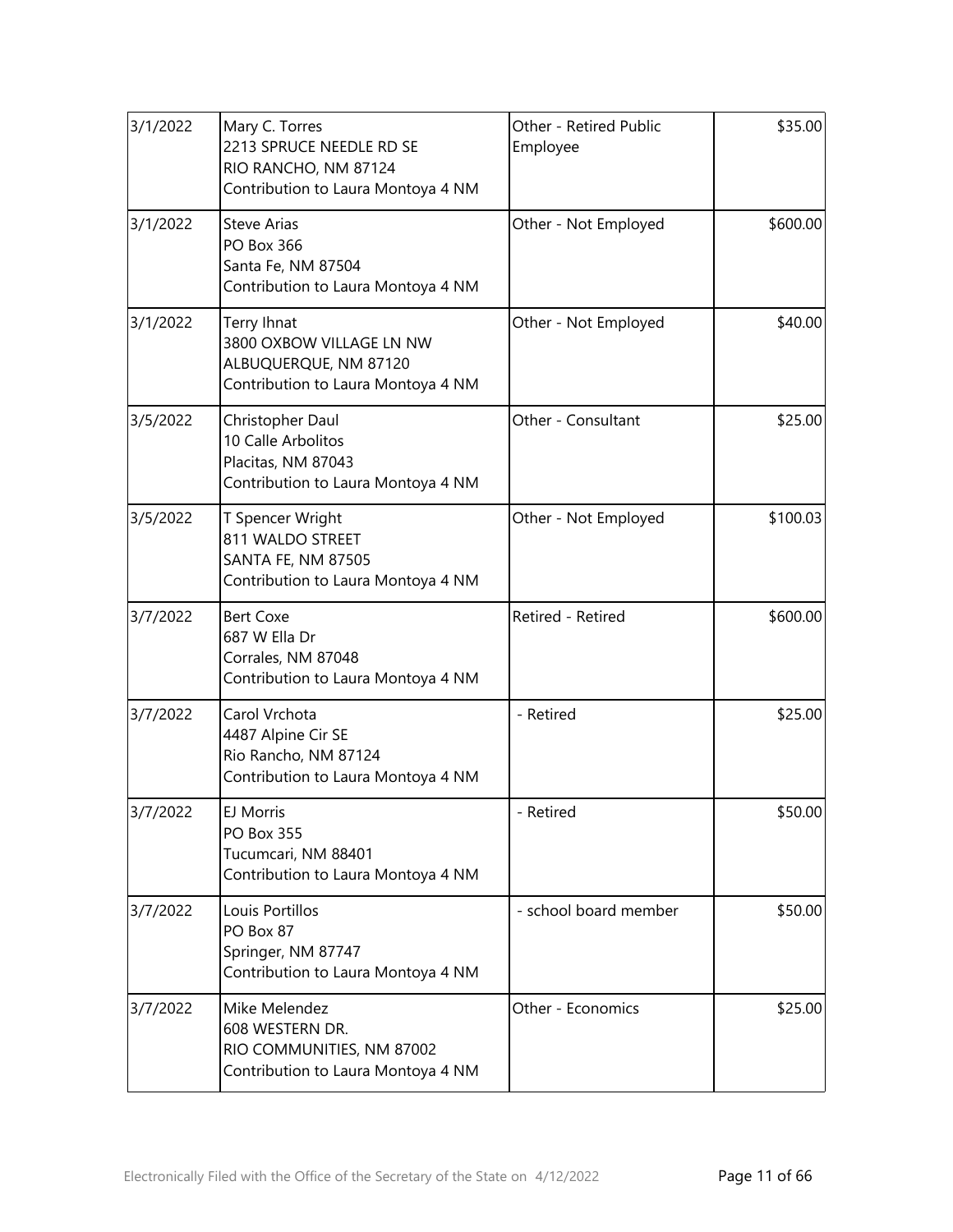| 3/7/2022  | Monica Gilboa<br>4760 Lluvia Encantada<br>Santa Fe, NM 87507<br>Contribution to Laura Montoya 4 NM              | Other - Not Employed              | \$25.00  |
|-----------|-----------------------------------------------------------------------------------------------------------------|-----------------------------------|----------|
| 3/7/2022  | Vicki Gottlieb<br>91 JUNIPER ROAD<br>PLACITAS, NM 87043<br>Contribution to Laura Montoya 4 NM                   | Other - Not employed              | \$25.00  |
| 3/8/2022  | <b>Glenn Griffin</b><br>3701 TRACY CIRCLE<br>SILVER CIITY, NM 88061<br>Contribution to Laura Montoya 4 NM       | Other - Not Employed              | \$50.00  |
| 3/8/2022  | Grace Lowe<br><b>4818 LEROY GORHAM DRIVE</b><br>CAPITOL HEIGHTS, MD 20743<br>Contribution to Laura Montoya 4 NM | Other - Sales                     | \$100.00 |
| 3/8/2022  | Mike Kavanaugh<br>511 NEW MEXICO AVE<br>LAS VEGAS, NM 87701<br>Contribution to Laura Montoya 4 NM               | Other - Not Employed              | \$600.00 |
| 3/9/2022  | Jennifer Sims<br>80 Coyote Run<br>Corrales, NM 87048<br>Contribution to Laura Montoya 4 NM                      | Other - Owner                     | \$50.00  |
| 3/10/2022 | Amanda Gessler<br>5412 KOKOPELLI COURT<br>ALBUQUERQUE, NM 87114<br>Contribution to Laura Montoya 4 NM           | Other - Realtor                   | \$100.00 |
| 3/10/2022 | Hilario Rubio<br>1312 7TH ST.<br>LAS VEGAS, NM 87701<br>Contribution to Laura Montoya 4 NM                      | Other - Insurance<br>Agent/Broker | \$100.00 |
| 3/10/2022 | Leon Marinez<br>3305 RUNNING BIRD PLACE NW<br>ALBUQUERQUE, NM 87120<br>Contribution to Laura Montoya 4 NM       | Other - USPS                      | \$100.00 |
| 3/10/2022 | Manuel Troncoso<br>4072 Montreal LP<br>Rio Rancho, NM 87114<br>Contribution to Laura Montoya 4 NM               | Retired - Retired                 | \$300.00 |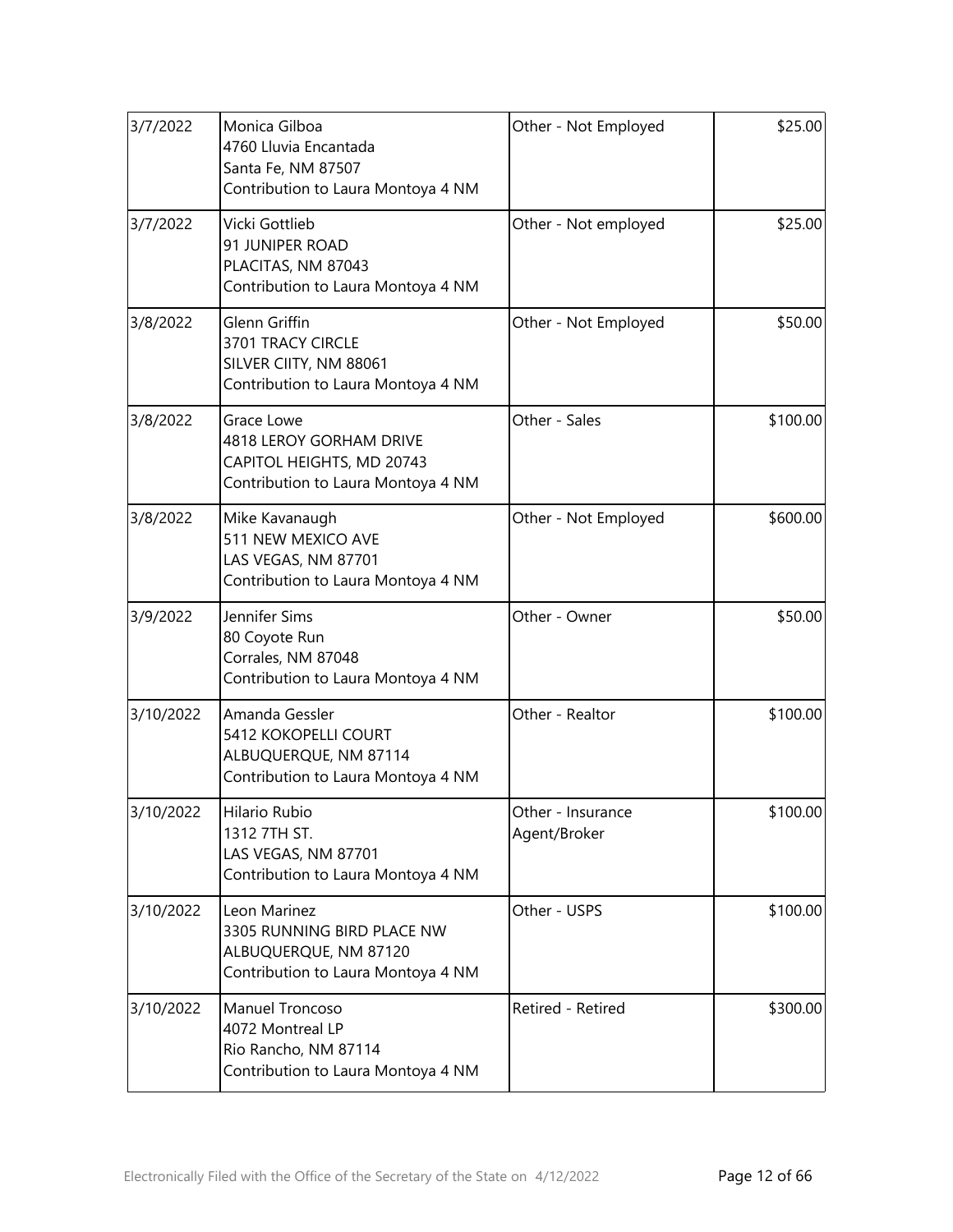| 3/10/2022 | Mike Kavanaugh<br>511 NEW MEXICO AVE<br>LAS VEGAS, NM 87701<br>Contribution to Laura Montoya 4 NM                                                                     | Other - Not Employed                              | \$150.00   |
|-----------|-----------------------------------------------------------------------------------------------------------------------------------------------------------------------|---------------------------------------------------|------------|
| 3/10/2022 | Natsaha Ning<br>1331 Park Ave. SW Unit 609<br>Albuquerque, NM 87102<br>Contribution to Laura Montoya 4 NM                                                             | Other - consultant                                | \$200.00   |
| 3/11/2022 | Aaron Thompson<br>6725 Academy Rd NE<br>Albuquerque, NM 87109<br>Contribution to Laura Montoya 4 NM                                                                   | Other - Loan Officer                              | \$300.00   |
| 3/11/2022 | <b>Brandon Thompson</b><br>6725 Academy Rd NE<br>Albuquerque, NM 87109<br>Contribution to Laura Montoya 4 NM                                                          | Other - Loan Officer                              | \$300.00   |
| 3/11/2022 | Cornelia Lange<br>1310 Constitution Ct NE<br>Albuquerque, NM 87112<br>Contribution to Laura Montoya 4 NM                                                              | Retired - Self                                    | \$150.00   |
| 3/11/2022 | Jeremy Lihte<br>29 CALLE VIERNES<br>EDGEWOOD, NM 87015<br>Contribution to Laura Montoya 4 NM                                                                          | Other - Director of<br><b>Community Relations</b> | \$250.00   |
| 3/11/2022 | Plumbers & Steamfitters, UA Local Union   Political Committee<br>No. 412, 1696<br>510 San Pedro Dr. SE<br>Albuquerque, NM 87108<br>Contribution to Laura Montoya 4 NM |                                                   | \$2,500.00 |
| 3/12/2022 | <b>Tom Swisstack</b><br>300 ENCANTADO RIDGE COURT NE<br>RIO RANCHO, NM 87124<br>Contribution to Laura Montoya 4 NM                                                    | Other - Regional director                         | \$100.00   |
| 3/12/2022 | <b>William Cruz</b><br>6266 RALEIGH ST<br>ARVADA, CO 80003<br>Contribution to Laura Montoya 4 NM                                                                      | Other - Not Employed                              | \$150.00   |
| 3/13/2022 | Carol Courtney<br>P.O. BOX 1008<br>MAGDALENA, NM 87825<br>Contribution to Laura Montoya 4 NM                                                                          | Other - Instructional<br>Assistant                | \$10.00    |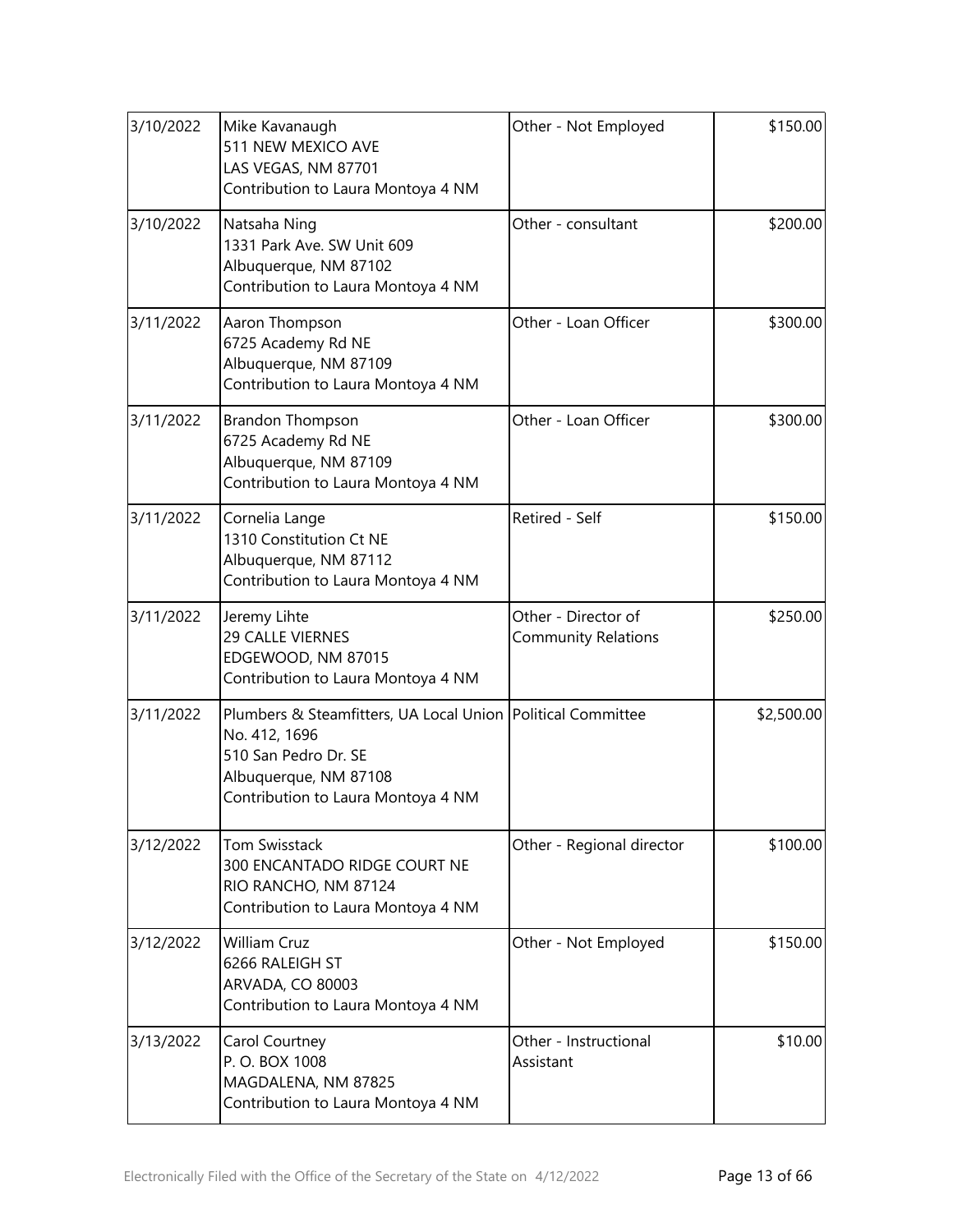| 3/13/2022 | Eleanor Bravo<br>178 COTTONWOOD LANE<br>CORRALES, NM 87048<br>Contribution to Laura Montoya 4 NM              | Other - Consultant           | \$25.00  |
|-----------|---------------------------------------------------------------------------------------------------------------|------------------------------|----------|
| 3/13/2022 | Jennifer Manzanares<br>2 AARON Y VERONICA RD<br>SANTA FE, NM 87506-7157<br>Contribution to Laura Montoya 4 NM | Other - Treasurer            | \$100.00 |
| 3/13/2022 | Mark Holtzclaw<br>12652 INDIAN PL. NE<br>ALBUQUERQUE, NM 87112<br>Contribution to Laura Montoya 4 NM          | Other - Project Manager      | \$150.00 |
| 3/13/2022 | Ron Abramshe<br>852 Golden Yarrow Trail<br>Bernalillo, NM 87004<br>Contribution to Laura Montoya 4 NM         | Other - Not Employed         | \$10.00  |
| 3/13/2022 | Sanjay Bhakta<br>12 Coyote Pass<br>Santa Fe, NM 87508<br>Contribution to Laura Montoya 4 NM                   | Other - Accountant           | \$100.00 |
| 3/13/2022 | Scotti Romberg<br>9512 Bent Rd NE<br>Albuquerque, NM 87109<br>Contribution to Laura Montoya 4 NM              | Other - interior designer    | \$10.00  |
| 3/14/2022 | Aaron Littleton<br>1504 BLUE SPRUCE DR NE<br>RIO RANCHO, NM 87144<br>Contribution to Laura Montoya 4 NM       | Other - Sales Representative | \$100.00 |
| 3/14/2022 | Carl Jeff Swanson<br>146 SAN PEDRO DR<br>ALAMOGORDO, NM 88310-9559<br>Contribution to Laura Montoya 4 NM      | Other - Not Employed         | \$100.00 |
| 3/14/2022 | Carmelita Nichols<br>2741 S ORANGE<br>MESA, AZ 85210<br>Contribution to Laura Montoya 4 NM                    | Other - Environmental        | \$100.00 |
| 3/14/2022 | Deidra Baca<br>8409 RANCHO COLINA NW<br>ALBUQUERQUE, NM 87120<br>Contribution to Laura Montoya 4 NM           | Other - Owner                | \$100.00 |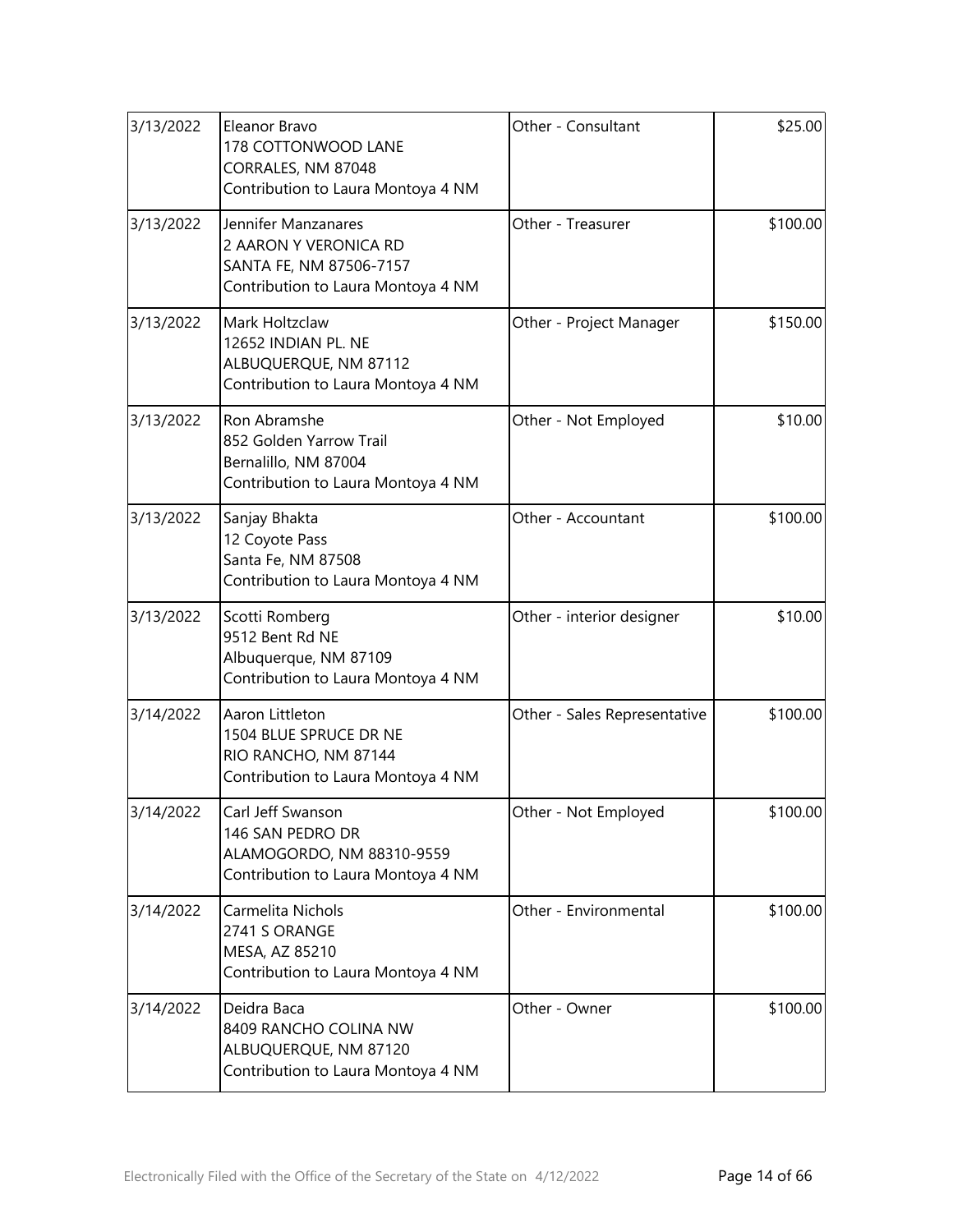| 3/14/2022 | J. Richard Rivas<br>PO BOX 91144<br>ALBUQUERQUE, NM 87199<br>Contribution to Laura Montoya 4 NM           | Other - Owner             | \$100.00 |
|-----------|-----------------------------------------------------------------------------------------------------------|---------------------------|----------|
| 3/14/2022 | Jennifer Trujillo<br>7 AUTUMN LIGHT PLACE<br>SANTA FE, NM 87508<br>Contribution to Laura Montoya 4 NM     | Other - Vice President    | \$500.00 |
| 3/14/2022 | Jeremy Sment<br>315 10TH ST NW APT 1<br>ALBUQUERQUE, NM 87102<br>Contribution to Laura Montoya 4 NM       | Other - Staff             | \$25.00  |
| 3/14/2022 | Judith Gordon<br>924 Salt Cedar Court<br>Bernalillo, NM 87004<br>Contribution to Laura Montoya 4 NM       | Other - Not employed      | \$50.00  |
| 3/14/2022 | M. KNIGHT<br>PO Box 1076<br>Corrales, NM 87048<br>Contribution to Laura Montoya 4 NM                      | Other - Not Employed      | \$50.00  |
| 3/14/2022 | Ryan Force<br>6501 SAN ANTONIO DR. #5402<br>ALBUQUERQUE, NM 87109<br>Contribution to Laura Montoya 4 NM   | Other - Teacher           | \$150.00 |
| 3/14/2022 | William Taylor<br>615 E. LINCOLN<br>LAS VEGAS, NM 87701<br>Contribution to Laura Montoya 4 NM             | Other - CFO               | \$100.00 |
| 3/15/2022 | Joe Sandoval<br>2633 VIRGINIA ST NE<br>ALBUQUERQUE, NM 87110<br>Contribution to Laura Montoya 4 NM        | Other - CVS               | \$150.00 |
| 3/15/2022 | <b>Marshall Poole</b><br>P.O. BOX 970<br>LAS VEGAS, NM 87701<br>Contribution to Laura Montoya 4 NM        | Other - Media producer    | \$50.00  |
| 3/15/2022 | Steven S Pitchon<br>103 Morgan Lane Ste 104<br>Plainsboro, NJ 85360<br>Contribution to Laura Montoya 4 NM | Other - Director of Sales | \$250.00 |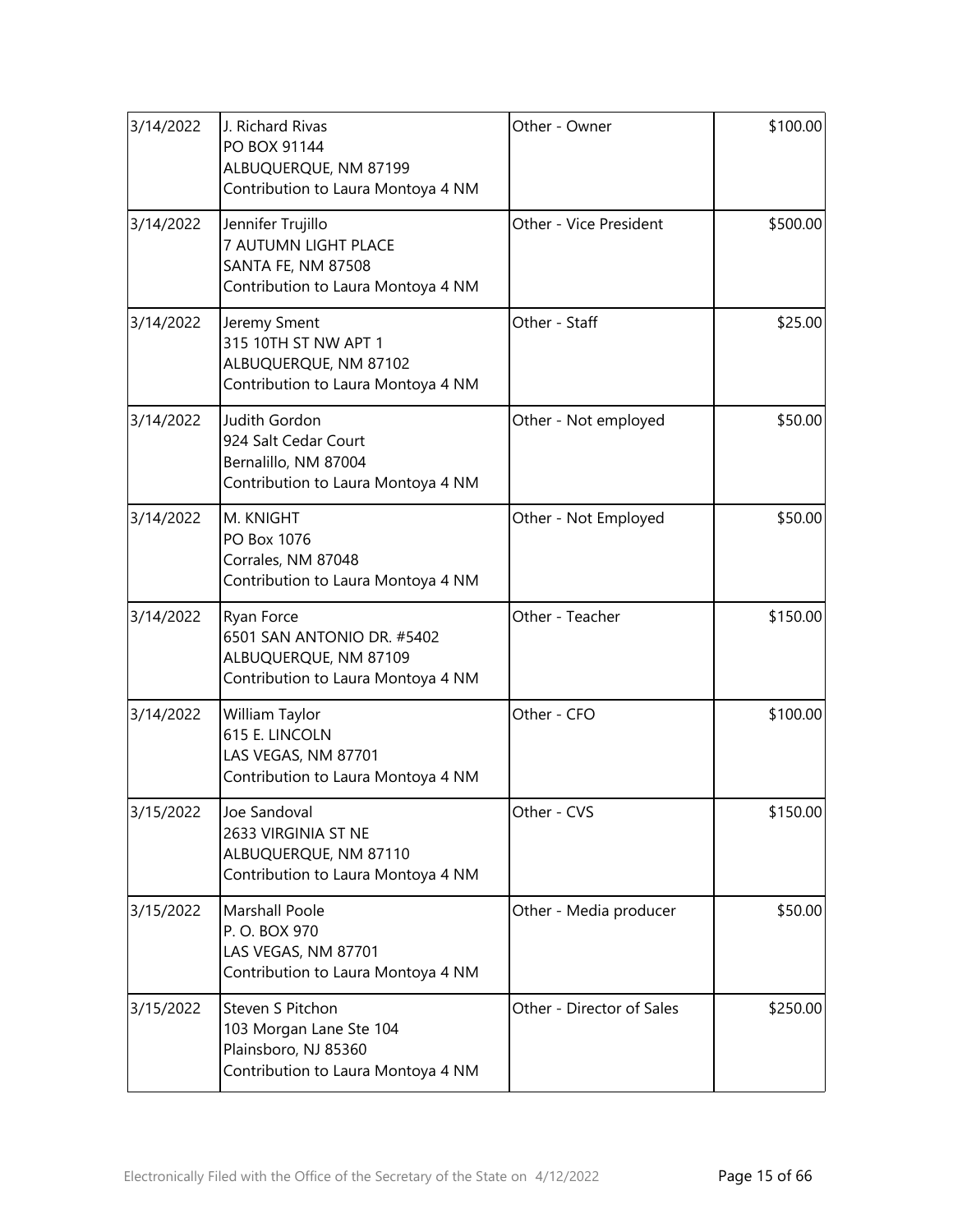| 3/16/2022 | Alysia Martinez<br>4612 ALLEGHENY CT. NW<br>ALBUQUERQUE, NM 87114<br>Contribution to Laura Montoya 4 NM      | Other - Manager                         | \$100.00   |
|-----------|--------------------------------------------------------------------------------------------------------------|-----------------------------------------|------------|
| 3/16/2022 | David Rose<br>1309 N West St<br>Silver City, NM 88061<br>Contribution to Laura Montoya 4 NM                  | - Retired                               | \$50.00    |
| 3/16/2022 | Gary King<br>P.O. BOX 40<br>MORIARTY, NM 87035<br>Contribution to Laura Montoya 4 NM                         | Other - Not Employed                    | \$600.00   |
| 3/16/2022 | Kathy Morrow<br>288 PRAIRIE STAR ROAD<br>SANTA ANA PUEBLO, NM 87004<br>Contribution to Laura Montoya 4 NM    | Other - Finance Manager                 | \$600.00   |
| 3/16/2022 | Linda Corwin<br>820 Bertie Lane<br>Bloomfiled, NM 87413<br>Contribution to Laura Montoya 4 NM                | Retired - Retired                       | \$500.00   |
| 3/16/2022 | Thomas Clayton<br>1031 8TH<br>LAS VEGAS, NM 87701<br>Contribution to Laura Montoya 4 NM                      | Other - Attorney                        | \$100.00   |
| 3/17/2022 | Cameron Cannady<br>9180 Coors Blvd NW Apt3929<br>Albuquerque, NM 87120<br>Contribution to Laura Montoya 4 NM | Other - Physical therapy                | \$150.00   |
| 3/17/2022 | Cameron Duncan<br>P.O. Box 836<br>Tesuque, NM 87574<br>Contribution to Laura Montoya 4 NM                    | Other - self employed                   | \$1,000.00 |
| 3/17/2022 | Chris Zender<br>6017 AZURE AVE NE<br>ALBUQUERQUE, NM 87109<br>Contribution to Laura Montoya 4 NM             | Other - Physical therapist<br>assistant | \$150.00   |
| 3/17/2022 | Jan Marfyak<br>1731 Carson Rd NE<br>Rio Rancho, NM 87114<br>Contribution to Laura Montoya 4 NM               | - Retired                               | \$100.00   |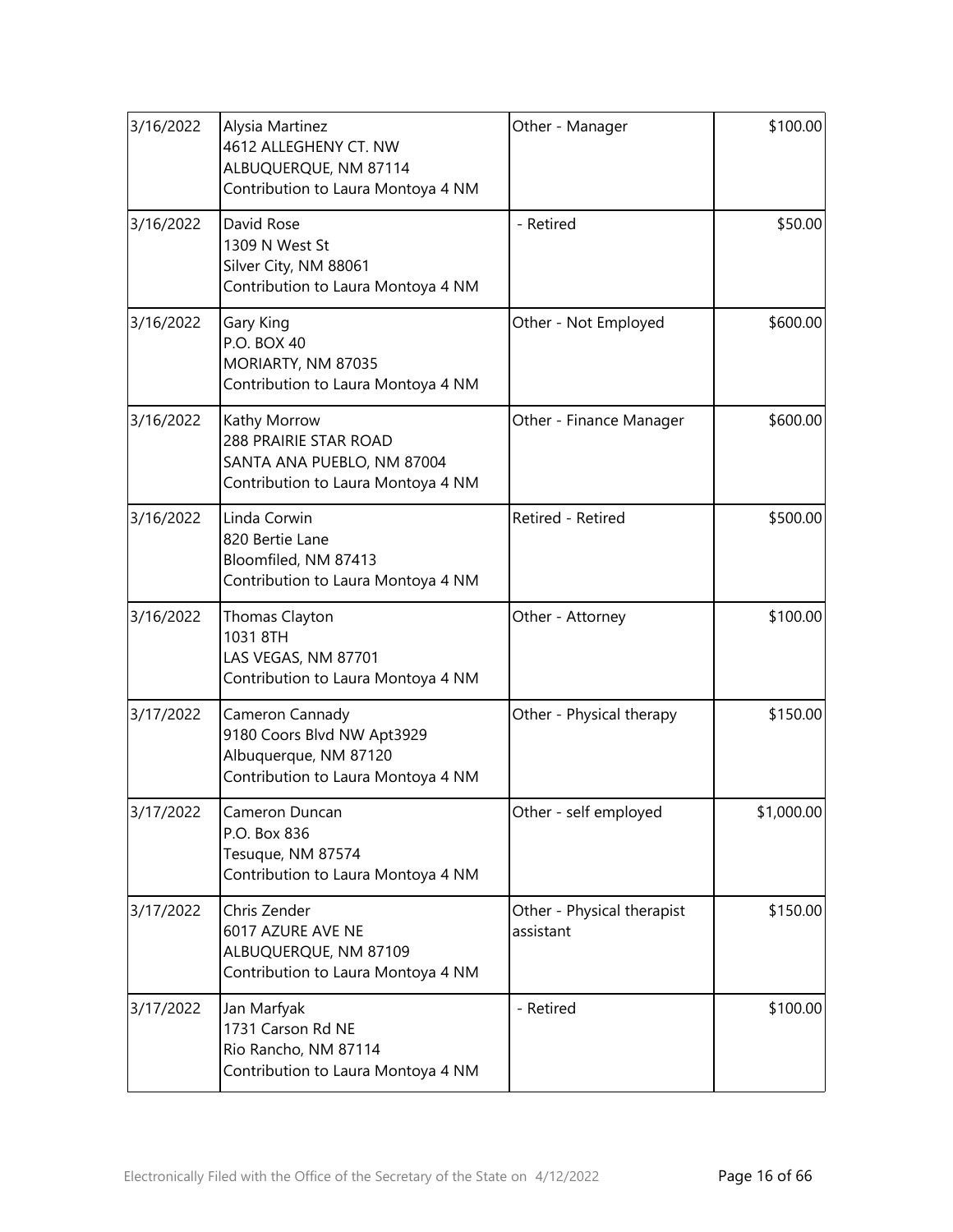| 3/17/2022 | Justice for America, 1623<br><b>PO Box 156</b><br>Buena Vista, NM 87712<br>Contribution to Laura Montoya 4 NM        | <b>Political Committee</b>              | \$500.00 |
|-----------|----------------------------------------------------------------------------------------------------------------------|-----------------------------------------|----------|
| 3/17/2022 | Martha Trujillo<br>39 El Callejocito Rd<br>Santa Fe, NM 87506<br>Contribution to Laura Montoya 4 NM                  | Retired - Retired                       | \$200.00 |
| 3/17/2022 | Peak Motion Physical Therapy Inc<br>7424 Holly Ave NE<br>Albuquerque, NM 87113<br>Contribution to Laura Montoya 4 NM | Other Healthcare                        | \$200.00 |
| 3/17/2022 | Robert Anaya<br>46 Avenida Vieja<br>Galisteo, NM 87540<br>Contribution to Laura Montoya 4 NM                         | - Educator                              | \$100.00 |
| 3/18/2022 | Aaron Thompsn<br>10324 Manzanillo<br>Ave, NM 87111<br>Contribution to Laura Montoya 4 NM                             | Other - Sales                           | \$40.00  |
| 3/18/2022 | Adrian Abreau<br>902 Lincoln Street<br>Las Vegas, NM 87701<br>Contribution to Laura Montoya 4 NM                     | Other - Golfer                          | \$170.00 |
| 3/18/2022 | AMBROSE M CASTELLANO<br><b>VILLAGE OF BERNAL</b><br>SERAFINA, NM 87569<br>Contribution to Laura Montoya 4 NM         | Candidate                               | \$800.00 |
| 3/18/2022 | Bart` Chinana<br><b>PO Box 278</b><br>Jemez Pueblo, NM 87024<br>Contribution to Laura Montoya 4 NM                   | Plumber, pipefitter, and<br>steamfitter | \$20.00  |
| 3/18/2022 | Ben Leyba<br>353 CAMINO AZUL NW<br>ALBUQUERQUE, NM 87121<br>Contribution to Laura Montoya 4 NM                       | Other - Not Employed                    | \$50.00  |
| 3/18/2022 | Ben Leyba<br>353 CAMINO AZUL NW<br>ALBUQUERQUE, NM 87121<br>Contribution to Laura Montoya 4 NM                       | Other - Not Employed                    | \$300.00 |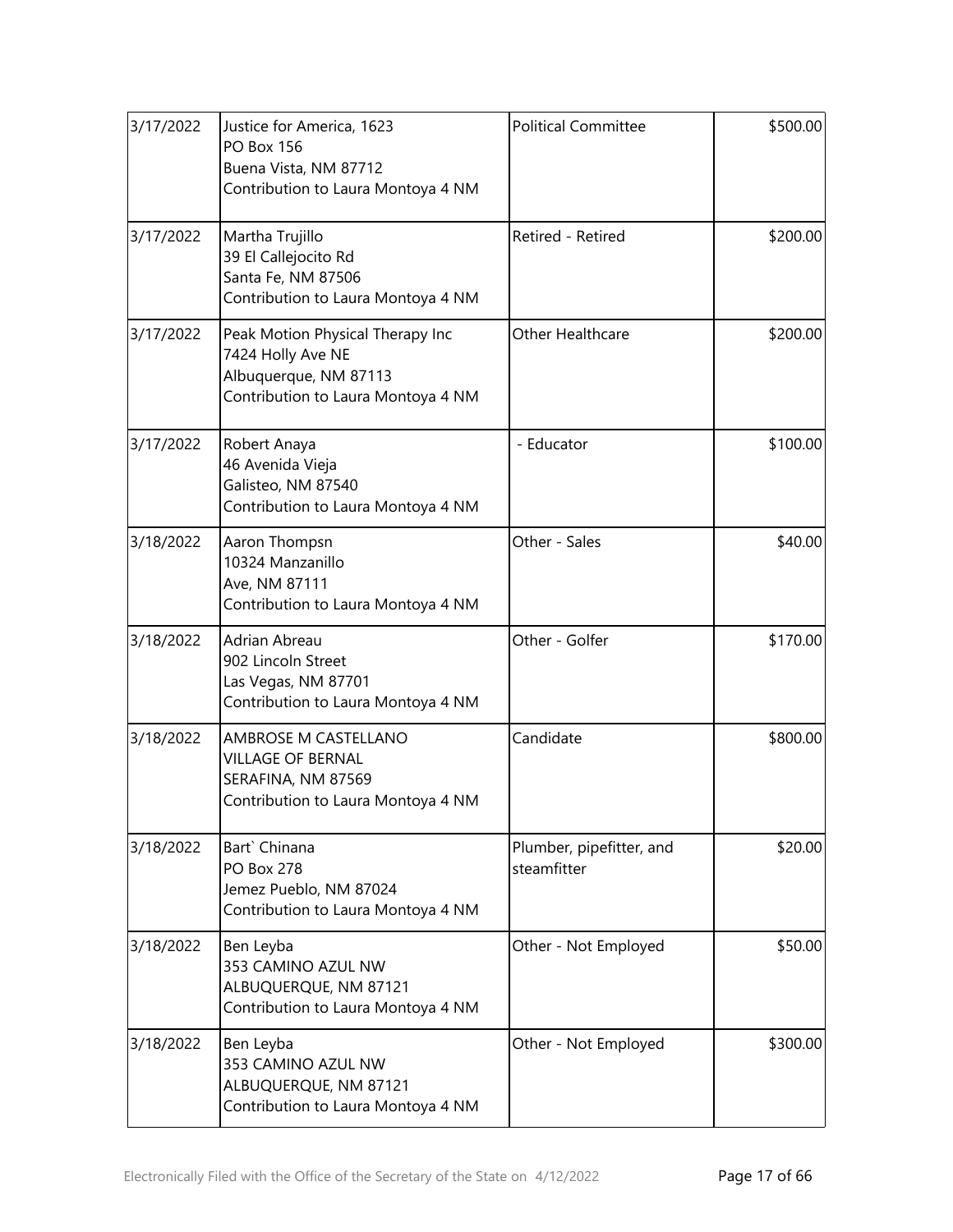| 3/18/2022 | BENNY SHENDO, Jr.<br>027 PUMPKIN ST<br>JEMEZ PUEBLO, NM 87024<br>Contribution to Laura Montoya 4 NM          | Candidate                               | \$600.00 |
|-----------|--------------------------------------------------------------------------------------------------------------|-----------------------------------------|----------|
| 3/18/2022 | <b>Bert Coxe</b><br>687 W Ella Dr<br>Corrales, NM 87048<br>Contribution to Laura Montoya 4 NM                | Retired - Retired                       | \$20.00  |
| 3/18/2022 | Cameron Cannady<br>9180 Coors Blvd NW Apt3929<br>Albuquerque, NM 87120<br>Contribution to Laura Montoya 4 NM | Other - Physical therapy                | \$5.00   |
| 3/18/2022 | Chris Zender<br>6017 AZURE AVE NE<br>ALBUQUERQUE, NM 87109<br>Contribution to Laura Montoya 4 NM             | Other - Physical therapist<br>assistant | \$15.00  |
| 3/18/2022 | Christopher Zender<br>6017 AZURE AVE<br>ALBUQUERQUE, NM 87109<br>Contribution to Laura Montoya 4 NM          | Other - Physical therapist<br>assistant | \$10.00  |
| 3/18/2022 | Cindy Arguello<br>12 C Los Cielos Ln<br>Santa Fe, NM 87507<br>Contribution to Laura Montoya 4 NM             | Other - Lab manager                     | \$150.00 |
| 3/18/2022 | Curtis Vigil<br>6228 CIELO GRANDE NE<br>RIO RANCHO, NM 87144<br>Contribution to Laura Montoya 4 NM           | Other - Business Manager                | \$150.00 |
| 3/18/2022 | <b>DANIEL ANAYA</b><br>1201 LOCURA RD SW<br>ALBUQUERQUE, NM 87121<br>Contribution to Laura Montoya 4 NM      | Other - Manager                         | \$150.00 |
| 3/18/2022 | David Beach<br>2312 Calle de Rafael NE<br>Albuquerque, NM 87122<br>Contribution to Laura Montoya 4 NM        | Individual                              | \$20.00  |
| 3/18/2022 | Dominic Smith<br>10800 Candelaria Rd NE<br>Albuquerque, NM 87112<br>Contribution to Laura Montoya 4 NM       | Other - Union member                    | \$20.00  |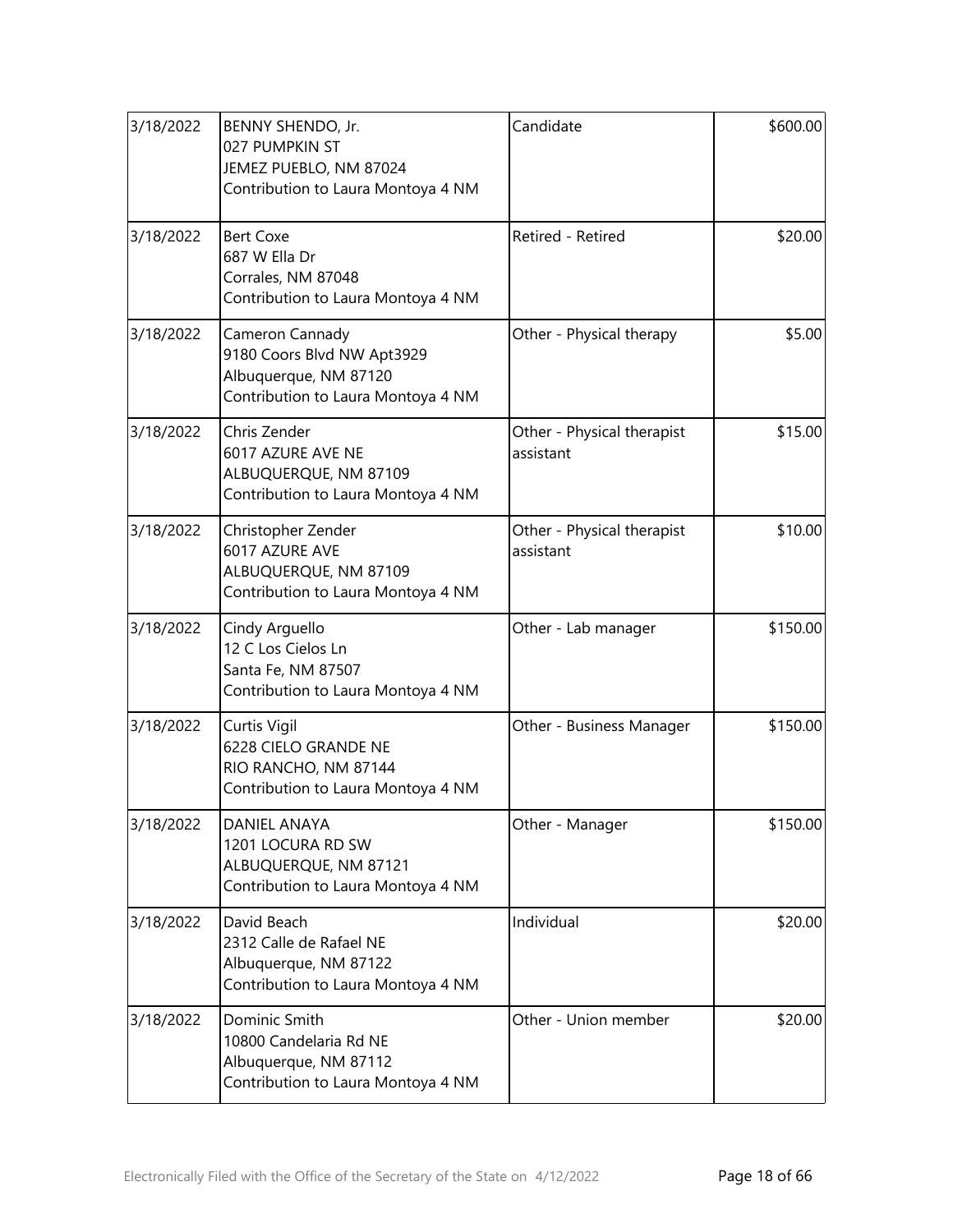| 3/18/2022 | Doug Linder<br>5909 Chamisa Ct NW<br>Albuquerque, NM 87120<br>Contribution to Laura Montoya 4 NM              | Other - Union member           | \$20.00  |
|-----------|---------------------------------------------------------------------------------------------------------------|--------------------------------|----------|
| 3/18/2022 | Doug Perea<br>11012 Coconino Rd SE N/A<br>ALBUQUERQUE, NM 87123<br>Contribution to Laura Montoya 4 NM         | Other - Program support        | \$150.00 |
| 3/18/2022 | Doug Perea<br>11012 Coconino Rd SE N/A<br>ALBUQUERQUE, NM 87123<br>Contribution to Laura Montoya 4 NM         | Other - Program support        | \$170.00 |
| 3/18/2022 | <b>Edward Calabaza</b><br>90 Tribal Road 88 SW<br>Albuquerque, NM 87105<br>Contribution to Laura Montoya 4 NM | Other - Public Relations       | \$320.00 |
| 3/18/2022 | Gabriel Romo<br>8340 WASHINGTON NE<br>ALBUQUERQUE, NM 87113<br>Contribution to Laura Montoya 4 NM             | Other - Not Employed           | \$300.00 |
| 3/18/2022 | Gary Chavez<br>2860 Mesa Road<br>Rio Rancho, NM 87124<br>Contribution to Laura Montoya 4 NM                   | Office clerk, general          | \$320.00 |
| 3/18/2022 | Gary King<br>P.O. BOX 40<br>MORIARTY, NM 87035<br>Contribution to Laura Montoya 4 NM                          | Other - Not Employed           | \$20.00  |
| 3/18/2022 | Gary Sims<br>80 Coyote Run<br>Corrales, NM 87048<br>Contribution to Laura Montoya 4 NM                        | Other - Owner                  | \$50.00  |
| 3/18/2022 | <b>Gary Tripp</b><br>6824 Kalgan Rd NE<br>Rio Rancho, NM 87144<br>Contribution to Laura Montoya 4 NM          | Other - School board<br>member | \$150.00 |
| 3/18/2022 | Gene Vicenti<br>9515 MACALLAN RD NE<br>ALBUQUERQUE, NM 87109<br>Contribution to Laura Montoya 4 NM            | Other - Regional Manager       | \$300.00 |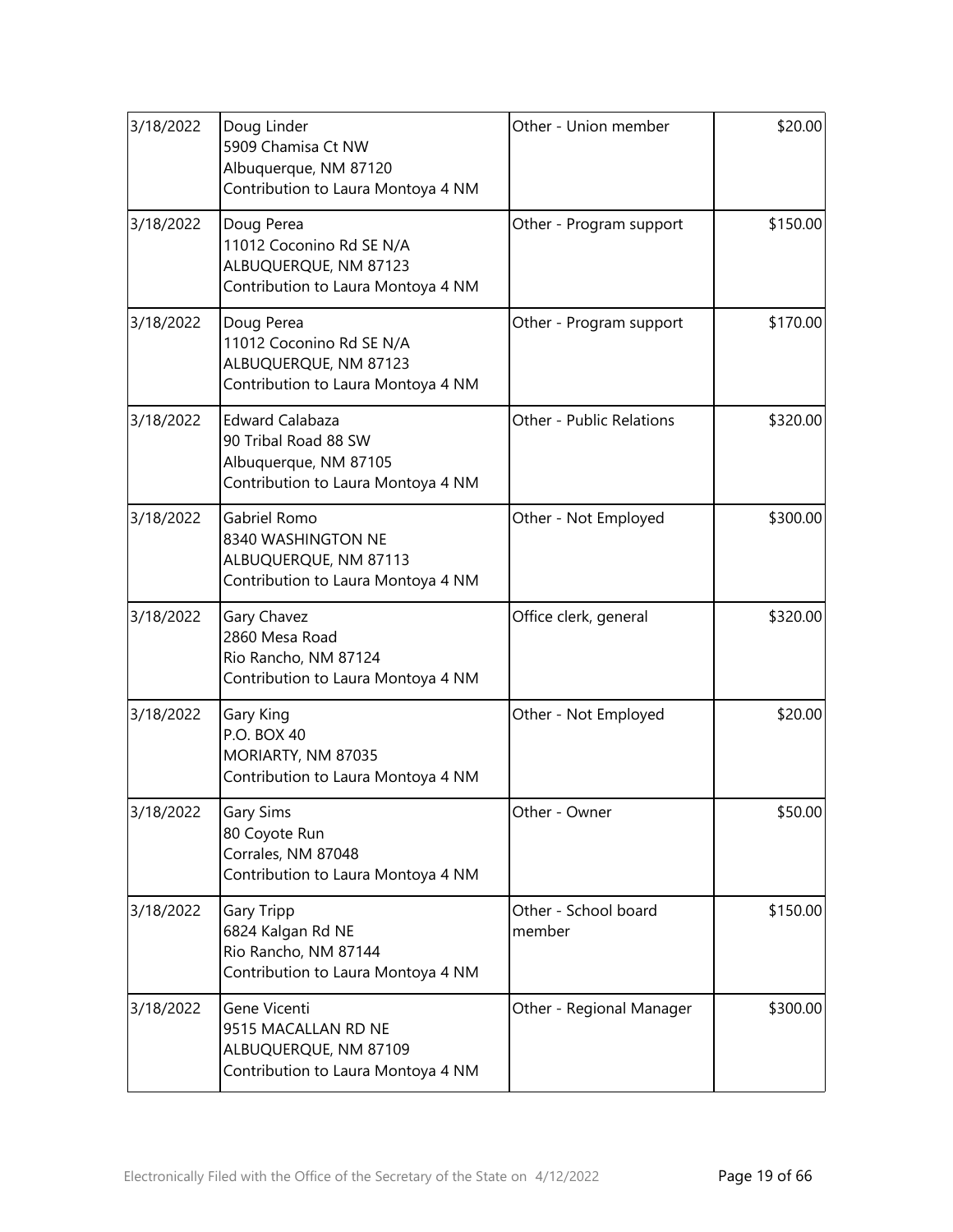| 3/18/2022 | Gene Vicenti<br>9515 MACALLAN RD NE<br>ALBUQUERQUE, NM 87109<br>Contribution to Laura Montoya 4 NM          | Other - Regional Manager | \$300.00 |
|-----------|-------------------------------------------------------------------------------------------------------------|--------------------------|----------|
| 3/18/2022 | Gene Vicenti<br>9515 MACALLAN ROAD NORTHEAST<br>ALBUQUERQUE, NM 87109<br>Contribution to Laura Montoya 4 NM | Other - Regional manager | \$20.00  |
| 3/18/2022 | George Trujillo<br>PO Box 498<br>Mora, NM 87732<br>Contribution to Laura Montoya 4 NM                       | Other - Commissioner     | \$100.00 |
| 3/18/2022 | Geralyn Montoya<br>2401 Calle Alegre<br>Las Vegas, NM 87701<br>Contribution to Laura Montoya 4 NM           | Retired                  | \$150.00 |
| 3/18/2022 | Greg Ford<br>6524 Barranca Dr<br>Cochiti Lake, NM 87041<br>Contribution to Laura Montoya 4 NM               | Other - Account manager  | \$20.00  |
| 3/18/2022 | H. Gonzalez<br>316 Pinnacle Dr SE<br>Rio Rancho, NM 87124<br>Contribution to Laura Montoya 4 NM             | Retired                  | \$150.00 |
| 3/18/2022 | Harold Garcia<br>2323 N. Gonzales<br>Las Vegas, NM 87701<br>Contribution to Laura Montoya 4 NM              | - commissioner           | \$100.00 |
| 3/18/2022 | Harris Jewelers<br>909 36th Place SE Unit A<br>Rio Rancho, NM 87124<br>Contribution to Laura Montoya 4 NM   | Other Jewelers           | \$100.00 |
| 3/18/2022 | Harris Toya<br>30 Owl Spring Way<br>Jemez Pueblo, NM 87024<br>Contribution to Laura Montoya 4 NM            | Other - Tribal Employee  | \$10.00  |
| 3/18/2022 | Igor Stanceric<br>7323 Boxwood Avenue NE<br>Albuquerque, NM 87113<br>Contribution to Laura Montoya 4 NM     | Retired                  | \$70.00  |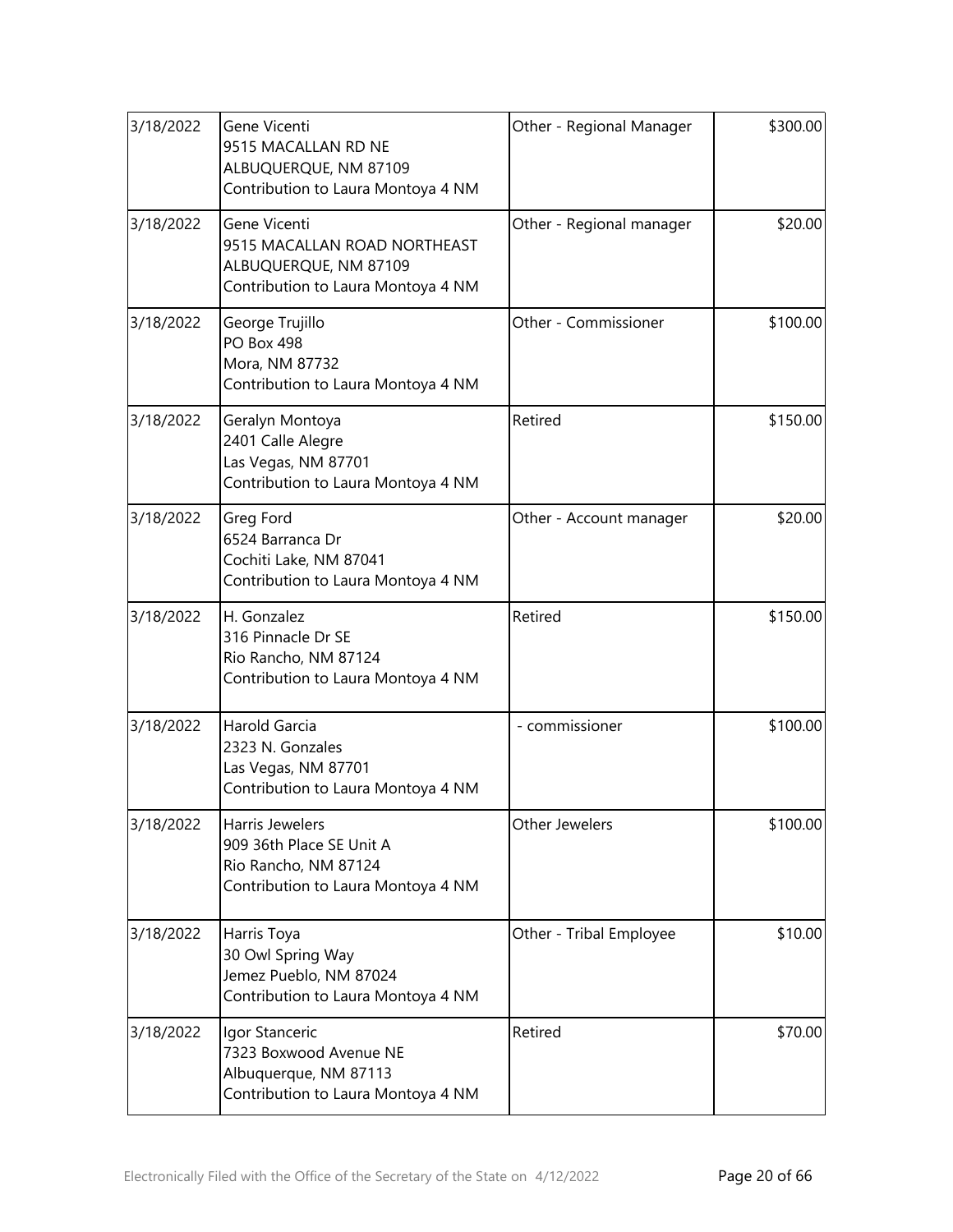| 3/18/2022 | James Cordova<br>4700 LAS PLAZUEALAS<br>SANTA FE, NM 87507<br>Contribution to Laura Montoya 4 NM          | Other - Sleep              | \$150.00 |
|-----------|-----------------------------------------------------------------------------------------------------------|----------------------------|----------|
| 3/18/2022 | Jason Montoya<br>3 Bird Circle<br>Santa Ana Pueblo, NM 87001<br>Contribution to Laura Montoya 4 NM        | Other - golf pro           | \$20.00  |
| 3/18/2022 | Jeremy Lihte<br>29 CALLE VIERNES<br>EDGEWOOD, NM 87015<br>Contribution to Laura Montoya 4 NM              | Other - Behavioral Health  | \$7.00   |
| 3/18/2022 | Joe Conway<br>4 Martin Rd<br>Placitas, NM 87043<br>Contribution to Laura Montoya 4 NM                     | Retired                    | \$150.00 |
| 3/18/2022 | John Dunphy<br>433 Montclaire Dr SE<br>Albuquerque, NM 87108<br>Contribution to Laura Montoya 4 NM        | Other - Union member       | \$20.00  |
| 3/18/2022 | John Dyrcz<br>5900 Alice Avenue NE Unit B3<br>Albuquerque, NM 87110<br>Contribution to Laura Montoya 4 NM | Other - Political Director | \$100.00 |
| 3/18/2022 | Joseph Conway<br>4 MARTIN RD<br>PLACITAS, NM 87109<br>Contribution to Laura Montoya 4 NM                  | Other - Book keeper        | \$150.00 |
| 3/18/2022 | Kenny Lujan<br>513 Ojitos Frios Rd<br>Las Vegas, NM 87701<br>Contribution to Laura Montoya 4 NM           | Retired                    | \$40.00  |
| 3/18/2022 | Laura M. Montoya<br>PO Box 1214<br>Las Cruces, NM 88004<br>Event Change Cash on Hand Return to<br>Account | Candidate/Officeholder     | \$300.00 |
| 3/18/2022 | Laura Stokes<br><b>PO BOX 218</b><br>CORRALES, NM 87048<br>Contribution to Laura Montoya 4 NM             | Other - Not Employed       | \$150.00 |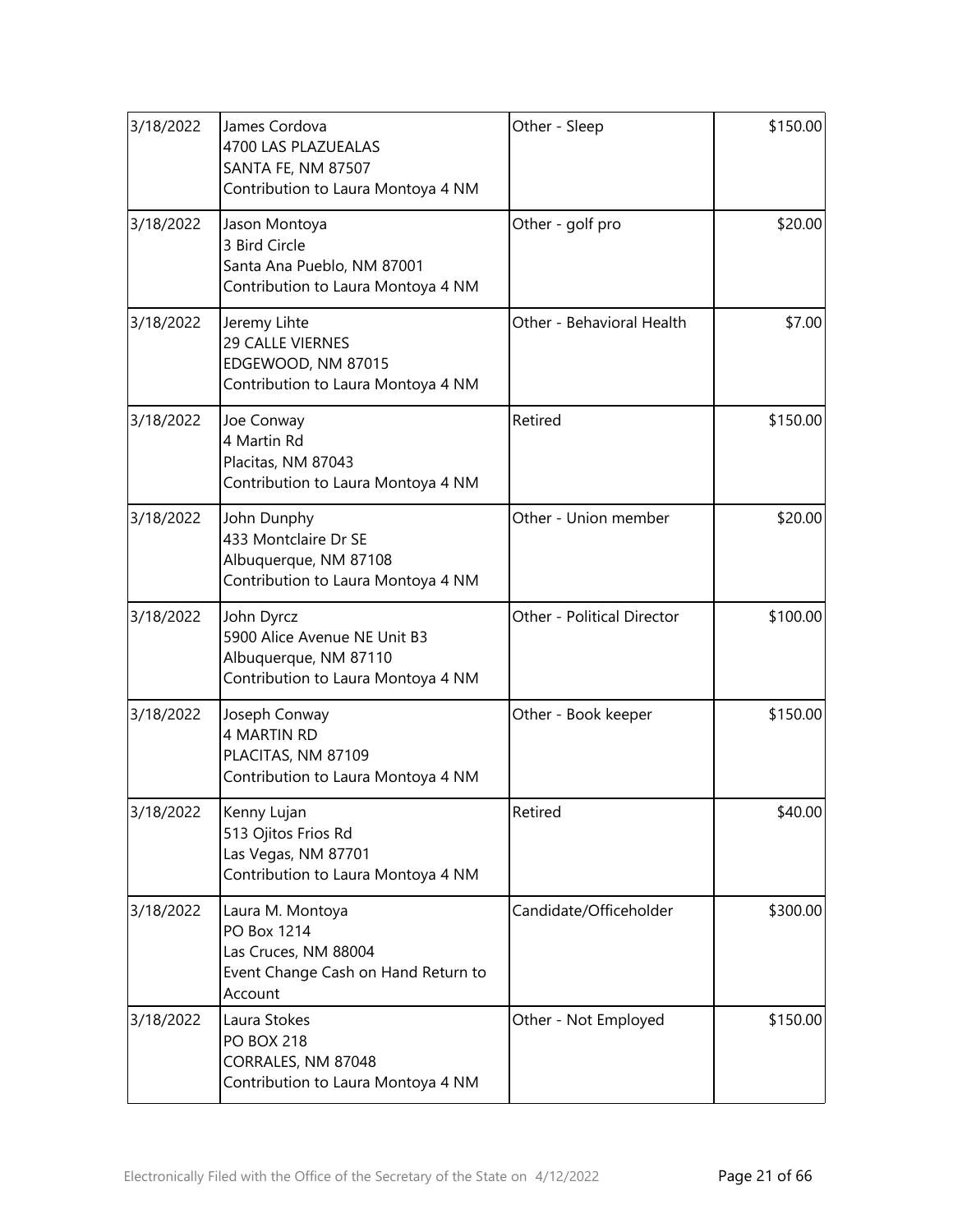| 3/18/2022 | Lawrence Montoya<br>25 HARRIS RD.<br>LAS VEGAS, NM 87701<br>Contribution to Laura Montoya 4 NM           | Other - Public Saftey   | \$10.00  |
|-----------|----------------------------------------------------------------------------------------------------------|-------------------------|----------|
| 3/18/2022 | Leon Martinez<br>P.O. BOX 1974<br>TIJERAS, NM 87059<br>Contribution to Laura Montoya 4 NM                | Other - Postmaster      | \$40.00  |
| 3/18/2022 | Levi Fincher<br>55 Compton Rd<br>Moriarity, NM 87035<br>Contribution to Laura Montoya 4 NM               | Other - Union member    | \$40.00  |
| 3/18/2022 | Lorenzo Chavez<br>1686 Perma Dr NE<br>Rio Rancho, NM 87114<br>Contribution to Laura Montoya 4 NM         | Retired - Retired       | \$300.00 |
| 3/18/2022 | Manny Barreras<br>1409 CARDENAS DR NE<br>ABQ, NM 87110<br>Contribution to Laura Montoya 4 NM             | Other - Sales           | \$150.00 |
| 3/18/2022 | Manuel Montoya<br>294 Harris Road<br>Las Vegas, NM 87701<br>Contribution to Laura Montoya 4 NM           | Retired                 | \$20.00  |
| 3/18/2022 | Marcos Rivera<br>4119 Rancho Alegre Rd NW<br>Albuquerque, NM 87120<br>Contribution to Laura Montoya 4 NM | Other - Union member    | \$40.00  |
| 3/18/2022 | Mark Holtzclaw<br>12652 INDIAN PL. NE<br>ALBUQUERQUE, NM 87112<br>Contribution to Laura Montoya 4 NM     | Other - Project Manager | \$20.00  |
| 3/18/2022 | Mia Toya<br><b>PO Box 278</b><br>Jemez Pueblo, NM 87024<br>Contribution to Laura Montoya 4 NM            | Teacher                 | \$20.00  |
| 3/18/2022 | Michael Avila<br>526 AVENIDA LOS SUENOS<br>BERNALILLO, NM 87004<br>Contribution to Laura Montoya 4 NM    | Other - Driver          | \$10.00  |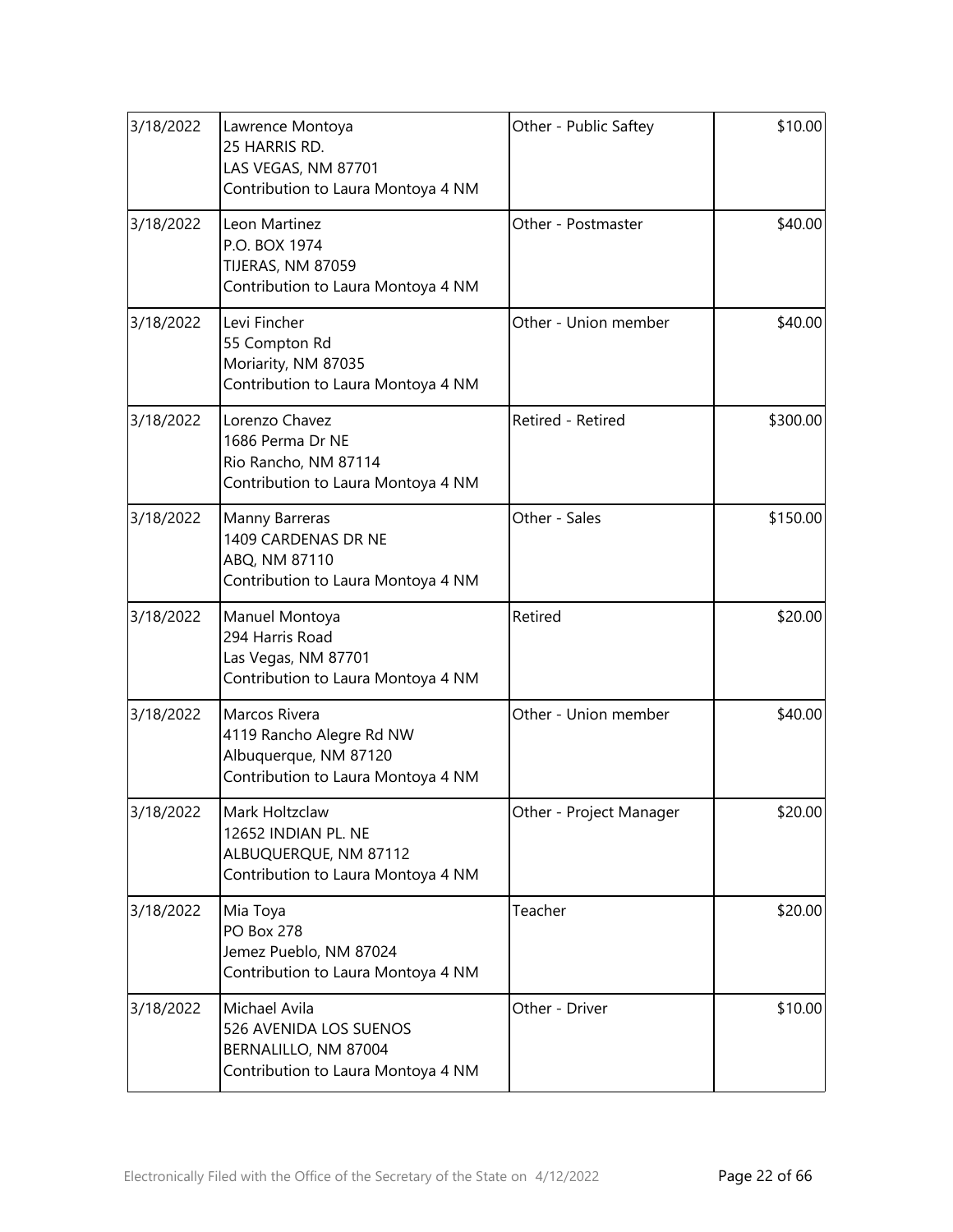| 3/18/2022 | Michael L. Montoya<br>2401 Calle Alegre<br>Las Vegas, NM 87701<br>Contribution to Laura Montoya 4 NM                          | - Retired            | \$165.00   |
|-----------|-------------------------------------------------------------------------------------------------------------------------------|----------------------|------------|
| 3/18/2022 | Michelle Meaders<br>4047 Anderson Ave SE<br>Albuquerque, NM 87108<br>Contribution to Laura Montoya 4 NM                       | Other - Not employed | \$100.00   |
| 3/18/2022 | Miguel Gabaldon<br>2344 LAS CASITAS<br>SANTA FE, NM 87507<br>Contribution to Laura Montoya 4 NM                               | Other - Not Employed | \$60.00    |
| 3/18/2022 | Miguel Gabaldon<br>2344 Las Casitas<br>Santa Fe, NM 87507<br>Contribution to Laura Montoya 4 NM                               | Retired              | \$20.00    |
| 3/18/2022 | <b>Miguel Martinez</b><br>1220 3RD SW<br>ALBUQUERQUE, NM 87102<br>Contribution to Laura Montoya 4 NM                          | Other - Self         | \$150.00   |
| 3/18/2022 | <b>Miguel Martinez</b><br>1220 3RD SW<br>ALBUQUERQUE, NM 87102<br>Contribution to Laura Montoya 4 NM                          | Other - Self         | \$20.00    |
| 3/18/2022 | Phil Gasteyer<br>274 El Camino Arco Iris<br>Corrales, NM 87048<br>Contribution to Laura Montoya 4 NM                          | Retired              | \$20.00    |
| 3/18/2022 | PNM Responsible Citizens Group, 1631<br>414 Silver SW, MS 1075<br>Albuquerque, NM 87102<br>Contribution to Laura Montoya 4 NM | Political Committee  | \$1,250.00 |
| 3/18/2022 | Ralph Bernal<br>6 Calle Loma<br>Pena Blanca, NM 87041<br>Contribution to Laura Montoya 4 NM                                   | Other - Union member | \$5.00     |
| 3/18/2022 | Rick Berardinelli<br>824 CAMINPZOZOBRA<br><b>SANTA FE, NM 87505</b><br>Contribution to Laura Montoya 4 NM                     | Other - Not Employed | \$20.00    |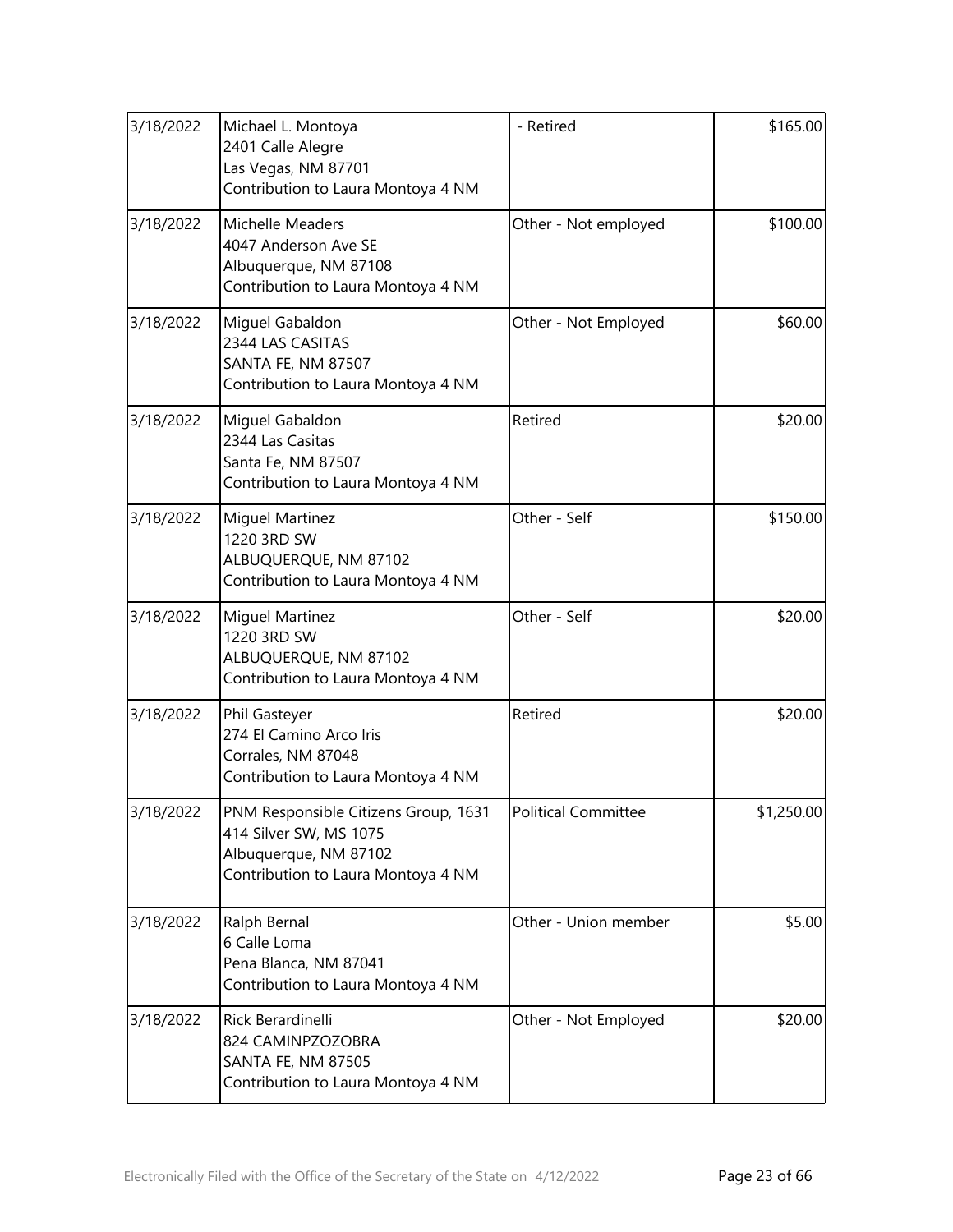| 3/18/2022 | Rick Berardinelli<br>824 CAMINPZOZOBRA<br><b>SANTA FE, NM 87505</b><br>Contribution to Laura Montoya 4 NM     | Other - Not Employed                            | \$40.00  |
|-----------|---------------------------------------------------------------------------------------------------------------|-------------------------------------------------|----------|
| 3/18/2022 | Robert Romero & Associates<br>208 Thankhomay Poe<br>Santa Fe, NM 87506<br>Contribution to Laura Montoya 4 NM  | <b>Other Consulting</b>                         | \$200.00 |
| 3/18/2022 | <b>Robert Torrez</b><br>6001 Moon Street #1411<br>Albuquerque, NM 87111<br>Contribution to Laura Montoya 4 NM | Healthcare practitioner and<br>technical worker | \$60.00  |
| 3/18/2022 | Roberto Torrez<br>6001 Moon Street #1411<br>Albuquerque, NM 87111<br>Contribution to Laura Montoya 4 NM       | Other - PTA                                     | \$150.00 |
| 3/18/2022 | Roger Gonzales<br>7111 WRANGELL LOOP NE<br>RIO RANCHO, NM 87144<br>Contribution to Laura Montoya 4 NM         | Other - President                               | \$300.00 |
| 3/18/2022 | Roger Gonzales<br>7111 WRANGELL LOOP NE<br>RIO RANCHO, NM 87144<br>Contribution to Laura Montoya 4 NM         | Other - President                               | \$100.00 |
| 3/18/2022 | Rudy Rael<br>5748 PIEDRA RD NW<br>ALBUQUERQUE, NM 87114<br>Contribution to Laura Montoya 4 NM                 | Other - Not Employed                            | \$20.00  |
| 3/18/2022 | Ryan Force<br>6501 SAN ANTONIO DR. #5402<br>ALBUQUERQUE, NM 87109<br>Contribution to Laura Montoya 4 NM       | Other - Teacher                                 | \$20.00  |
| 3/18/2022 | Ryan Force<br>6501 San Antonio Drive NE<br>Albuquerque, NM 87109<br>Contribution to Laura Montoya 4 NM        | Other - Teaxher                                 | \$10.00  |
| 3/18/2022 | Sid Bailey<br>10204 Butterfly Dr NW<br>Albuquerque, NM 87114<br>Contribution to Laura Montoya 4 NM            | Other - Business Owner                          | \$170.00 |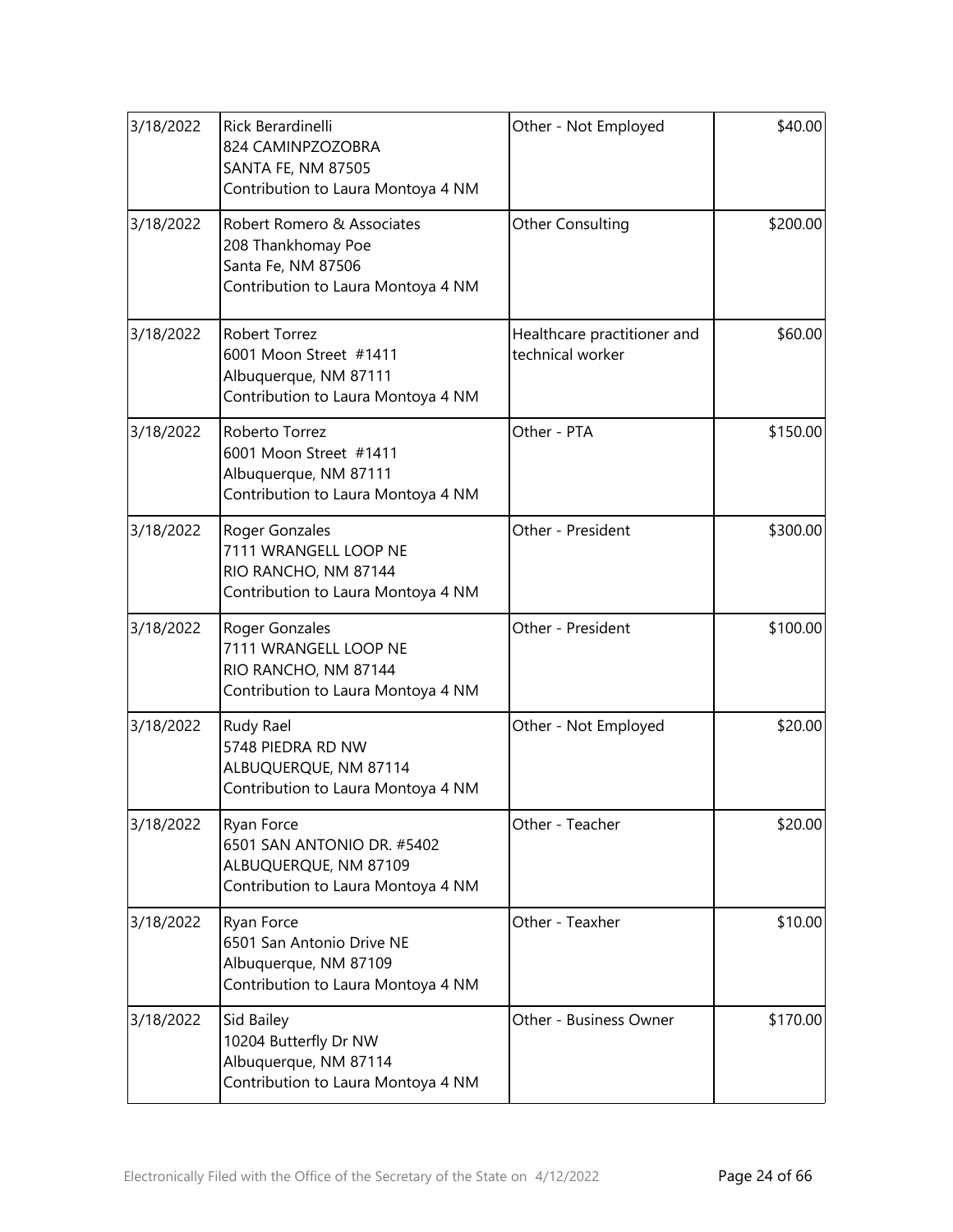| 3/18/2022 | <b>Steve Arias</b><br>PO Box 366<br>Santa Fe, NM 87504<br>Contribution to Laura Montoya 4 NM                  | Other - Not Employed | \$40.00  |
|-----------|---------------------------------------------------------------------------------------------------------------|----------------------|----------|
| 3/18/2022 | Sylvia Martinez<br>213 Sugar Ridge Loop Se<br>Rio Rancho, NM 87124<br>Contribution to Laura Montoya 4 NM      | Other - Not Employed | \$40.00  |
| 3/18/2022 | <b>Thomas Keleher</b><br>3045 CORRALES RD<br>CORRALES, NM 87048<br>Contribution to Laura Montoya 4 NM         | - Retired            | \$150.00 |
| 3/18/2022 | <b>Timmy Frazee</b><br>2913 Georgia St. NE<br>Albuquerque, NM 87110<br>Contribution to Laura Montoya 4 NM     | - Retired            | \$150.00 |
| 3/18/2022 | Tom Gallagher<br>9620 PASEO DEL REY<br>ALBUQUERQUE, NM 87111<br>Contribution to Laura Montoya 4 NM            | Other - Manager      | \$50.00  |
| 3/18/2022 | Tom Gallagher<br>9620 PASEO DEL REY<br>ALBUQUERQUE, NM 87111<br>Contribution to Laura Montoya 4 NM            | Other - Manager      | \$170.00 |
| 3/18/2022 | <b>Travis Clark</b><br>1703 GOLF COURSE RD<br>RIO RANCHO, NM 87120<br>Contribution to Laura Montoya 4 NM      | Other - Owner        | \$150.00 |
| 3/18/2022 | <b>Tyler Gerard</b><br>10425 ROYAL BIRKDALE NE<br>ALBUQUERQUE, NM 87111<br>Contribution to Laura Montoya 4 NM | Other - Real estate  | \$150.00 |
| 3/18/2022 | Vera Lujan<br>2403 Calle Alegre<br>Las Vegas, NM 87701<br>Contribution to Laura Montoya 4 NM                  | Retired - Retired    | \$200.00 |
| 3/18/2022 | Veronica Serna<br><b>PO Box 136</b><br>Buena Vista, NM 87712<br>Contribution to Laura Montoya 4 NM            | Other - Commissioner | \$100.00 |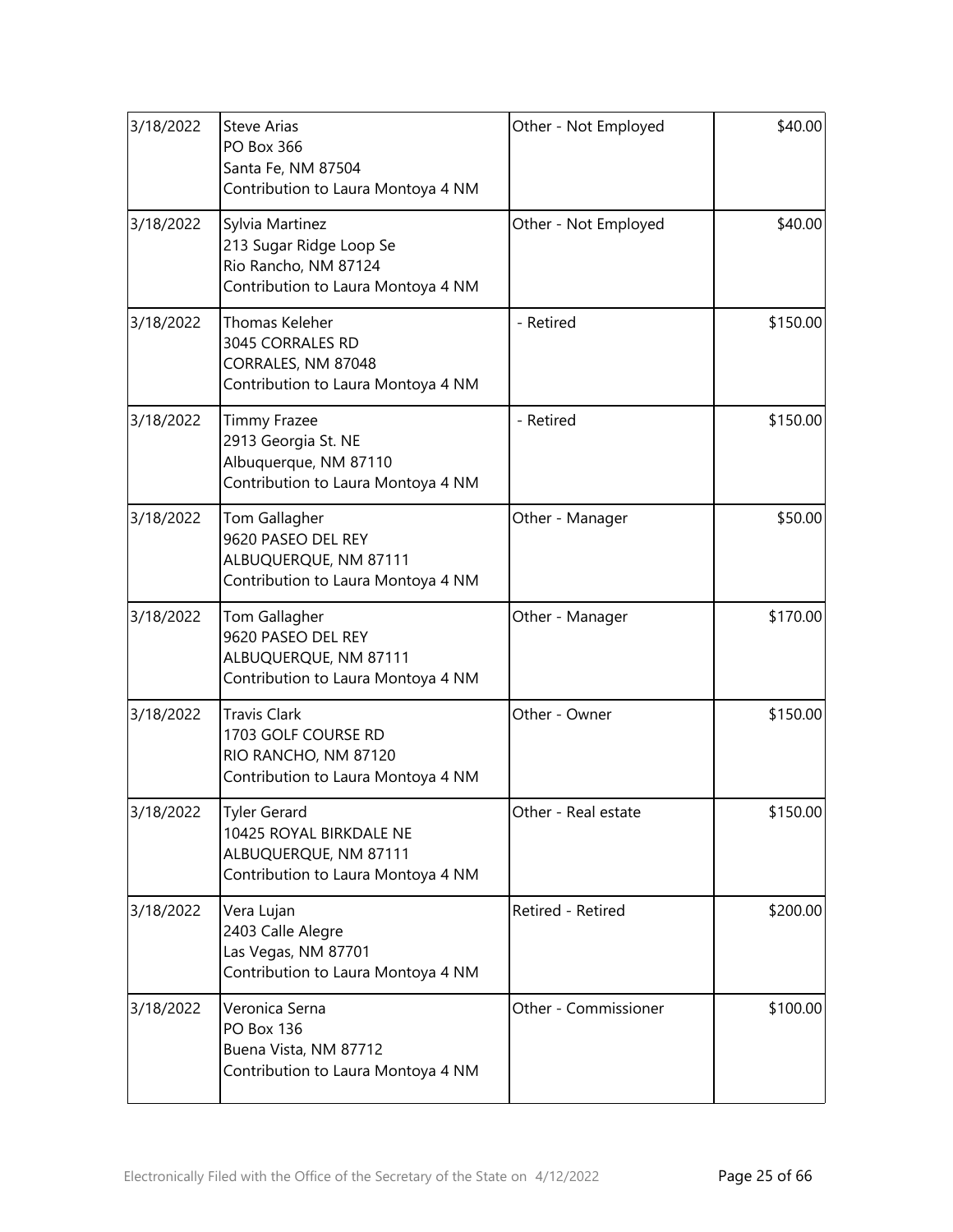| 3/20/2022 | Kathleen Daniel<br>1000 W 10TH ST<br>CLOVIS, NM 88101<br>Contribution to Laura Montoya 4 NM                                                                         | Other - CPSW Housing     | \$10.00    |
|-----------|---------------------------------------------------------------------------------------------------------------------------------------------------------------------|--------------------------|------------|
| 3/20/2022 | Theodore Carlin<br>1194 Senda del Valle<br>Santa Fe, NM 87507<br>Contribution to Laura Montoya 4 NM                                                                 | Other - Not Employed     | \$10.00    |
| 3/21/2022 | Patrick Varela<br>2505 RANCHO SIRINGO DRIV<br>SANTA FE, NM 87505<br>Contribution to Laura Montoya 4 NM                                                              | Other - Deputy Treasurer | \$100.00   |
| 3/22/2022 | Abelino Montoya<br>786 Dora Celeste Dr.<br>Las Vegas, NM 87701<br>Contribution to Laura Montoya 4 NM                                                                | Other - Not Employed     | \$100.00   |
| 3/22/2022 | Iris Guzman<br>2431 CUTLER AVE NE<br>ALBUQUERQUE, NM 87106<br>Contribution to Laura Montoya 4 NM                                                                    | Other - Mortgage lender  | \$100.00   |
| 3/22/2022 | Vi Beadle<br>589 La Melodia Drive<br>Las Cruces, NM 88011<br>Contribution to Laura Montoya 4 NM                                                                     | Other - Not employed     | \$10.00    |
| 3/23/2022 | Jay Levine<br><b>PO BOX 904</b><br>RANCHOS DE TAOS, NM 87557<br>Contribution to Laura Montoya 4 NM                                                                  | Other - Web developer    | \$25.00    |
| 3/23/2022 | <b>TAMMY FITCH</b><br>4119 DUNKIRK CT<br><b>DENVER, CO 80249</b><br>Contribution to Laura Montoya 4 NM                                                              | Other - IT               | \$100.00   |
| 3/24/2022 | Lawrence Montoya<br>25 HARRIS RD.<br>LAS VEGAS, NM 87701<br>Contribution to Laura Montoya 4 NM                                                                      | Other - Public Saftey    | \$100.00   |
| 3/24/2022 | Plumbers & Steamfitters, UA Local Union Political Committee<br>No. 412, 1696<br>510 San Pedro Dr. SE<br>Albuquerque, NM 87108<br>Contribution to Laura Montoya 4 NM |                          | \$2,000.00 |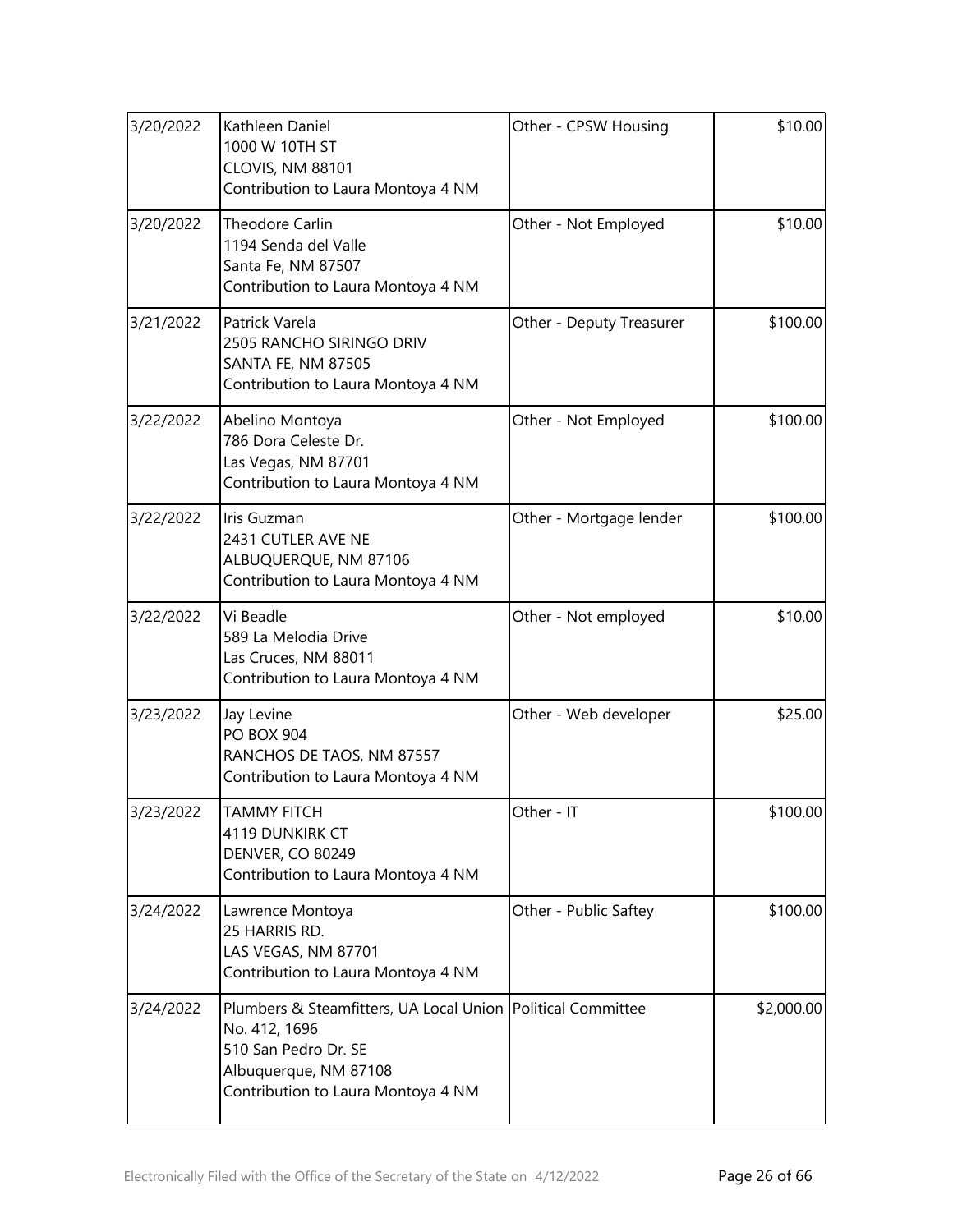| 3/24/2022 | Roberto James<br>9718 LORETTA DR NW<br>ALBUQUERQUE, NM 87114<br>Contribution to Laura Montoya 4 NM                                            | Other - Contractor                | \$100.00   |
|-----------|-----------------------------------------------------------------------------------------------------------------------------------------------|-----------------------------------|------------|
| 3/28/2022 | <b>CHRISTINE TRUJILLO</b><br>1923 MADEIRA DR NE<br>ALBUQUERQUE, NM 87110<br>Contribution to Laura Montoya 4 NM                                | Candidate                         | \$150.00   |
| 3/28/2022 | Jacqueline Geoffrion<br>PO Box 2522<br>Las Vegas, NM 87701<br>Contribution to Laura Montoya 4 NM                                              | - insurance agent                 | \$100.00   |
| 3/28/2022 | Laborers International Union of North<br>America Local 16<br>1030 San Pedro NE<br>Albuquerque, NM 87110<br>Contribution to Laura Montoya 4 NM | <b>Political Action Committee</b> | \$2,500.00 |
| 3/28/2022 | Michael Baca<br>813 EL PUEBLO RD NW<br>LOS RANCHOS, NM 87114<br>Contribution to Laura Montoya 4 NM                                            | Other - IT                        | \$50.00    |
| 3/28/2022 | Shannon Reynolds<br>3003 Karen Dr<br>Las Cruces, NM 88001<br>Contribution to Laura Montoya 4 NM                                               | Other - Commissioner              | \$100.00   |
| 3/28/2022 | Tom Kovach<br>2920 Hwy 193<br>Raton, NM 87740<br>Contribution to Laura Montoya 4 NM                                                           | - business owner                  | \$100.00   |
| 3/29/2022 | Candelaria Patterson<br>7608 Elderwood Dr NW<br>Albuquerque, NM 87120<br>Contribution to Laura Montoya 4 NM                                   | Other - Not Employed              | \$50.00    |
| 3/29/2022 | Clara Apodaca<br>9419 Callway Cir NE<br>Albuquerque, NM 87111<br>Contribution to Laura Montoya 4 NM                                           | Retired - Retired                 | \$250.00   |
| 3/29/2022 | Katherine Bruch<br>6 Spur Road<br>Placitas, NM 87043<br>Contribution to Laura Montoya 4 NM                                                    | Other - County<br>Commissioner    | \$25.00    |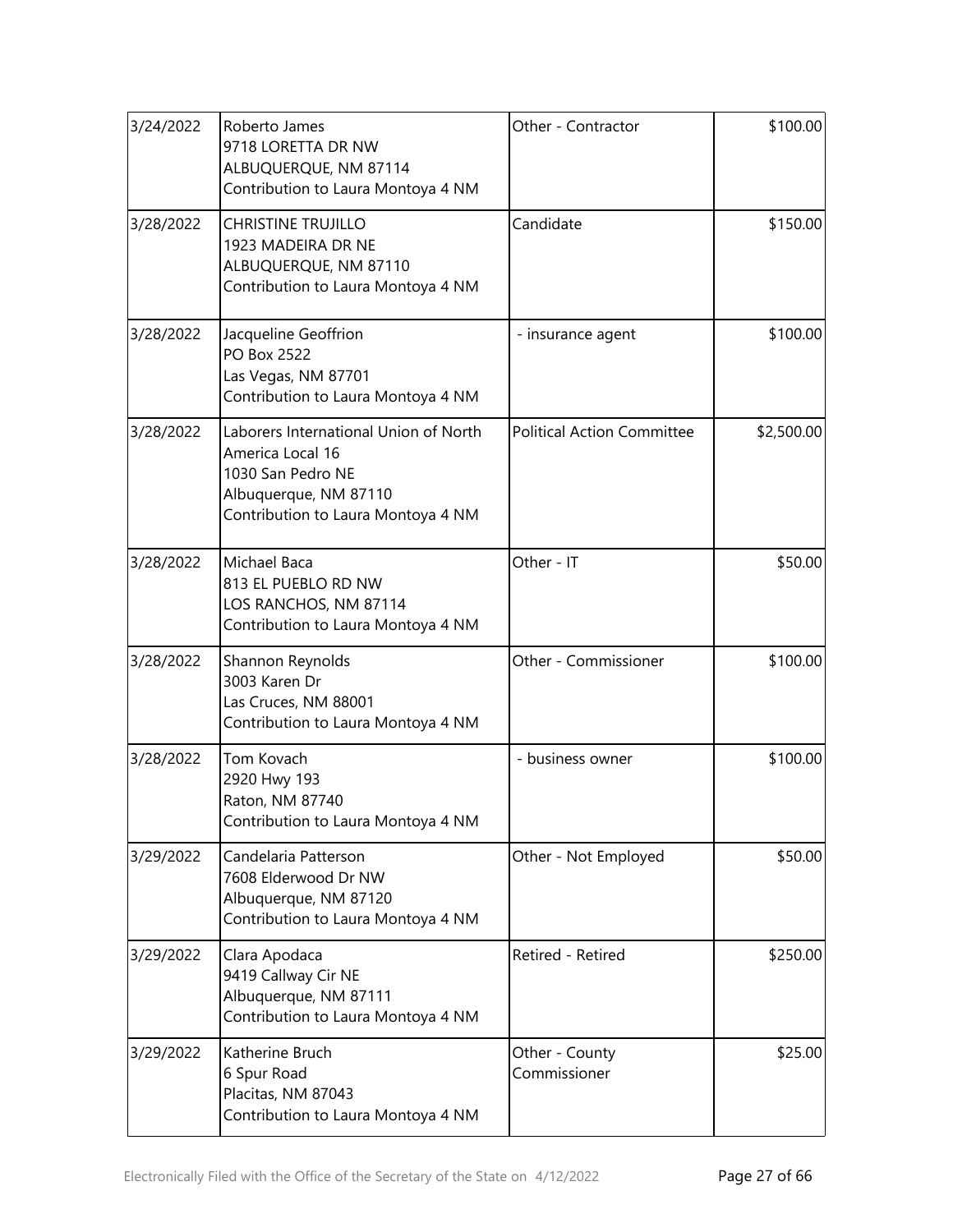| 3/29/2022 | Linda Castrone<br>14 SAGE HILL DR.<br>PLACITAS, NM 87043<br>Contribution to Laura Montoya 4 NM                         | Other - Not Employed      | \$50.00  |
|-----------|------------------------------------------------------------------------------------------------------------------------|---------------------------|----------|
| 3/29/2022 | Robert Coffey<br>7304 BELLROSE AVE. NE<br>ALBUQUERQUE, NM 87110<br>Contribution to Laura Montoya 4 NM                  | Other - Teacher           | \$150.00 |
| 3/30/2022 | David Schiferl<br>459 GRAND CANYON DR<br>WHITE ROCK, NM 87547-3646<br>Contribution to Laura Montoya 4 NM               | Other - Not Employed      | \$100.00 |
| 3/30/2022 | Felicia Ortiz<br>4705 S DURANGO DR #100-108<br>LAS VEGAS, NV 89147<br>Contribution to Laura Montoya 4 NM               | Other - Owner             | \$100.00 |
| 3/30/2022 | Juanita Gordon<br>P.O. BOX 1811<br>SOCORRO, NM 87801<br>Contribution to Laura Montoya 4 NM                             | Other - Not Employed      | \$25.00  |
| 3/30/2022 | LB Johnson<br>2600 Americare Ct NW Apt 7107 Apt<br>7107<br>Albuquerque, NM 87120<br>Contribution to Laura Montoya 4 NM | Other - Radio Personality | \$100.00 |
| 3/30/2022 | Linda Siegle<br><b>POB 720</b><br>CERRILLOS, NM 87010<br>Contribution to Laura Montoya 4 NM                            | Other - Lobbyist          | \$100.00 |
| 3/30/2022 | Mary Robert<br>5721 ALEGRIA RD. NW<br>ALBUQUERQUE, NM 87114<br>Contribution to Laura Montoya 4 NM                      | Other - Not Employed      | \$10.00  |
| 3/30/2022 | Phyllis Bustamante<br>125 Lovato Lane<br>Santa fe, NM 87505<br>Contribution to Laura Montoya 4 NM                      | Other - Not Employed      | \$50.00  |
| 3/30/2022 | Sidney Bryan<br>108 MAIN ST<br>TRUTH OR CONSEQUENCES, NM 87901<br>Contribution to Laura Montoya 4 NM                   | Other - Realtor           | \$50.00  |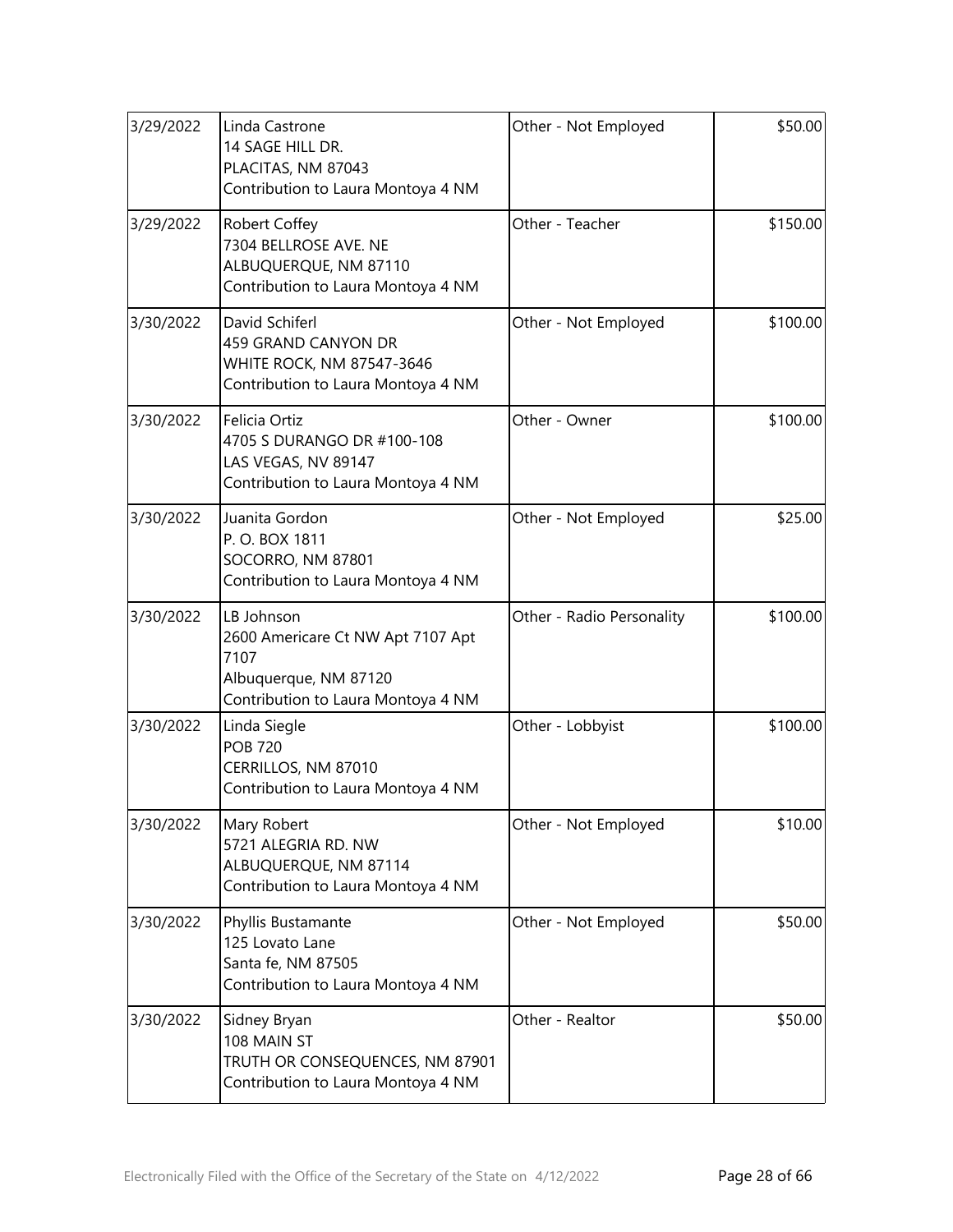| 3/30/2022 | Sidney Bryan<br>108 MAIN ST<br>TRUTH OR CONSEQUENCES, NM 87901<br>Contribution to Laura Montoya 4 NM            | Other - Realtor                   | \$100.00 |
|-----------|-----------------------------------------------------------------------------------------------------------------|-----------------------------------|----------|
| 3/30/2022 | Wendy Parker-Wood<br>9417B RIO GRANDE NQ<br>ALBUQUERQUE, NM 87114<br>Contribution to Laura Montoya 4 NM         | Other - semi-retired              | \$25.00  |
| 3/31/2022 | Jeff Steinborn<br>PO Box 1934<br>Las Cruces, NM 88004<br>Contribution to Laura Montoya 4 NM                     | Other - Land Conservation         | \$200.00 |
| 3/31/2022 | JoAnne Vigil Coppler<br>2701 VÃ-a Caballero Del Sur<br>Santa Fe, NM 87505<br>Contribution to Laura Montoya 4 NM | Other - Realtor/City<br>Councilor | \$100.00 |
| 3/31/2022 | Kathleen Daniel<br>1000 W 10TH ST<br>CLOVIS, NM 88101<br>Contribution to Laura Montoya 4 NM                     | Other - Not Employed              | \$10.00  |
| 3/31/2022 | Mitchell Freedman<br>4541 AGUILA ROAD SE<br>RIO RANCHO, NM 87124<br>Contribution to Laura Montoya 4 NM          | Other - Teacher                   | \$25.00  |
| 3/31/2022 | Tanya Giddings<br>4801 IRVING BLVD NW UNIT 4702<br>ALBUQUERQUE, NM 87114<br>Contribution to Laura Montoya 4 NM  | Other - Assessor                  | \$50.00  |
| 4/1/2022  | Antonio Weiss<br>2748 LA SILLA DORADA<br><b>SANTA FE, NM 87505</b><br>Contribution to Laura Montoya 4 NM        | Other - Artist                    | \$10.00  |
| 4/1/2022  | Denise Kirksey<br><b>PO BOX 151</b><br>CLAYTON, NM 88415<br>Contribution to Laura Montoya 4 NM                  | Other - Retail                    | \$50.00  |
| 4/1/2022  | Diane Cook<br>3007 Municipal Dr.<br>Farmington, NM 87401<br>Contribution to Laura Montoya 4 NM                  | Other - Not Employed              | \$25.00  |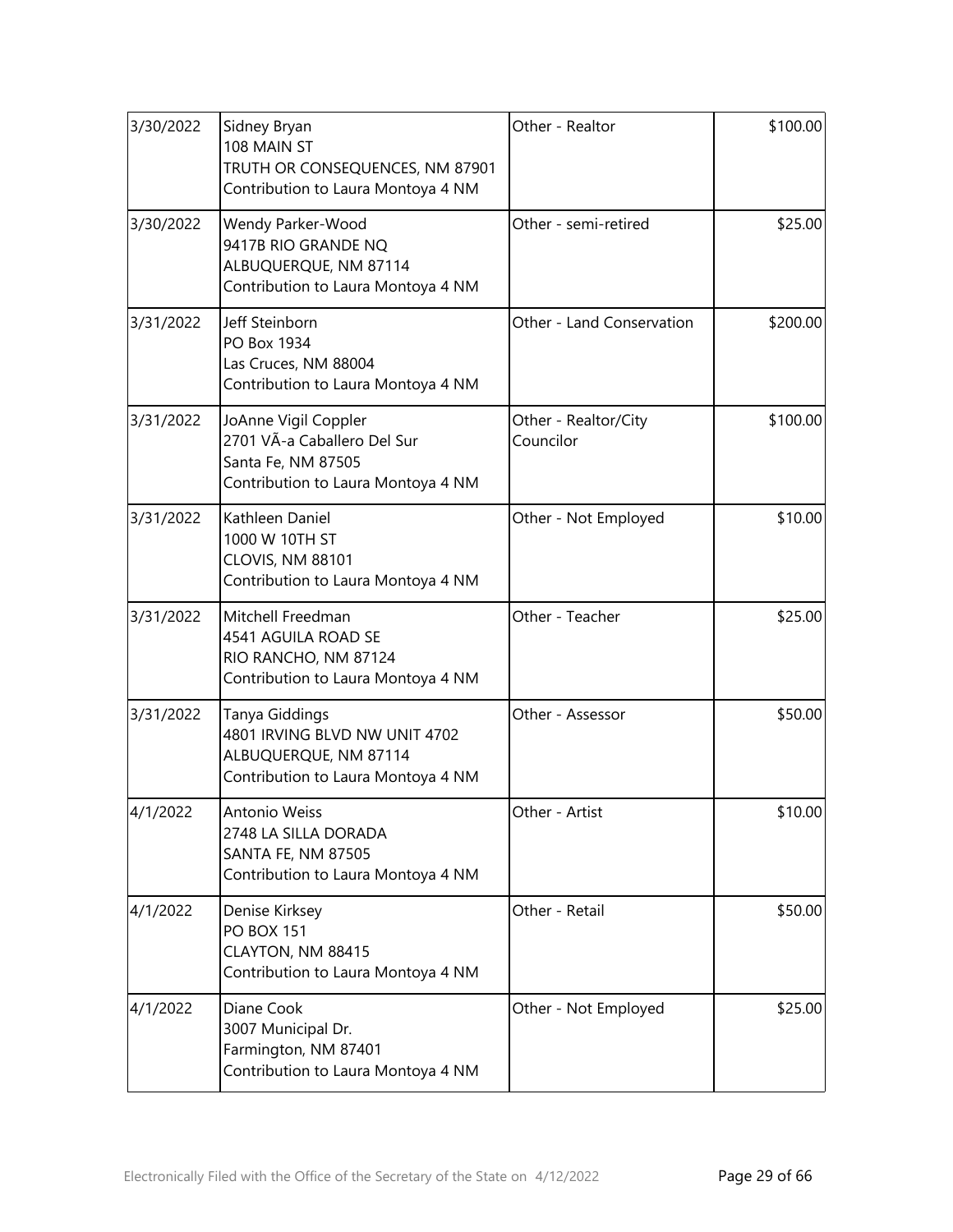| 4/1/2022 | Eric Rodriguez<br>4424 KINGSTON RD<br>LAS CRUCES, NM 88012<br>Contribution to Laura Montoya 4 NM                                                                | Other - Treasurer                 | \$100.00   |
|----------|-----------------------------------------------------------------------------------------------------------------------------------------------------------------|-----------------------------------|------------|
| 4/1/2022 | Erica Wendel-Oglesby<br><b>46 VISTA MONTANA LOOP</b><br>PLACITAS, NM 87043<br>Contribution to Laura Montoya 4 NM                                                | Other - Not employed              | \$35.00    |
| 4/1/2022 | <b>Helen Summers</b><br>46 Calle del Sol<br>Placitas, NM 87043<br>Contribution to Laura Montoya 4 NM                                                            | Other - Textile Artist            | \$10.00    |
| 4/1/2022 | Kathleen Daniel<br>1000 W 10TH ST<br>CLOVIS, NM 88101<br>Contribution to Laura Montoya 4 NM                                                                     | Other - Not Employed              | \$10.00    |
| 4/1/2022 | Lawrence Montoya, Sr.<br>2401 Calle Alegre<br>Las Vegas, NM 87701<br>Contribution to Laura Montoya 4 NM                                                         | Other - Councilman                | \$1,500.00 |
| 4/1/2022 | Southwest Regional Council of<br>Carpenters NM Pac, 1718<br>533 South Fremont Avenue, 10th Floor<br>Los Angeles, CA 90071<br>Contribution to Laura Montoya 4 NM | <b>Political Committee</b>        | \$1,250.00 |
| 4/2/2022 | <b>Bradley Fluetsch</b><br>104 AVENIDA DE LA PAZ<br>LAMY, NM 87540<br>Contribution to Laura Montoya 4 NM                                                        | Other - Management                | \$50.00    |
| 4/2/2022 | Kathryn Robert<br>3185 WINGATE MEADOWS DR NE<br>RIO RANCHO, NM 87144<br>Contribution to Laura Montoya 4 NM                                                      | Other - Not Employed              | \$5.00     |
| 4/2/2022 | MaryRoss Taylor<br>PO BOX 667398<br>HOUSTON, TX 77266<br>Contribution to Laura Montoya 4 NM                                                                     | Other - Not Employed              | \$50.00    |
| 4/3/2022 | Angel Garcia<br>548 DESERT MAIZE DR SW<br>ALBUQUERQUE, NM 87121<br>Contribution to Laura Montoya 4 NM                                                           | Other - Social Service<br>Manager | \$100.00   |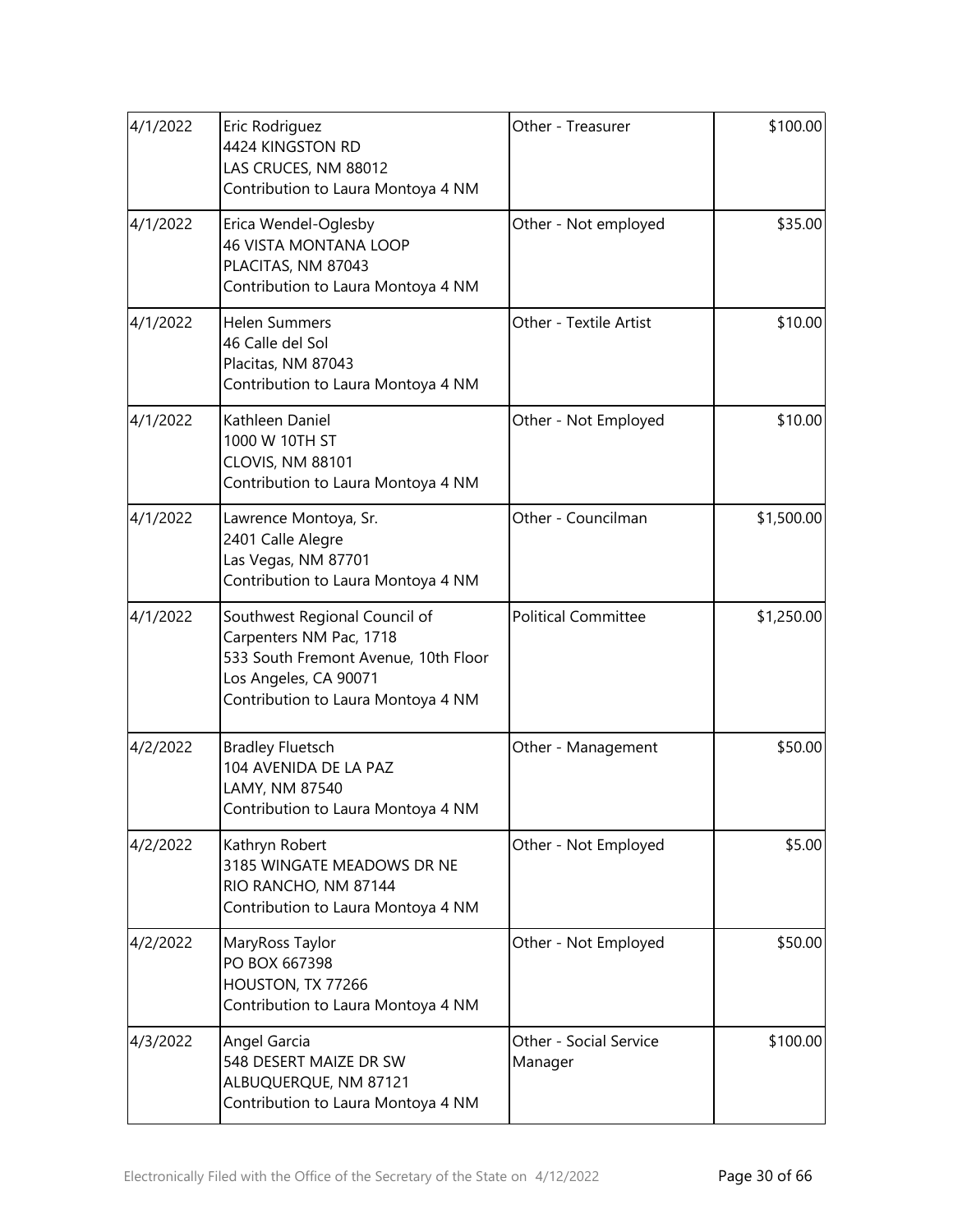| 4/3/2022 | Brendon Jaramillo<br>816 6th St NW Ste A<br>Albuquerque, NM 87102<br>Contribution to Laura Montoya 4 NM     | Other - Consultant        | \$10.00  |
|----------|-------------------------------------------------------------------------------------------------------------|---------------------------|----------|
| 4/3/2022 | Chris Garcia<br>6230 ST JOSEPHS CT<br>ALBUQUERQUE, NM 87120<br>Contribution to Laura Montoya 4 NM           | Other - Advisor           | \$100.00 |
| 4/4/2022 | Antonio "Moe" Maestas<br>5818 Jones Place NW<br>Albuquerque, NM 87120<br>Contribution to Laura Montoya 4 NM | Candidate                 | \$600.00 |
| 4/4/2022 | Christine Anaya<br>5739 Cosmo PI NE<br>Rio Rancho, NM 87144<br>Contribution to Laura Montoya 4 NM           | Other - Collections Agent | \$220.00 |
| 4/4/2022 | Denise Cantu<br>2324 Calle Pacifico<br>Santa Fe, NM 87505<br>Contribution to Laura Montoya 4 NM             | Accountant                | \$500.00 |
| 4/4/2022 | John Stover<br>6908 Oersted Rd NE<br>Rio Rancho, NM 87144<br>Contribution to Laura Montoya 4 NM             | Retired - Retired         | \$250.00 |
| 4/4/2022 | Lisa Franzen<br>13 Calle Pinon<br>Placitas, NM 87043<br>Contribution to Laura Montoya 4 NM                  | Retired - Not Employed    | \$50.00  |
| 4/4/2022 | M. Deanda Hay<br>961 Acequia de Las Joyas<br>Santa Fe, NM 87505<br>Contribution to Laura Montoya 4 NM       | - Retired                 | \$50.00  |
| 4/4/2022 | Michael Olivas<br>3101 Old Pecos Tr #304<br>Santa Fe, NM 87505<br>Contribution to Laura Montoya 4 NM        | Other - Professor         | \$100.00 |
| 4/4/2022 | Sandra Dransfield<br>96 Avenida Aldea<br>Santa Fe, NM 87507<br>Contribution to Laura Montoya 4 NM           | Other - Not Employed      | \$25.00  |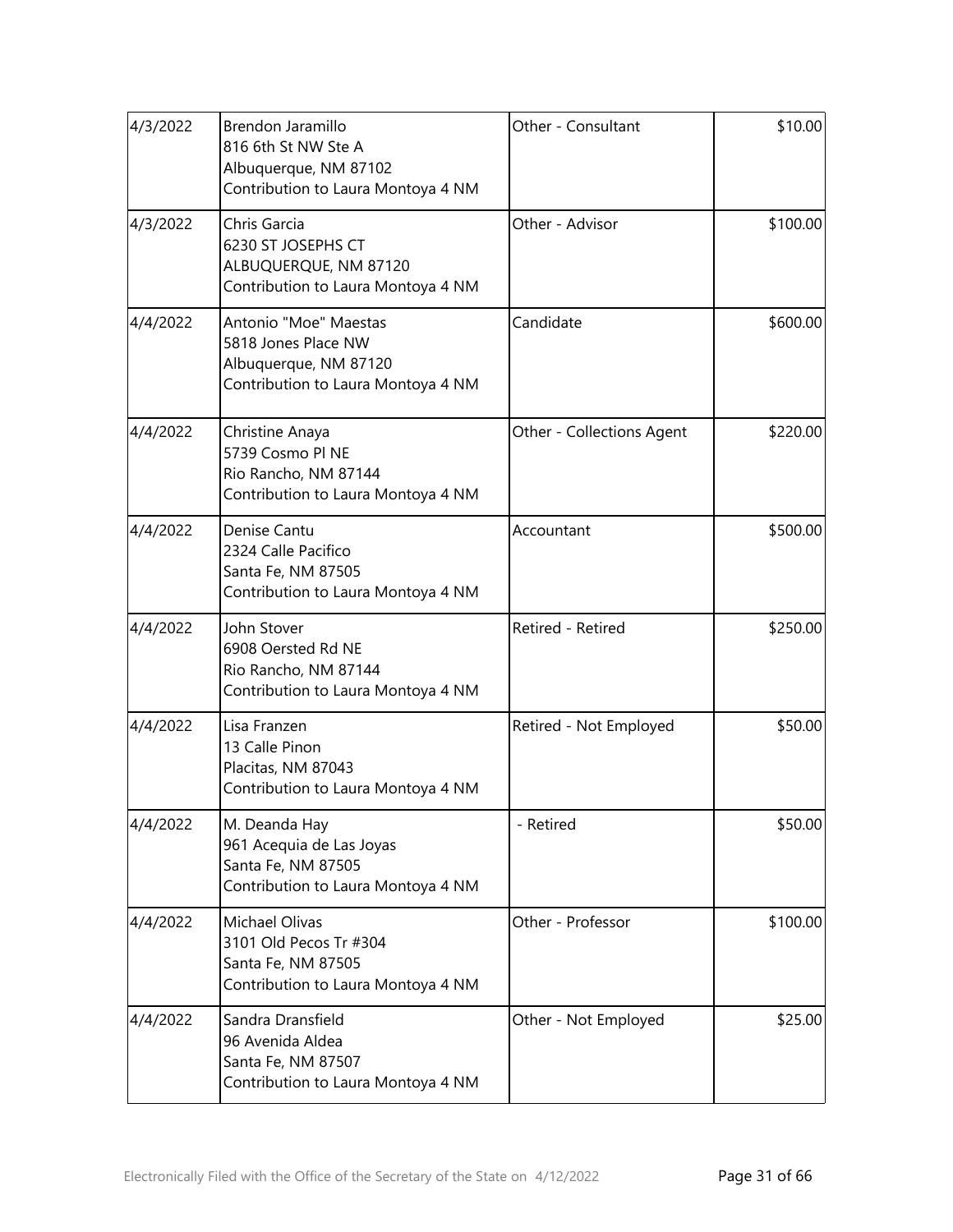| 4/4/2022 | Steven Goldstein<br>41 CAMINO DE MILAGRO<br>TESUQUE, NM 87574<br>Contribution to Laura Montoya 4 NM   | Other - Not Employed | \$250.00    |
|----------|-------------------------------------------------------------------------------------------------------|----------------------|-------------|
| 4/4/2022 | Sue Buckner<br>PO Box 45318<br>Rio Rancho, NM 87174<br>Contribution to Laura Montoya 4 NM             | - Retired            | \$100.00]   |
| 4/4/2022 | <b>Tracy Perea</b><br>4 Anazazi Trails LP<br>Placitas, NM 87043<br>Contribution to Laura Montoya 4 NM | - Retired            | \$100.00]   |
| 4/4/2022 | Valerie Espinoza<br>3104 Jacona Circle<br>Santa Fe, NM 87507<br>Contribution to Laura Montoya 4 NM    | Retired              | \$190.00    |
|          |                                                                                                       | <b>TOTAL</b>         | \$51,193.03 |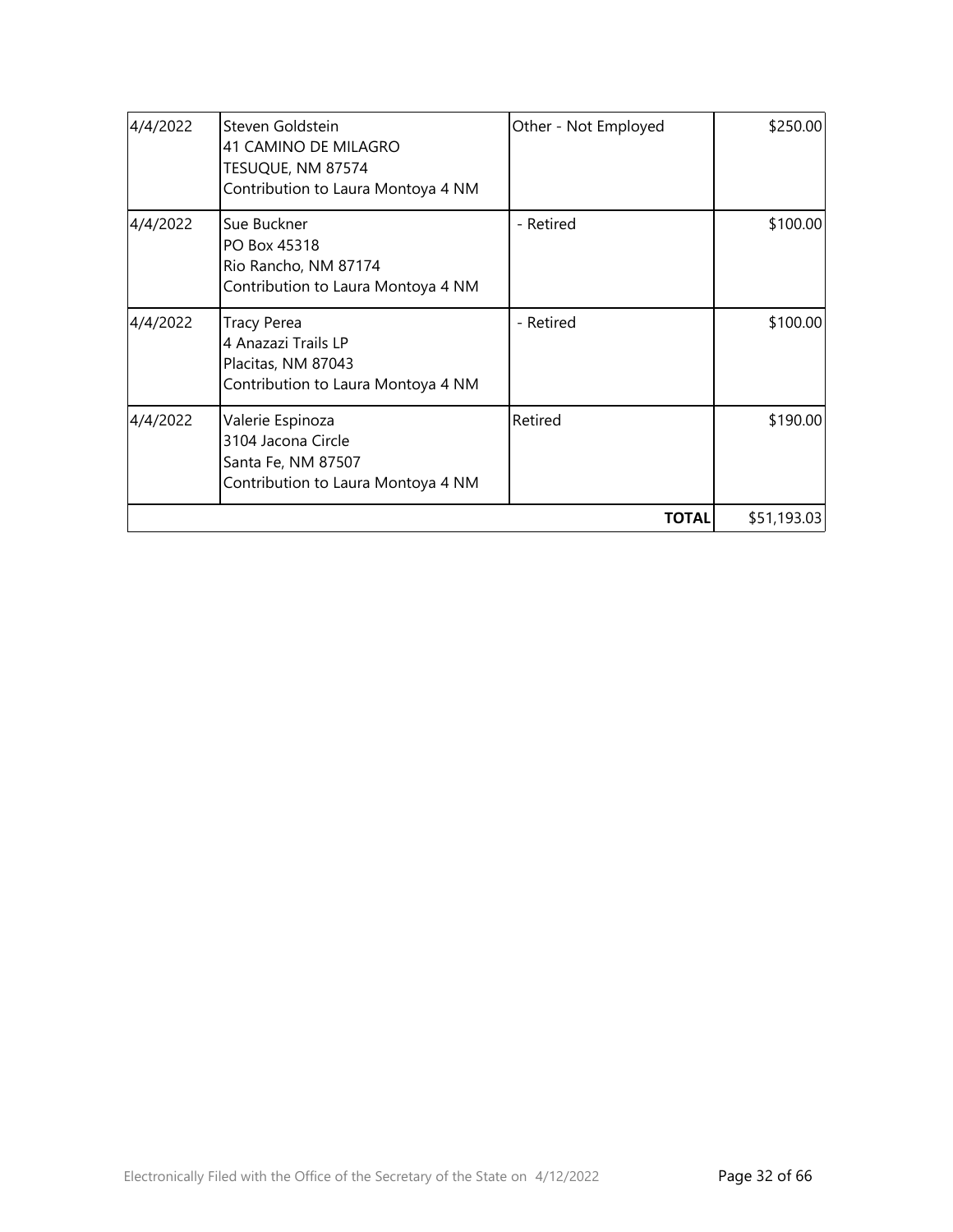## **Report of Expenditures and Contributions**

#### **FORM B 2 IN-KIND CONTRIBUTIONS**

Candidate's Name Laura M. Montoya

| <b>DATE</b> | <b>NAME and ADDRESS of CONTRIBUTOR</b>                                               | <b>OCCUPATION</b>                                              | <b>AMOUNT</b> |
|-------------|--------------------------------------------------------------------------------------|----------------------------------------------------------------|---------------|
| 10/29/2021  | Donnie Leonard<br><b>PO Box 826</b><br>Corrales, NM 87048<br>Parade Candy            | Retired - Retired<br><b>Commissioner and Business</b><br>Owner | \$49.95       |
| 10/29/2021  | Lawrence Montoya<br>25 HARRIS RD.<br>LAS VEGAS, NM 87701<br><b>Button Printing</b>   | Other - Public Safety                                          | \$250.00      |
| 2/7/2022    | Lorenzo Montoya<br>25 Harris Rd<br>Las Vegas, NM 87701<br>Convention lanyards        | Other - Public Saftey                                          | \$239.99      |
| 2/14/2022   | Lorenzo Montoya<br>25 Harris Rd<br>Las Vegas, NM 87701<br>Campaign Buttons           | Other - Public Saftey                                          | \$69.77       |
| 2/28/2022   | Daniel Tso<br>95 Road 3050<br>Aztec, NM 87410<br>Gift basket for event               | Other - Navajo Delegate                                        | \$100.00      |
| 3/6/2022    | Laura M. Montoya<br>PO Box 1214<br>Las Cruces, NM 88004<br>state convention supplies | Candidate/Officeholder                                         | \$20.50       |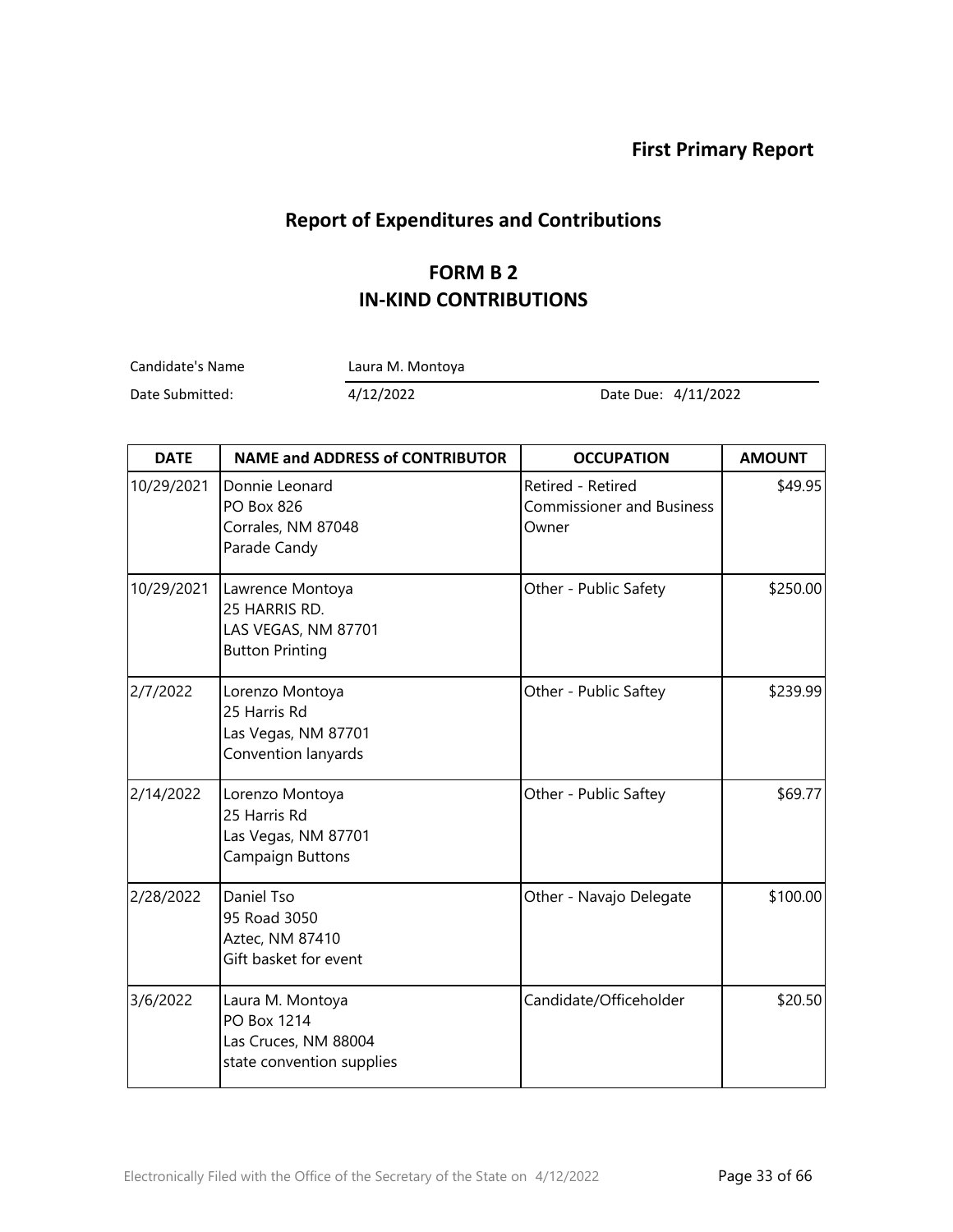| 3/6/2022  | Toni Jaquez<br>3712 N Sunset<br>Farmin, NM 87401<br>state convention helium tank                          | Retired                | \$64.70  |
|-----------|-----------------------------------------------------------------------------------------------------------|------------------------|----------|
| 3/7/2022  | Lawrence Montoya, Sr.<br>2401 Calle Alegre<br>Las Vegas, NM 87701<br>State convention food for volunteers | Other - Councilman     | \$300.00 |
| 3/10/2022 | Ahmed Obo<br>2010 Cerillos Rd<br>Santa Fe, NM 87505<br>Gift basket for event                              | Other - Chef           | \$30.00  |
| 3/10/2022 | Jake Cordova<br>1923 Morrison St<br>Las Vegas, NM 87701<br>Gift Basket for Event                          | Other - Owner          | \$800.00 |
| 3/10/2022 | Nadine Hendry<br>10220 Oakland Ave NE<br>Albuquerque, NM 87122<br>Gift Basket for Event                   | Retired                | \$25.00  |
| 3/11/2022 | Gabe Romo<br>1914 Avenida Comunidad SE<br>Rio Rancho, NM 87124<br>Gift Card                               | Other - Business Owner | \$100.00 |
| 3/13/2022 | Alysia Martinez<br>2720 Georgia St NE<br>Albuquerque, NM 87110<br>Food for Event                          | Manager                | \$25.00  |
| 3/13/2022 | Amanda Cedillos<br>2518 Cagua Dr. NE<br>Albuquerque, NM 87110<br>Gift Basket for Event                    | Other - Owner          | \$175.00 |
| 3/13/2022 | Amy Joint<br>800 Eubank Blvd NE<br>Albuquerque, NM 87123<br>Owl Café T-Shirts for Gift Basket             | Manager                | \$22.00  |
| 3/13/2022 | Geralyn Montoya<br>2401 Calle Alegre<br>Las Vegas, NM 87701<br><b>Event Supplies</b>                      | Retired                | \$124.00 |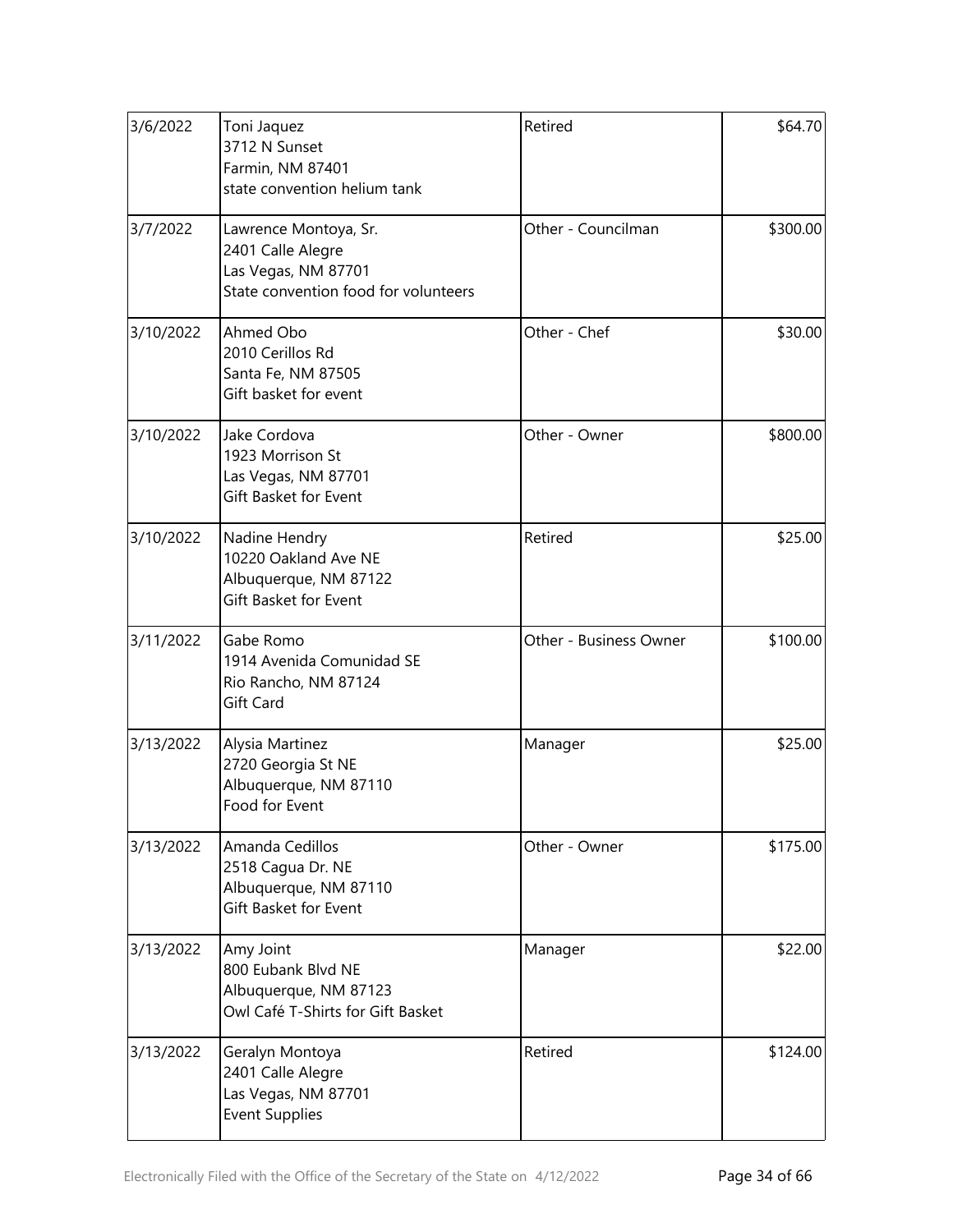| 3/13/2022 | Rebecca Montoya<br>PO Box 1564<br>Las Vegas, NM 87701<br>Gift basket for event               | Retired            | \$175.00 |
|-----------|----------------------------------------------------------------------------------------------|--------------------|----------|
| 3/13/2022 | Silva Martinez<br>292 Harris Road<br>Las Vegas, NM 87701<br>Gift basket for Event            | Retired            | \$100.00 |
| 3/14/2022 | John Huerta<br>4200 Wyoming Blvd NE<br>Albuquerque, NM 87111<br>Gift Basket for Event        | Other - Owner      | \$100.00 |
| 3/14/2022 | Mariza Saiz<br>7222 4th St NW<br>Los Ranchos de Taos, NM 87107<br>Gift basket for event      | Other - Owner      | \$55.00  |
| 3/15/2022 | <b>Arlene Martinez</b><br>541 Hermosa Ln<br>Las Vegas, NM 87701<br>Gift basket for Event     | Retired            | \$87.00  |
| 3/15/2022 | <b>Bill Donlin</b><br>8291 San Pedro Dr NE<br>Albuquerque, NM 87113<br>Gift Basket for Event | Manager            | \$60.00  |
| 3/15/2022 | Deidra Baca<br>8409 RANCHO COLINA NW<br>ALBUQUERQUE, NM 87120<br>Gift Basket for Event       | Other - Owner      | \$275.00 |
| 3/15/2022 | <b>Ernest Martinez</b><br>Off SR 434<br>Guadalupita, NM 87722<br>Gift basket for Event       | Retired            | \$55.00  |
| 3/15/2022 | Janelle Mead<br>4903 El Picado Ct SE<br>Rio Rancho, NM 87124<br>Gift Card for Gift Basket    | Other - Owner      | \$50.00  |
| 3/15/2022 | Lawrence Montoya, Sr.<br>2401 Calle Alegre<br>Las Vegas, NM 87701<br>Supplies for event      | Other - Councilman | \$100.00 |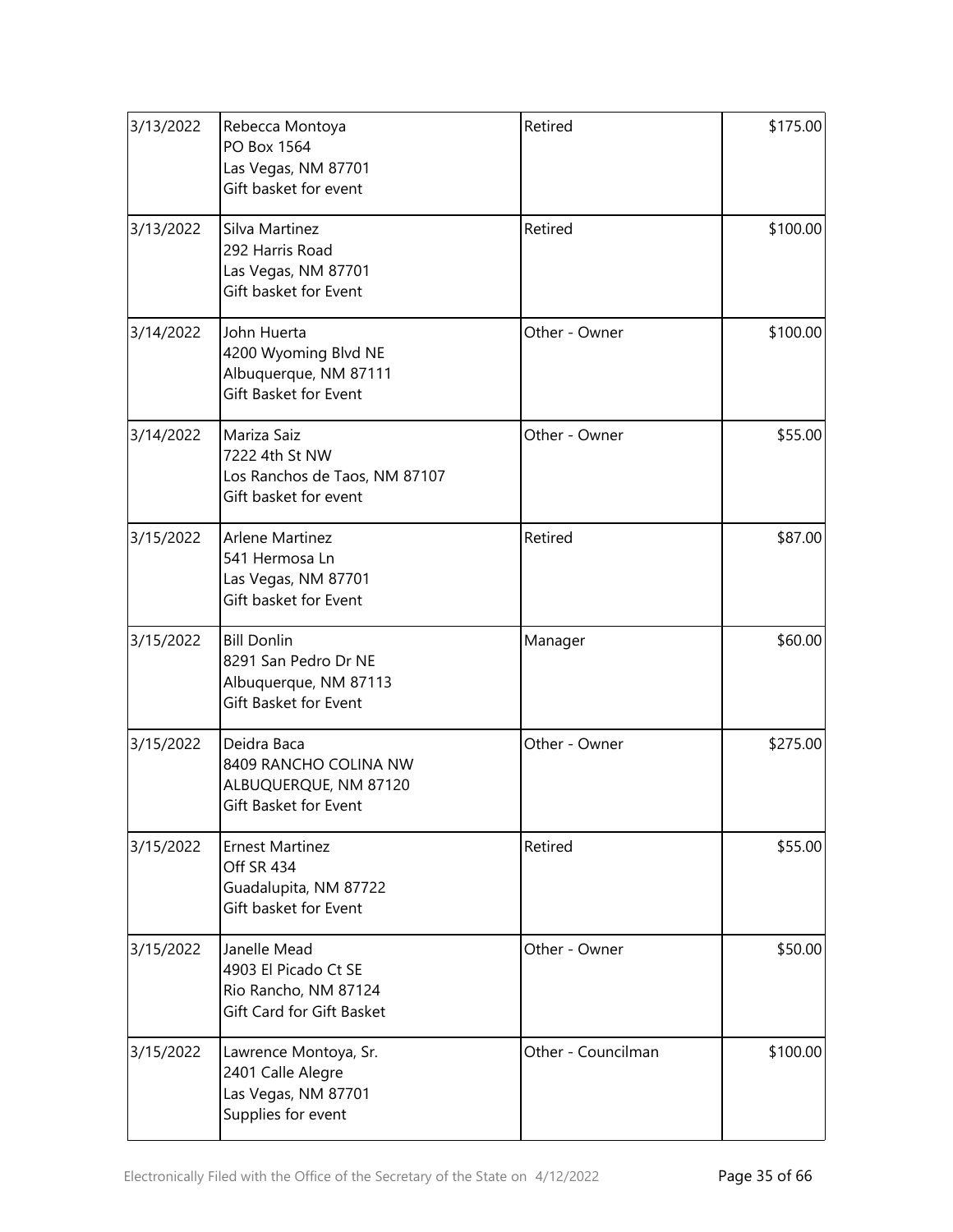| 3/15/2022 | Margaret Montoya<br>294 Harris Road<br>Las Vegas, NM 87701<br><b>Floral Arrangements</b>                                                       | Retired                                                        | \$190.00 |
|-----------|------------------------------------------------------------------------------------------------------------------------------------------------|----------------------------------------------------------------|----------|
| 3/16/2022 | <b>Brant Bermudez</b><br>7352 Nome Dr NE<br>Rio Rancho, NM 87144<br>Gift Basket for Event                                                      | Other - Manager                                                | \$300.00 |
| 3/17/2022 | Katherine Margaret<br>55 Tunnel Springs Rd<br>Placitas, NM 87043<br>Golf Rack for Gift Bag                                                     | Other - Commissioner                                           | \$350.00 |
| 3/17/2022 | Laborers International Union of North<br>America Local 16<br>1030 San Pedro NE<br>Albuquerque, NM 87110<br>Notepads                            | <b>Political Action Committee</b>                              | \$475.00 |
| 3/17/2022 | Plumbers & Steamfitters, UA Local Union<br>No. 412, 1696<br>510 San Pedro Dr. SE<br>Albuquerque, NM 87108<br>Pencils and Stress Ball Giveaways | <b>Political Committee</b>                                     | \$506.16 |
| 3/18/2022 | <b>Bonnie Buck</b><br>1619 San Pedro Dr. NE<br>Albuquerque, NM 87110<br>Gift Basket for Event                                                  | Other - Owner                                                  | \$50.00  |
| 3/18/2022 | Donnie Leonard<br>PO Box 826<br>Corrales, NM 87048<br>Gift Cards for Gift Basket                                                               | Retired - Retired<br><b>Commissioner and Business</b><br>Owner | \$767.92 |
| 3/18/2022 | Gary King<br>3195 A State Road 41<br>Moriarity, NM 87056<br>Coffee Mugs for Gift Basket                                                        | Lawyer                                                         | \$31.00  |
| 3/18/2022 | Jeannie Stanceric<br>7323 BOXWOOD AVE NE<br>ALBUQUERQUE, NM 87113<br><b>Event Supplies</b>                                                     | Other - Self                                                   | \$373.75 |
| 3/18/2022 | John Perea<br>4590 Corrales Rd<br>Corrales, NM 87048<br>Dinner for awards banquet                                                              | Other - Owner                                                  | \$500.00 |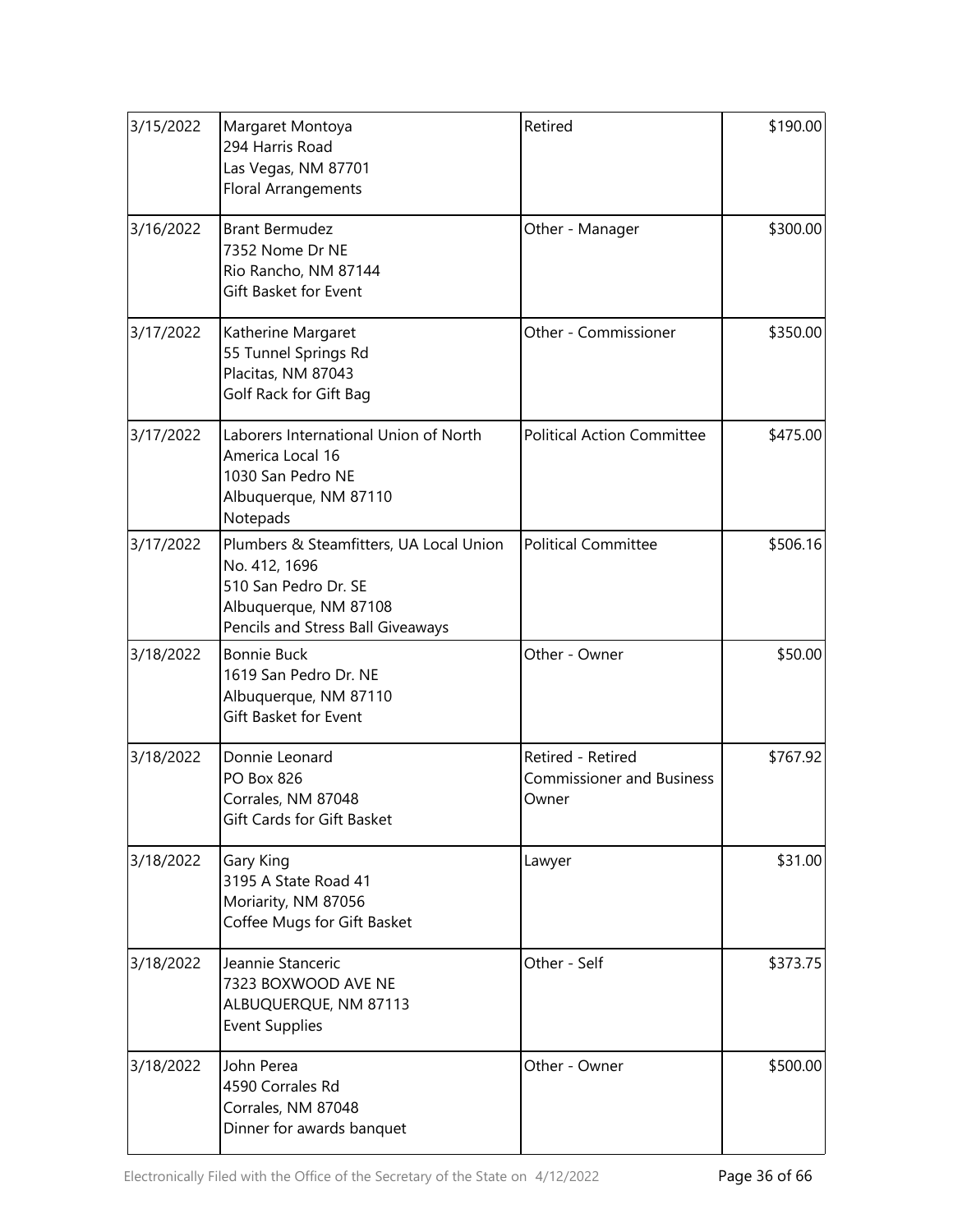| 3/18/2022 | John Sapien<br>801 S Camino del Pueblo<br>Bernalillo, NM 87004<br>Candy for Events                                                                                           | Other - Owner                  | \$275.00 |
|-----------|------------------------------------------------------------------------------------------------------------------------------------------------------------------------------|--------------------------------|----------|
| 3/18/2022 | Katherine Bruch<br>6 Spur Road<br>Placitas, NM 87043<br>Gift Basket for Event                                                                                                | Other - County<br>Commissioner | \$373.21 |
| 3/18/2022 | Santa Ana Golf Club<br>288 Praire Star Rd<br>Santa Ana, NM 87004<br><b>Gift Cards for Gift Baskets</b>                                                                       | Native American Tribe          | \$600.00 |
| 3/18/2022 | Southwest Regional Council of Carpenters   Political Committee<br>NM Pac, 1718<br>533 South Fremont Avenue, 10th Floor<br>Los Angeles, CA 90071<br>Cell Phone Case and Stand |                                | \$167.50 |
| 3/18/2022 | Southwest Regional Council of Carpenters   Political Committee<br>NM Pac, 1718<br>533 South Fremont Avenue, 10th Floor<br>Los Angeles, CA 90071<br>Pencils for Event         |                                | \$99.36  |
| 3/25/2022 | Pink Pelican<br>306 S Pershing<br>TorC, NM 87901<br>Lodging                                                                                                                  | Other Hotel                    | \$85.88  |
| 3/26/2022 | Jeannie Stanceric<br>7323 BOXWOOD AVE NE<br>ALBUQUERQUE, NM 87113<br>Food for Event                                                                                          | Other - Self                   | \$73.46  |
| 3/28/2022 | B & D Trophies and More<br>3296 Coors NW<br>Albuquerque, NM 87120<br>Trophy Set Up- Labor                                                                                    | Advertising                    | \$556.80 |
| 3/31/2022 | Jeannie Stanceric<br>7323 BOXWOOD AVE NE<br>ALBUQUERQUE, NM 87113<br><b>Event Supplies</b>                                                                                   | Other - Self                   | \$369.26 |
| 3/31/2022 | Laura M. Montoya<br>PO Box 1214<br>Las Cruces, NM 88004<br>Office Supplies                                                                                                   | Candidate/Officeholder         | \$229.48 |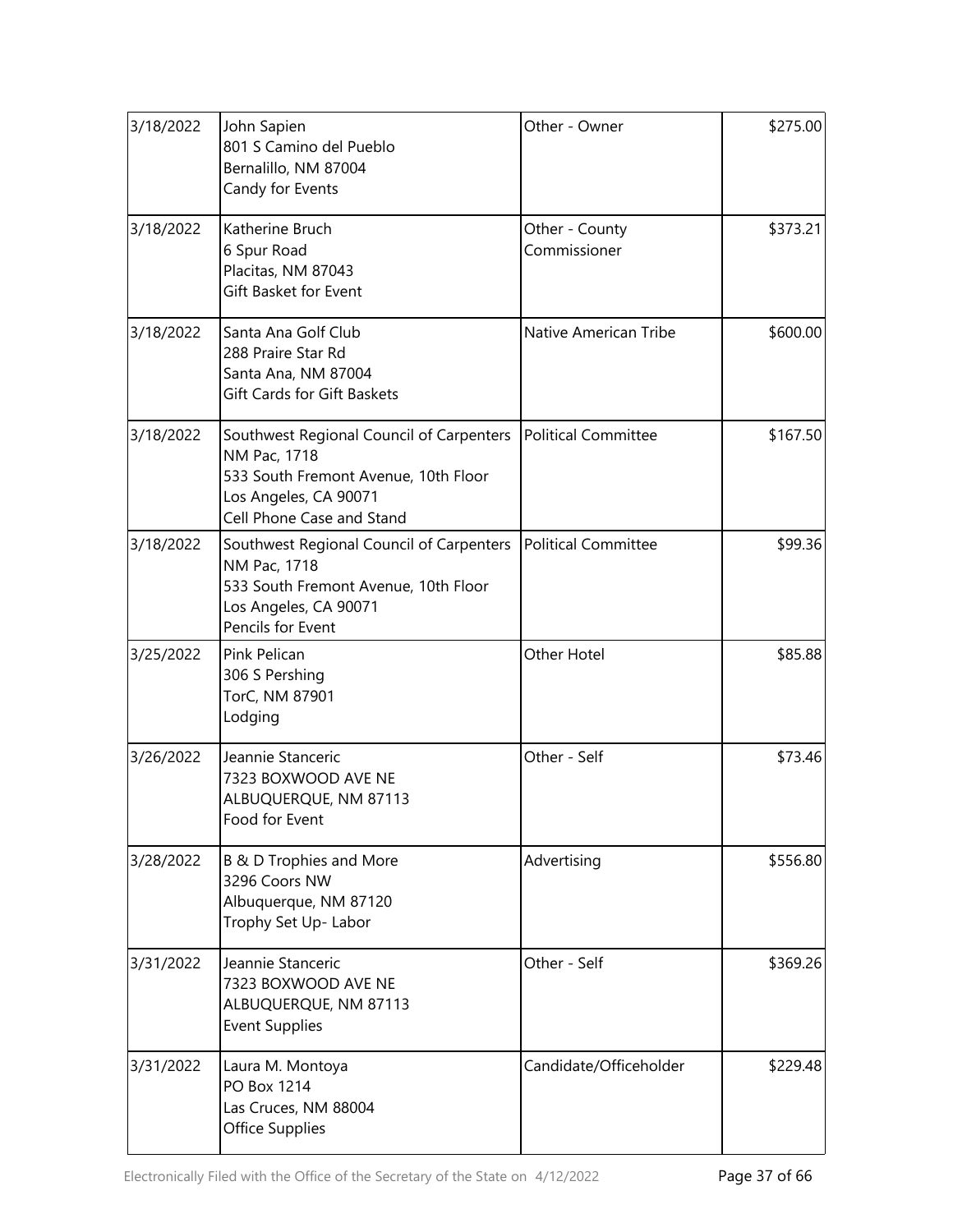| 4/1/2022 | Donnie Leonard<br>PO Box 826<br>Corrales, NM 87048<br>Postage | Retired - Retired<br>Commissioner and Business<br>Owner | \$8.70     |
|----------|---------------------------------------------------------------|---------------------------------------------------------|------------|
|          |                                                               | <b>TOTALI</b>                                           | \$9,835.39 |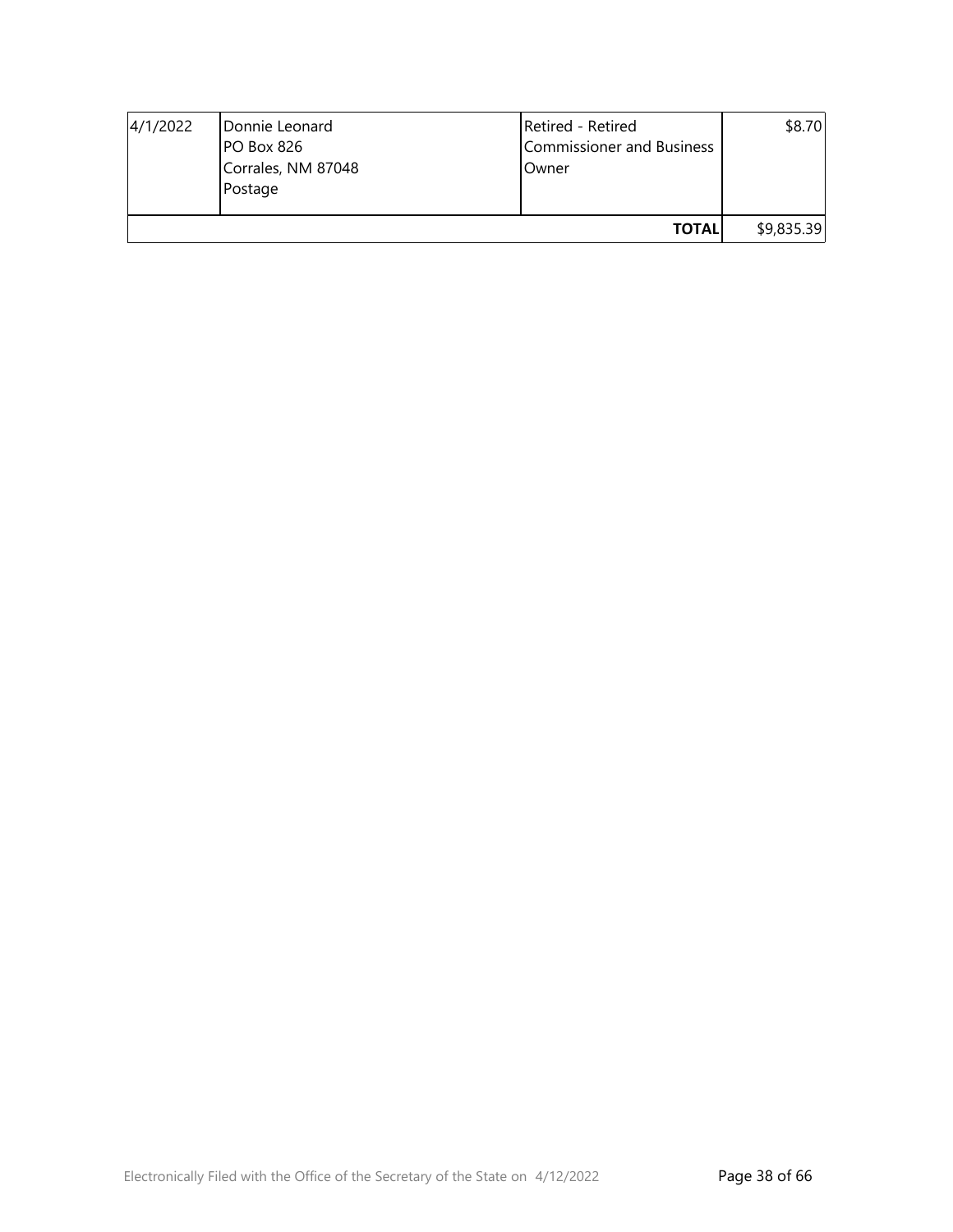# **Report of Expenditures and Contributions**

#### **FORM B 3 LOAN CONTRIBUTIONS**

| Candidate's Name<br>Laura M. Montoya |                      |                                     |                     |               |
|--------------------------------------|----------------------|-------------------------------------|---------------------|---------------|
| Date Submitted:                      |                      | 4/12/2022                           | Date Due: 4/11/2022 |               |
| <b>DATE</b>                          | <b>TRANSFER DATE</b> | <b>NAME and ADDRESS of CREDITOR</b> |                     | <b>AMOUNT</b> |
|                                      |                      |                                     |                     |               |
|                                      |                      |                                     | TOTAL               |               |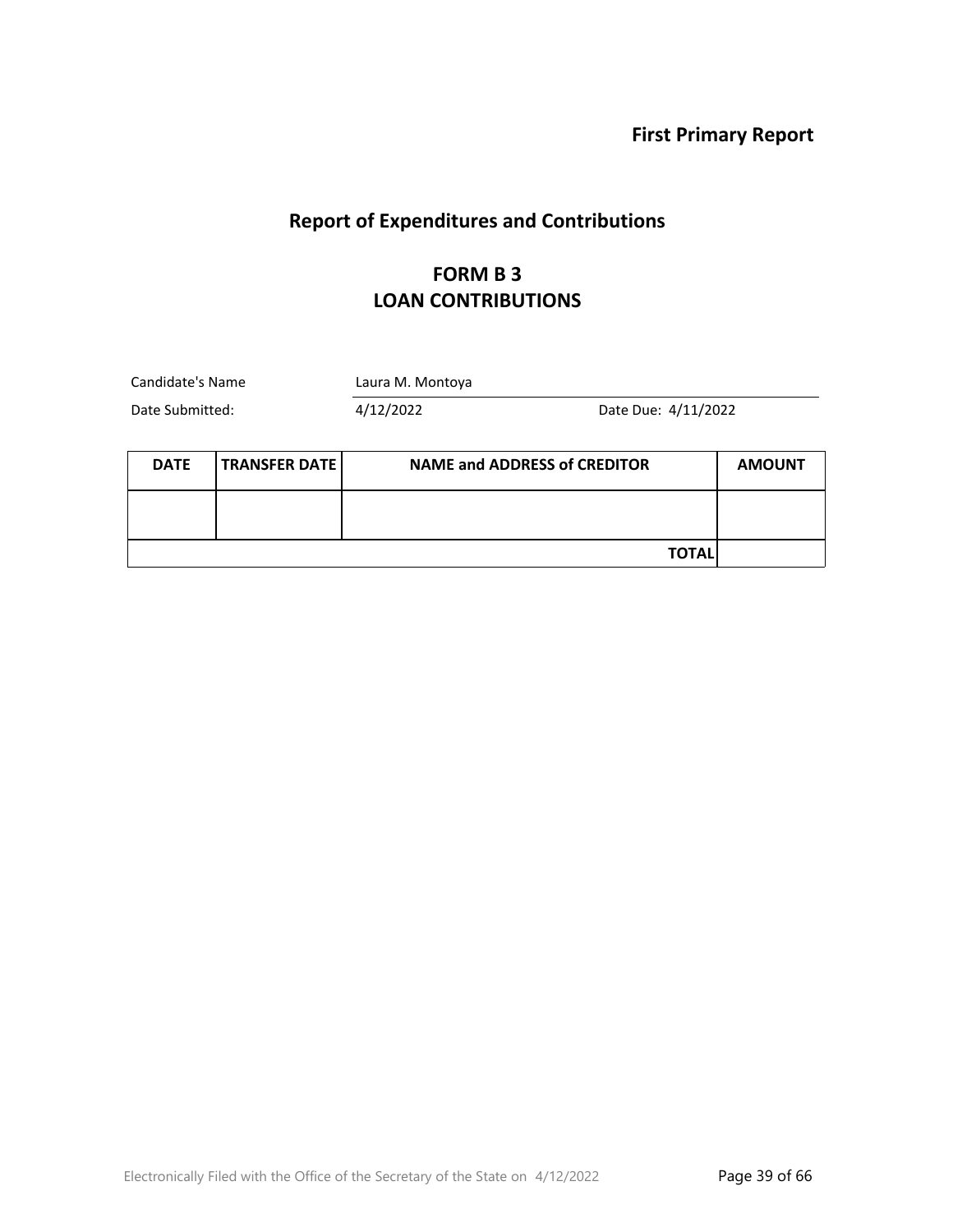## **Report of Expenditures and Contributions**

## **FORM B 4 LOANS FORGIVEN**

Candidate's Name Laura M. Montoya

| <b>DATE</b> | <b>NAME and ADDRESS of CREDITOR</b> | <b>AMOUNT</b> |
|-------------|-------------------------------------|---------------|
|             |                                     |               |
|             | <b>TOTAL</b>                        |               |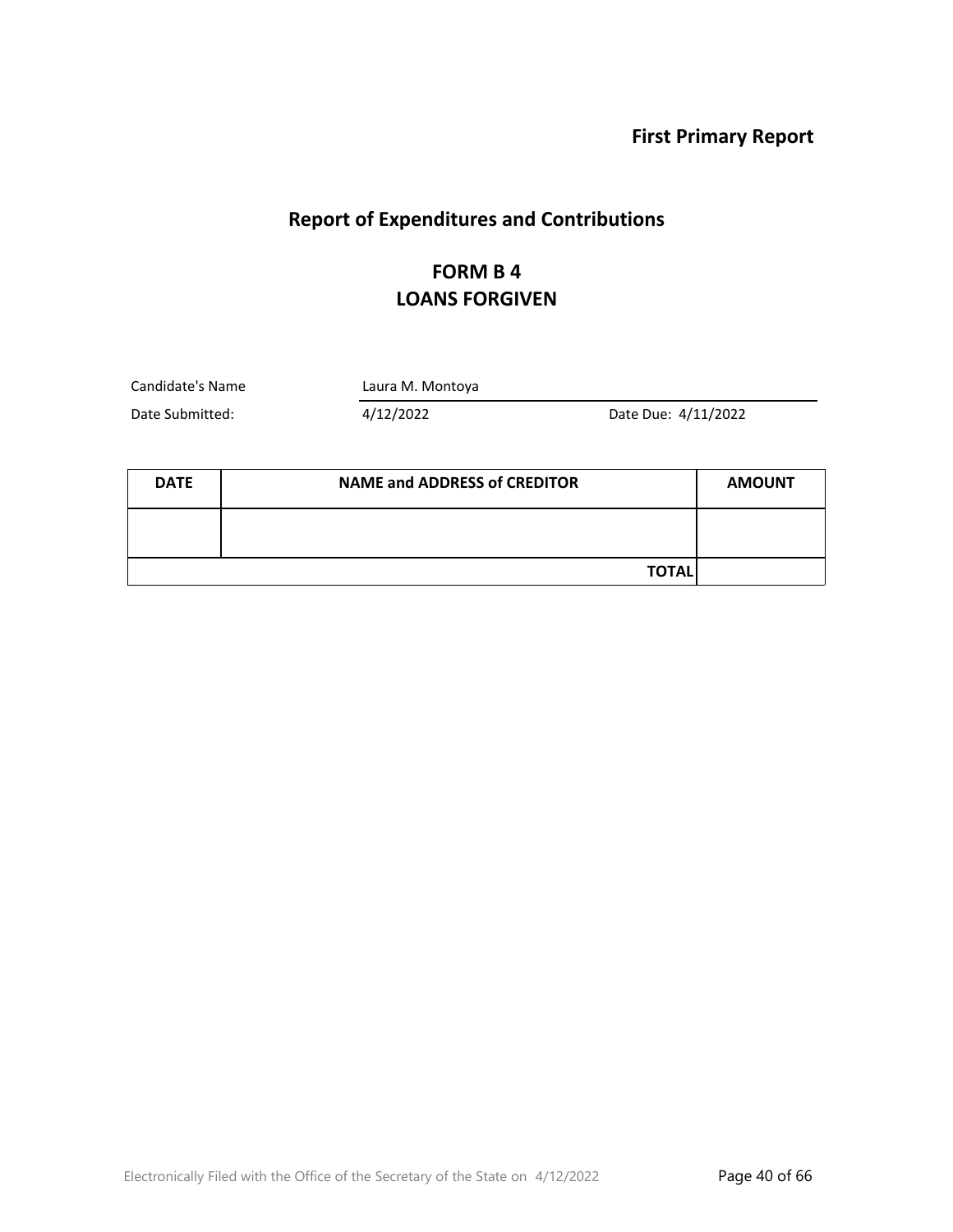## **Report of Expenditures and Contributions**

## **FORM C EXPENDITURES**

Candidate's Name Laura M. Montoya

| <b>DATE</b> | <b>NAME and ADDRESS of PAYEE</b>                                                                              | <b>PURPOSE</b>                                  | <b>Type</b> | <b>AMOUNT</b> |
|-------------|---------------------------------------------------------------------------------------------------------------|-------------------------------------------------|-------------|---------------|
| 10/10/2021  | <b>ActBlue Technical Services</b><br>366 Summer St<br>Somerville, NM 02144<br><b>Merchant Processing Fees</b> | Professional<br>services (legal,<br>accounting) | Expenditure | \$32.03       |
| 10/17/2021  | <b>ActBlue Technical Services</b><br>366 Summer St<br>Somerville, NM 02144<br><b>Merchant Processing Fees</b> | Professional<br>services (legal,<br>accounting) | Expenditure | \$4.95        |
| 10/23/2021  | <b>Crosstabs Consulting LLC</b><br>1031 18th St NE<br>Albuquerque, NM 87104<br>Consulting                     | Campaign<br>consultants                         | Expenditure | \$57.39       |
| 10/24/2021  | <b>ActBlue Technical Services</b><br>366 Summer St<br>Somerville, NM 02144<br><b>Merchant Processing Fees</b> | Professional<br>services (legal,<br>accounting) | Expenditure | \$0.99        |
| 10/29/2021  | <b>AES</b><br>7000 Zenith Ct NE<br>Rio Rancho, NM 87144<br>Printing                                           | Campaign<br>paraphernalia/mi<br><b>SC</b>       | Expenditure | \$1,000.00    |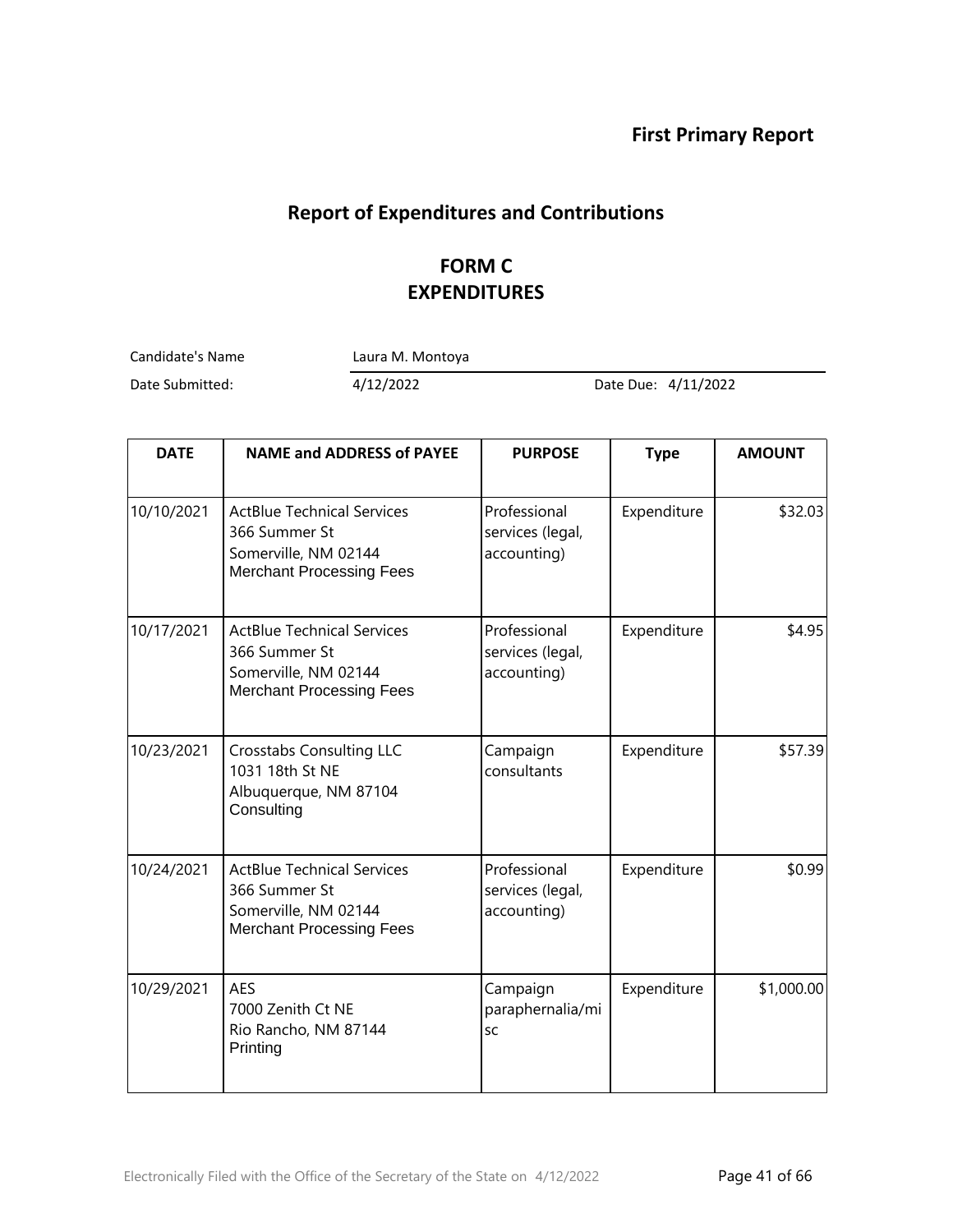| 10/29/2021 | New Mexico Bank and Trust<br>7830 Enchanted Hills Blvd<br>Rio Rancho, NM 87144<br><b>Bank Fee</b>             | <b>Bank Fee</b>                                 | Expenditure | \$5.00     |
|------------|---------------------------------------------------------------------------------------------------------------|-------------------------------------------------|-------------|------------|
| 10/31/2021 | <b>ActBlue Technical Services</b><br>366 Summer St<br>Somerville, NM 02144<br><b>Merchant Processing Fees</b> | Professional<br>services (legal,<br>accounting) | Expenditure | \$9.30     |
| 11/7/2021  | <b>ActBlue Technical Services</b><br>366 Summer St<br>Somerville, NM 02144<br><b>Merchant Processing Fees</b> | Professional<br>services (legal,<br>accounting) | Expenditure | \$6.34     |
| 11/9/2021  | Brendon Jaramillo<br>53 Hogue St NE, Apt B<br>Atlanta, GA 30312<br>Consulting                                 | Campaign<br>consultants                         | Expenditure | \$1,750.00 |
| 11/14/2021 | <b>ActBlue Technical Services</b><br>366 Summer St<br>Somerville, NM 02144<br><b>Merchant Processing Fees</b> | Professional<br>services (legal,<br>accounting) | Expenditure | \$1.98     |
| 11/15/2021 | Speedway<br>3601 NM-528 NE<br>Rio Rancho, NM 87114<br><b>Candidate Travel</b>                                 | Candidate travel,<br>lodging, and<br>meals      | Expenditure | \$22.99    |
| 11/17/2021 | Murphy Express<br>600 Pat D'Arco Highway<br>Bernalillo, NM 87004<br><b>Candidate Travel Costs</b>             | Candidate travel,<br>lodging, and<br>meals      | Expenditure | \$43.60    |
| 11/17/2021 | Robert Lara<br>PO BOX 27465<br>ALBUQUERQUE, NM 87125<br><b>Compliance Consulting</b>                          | Campaign<br>consultants                         | Expenditure | \$326.92   |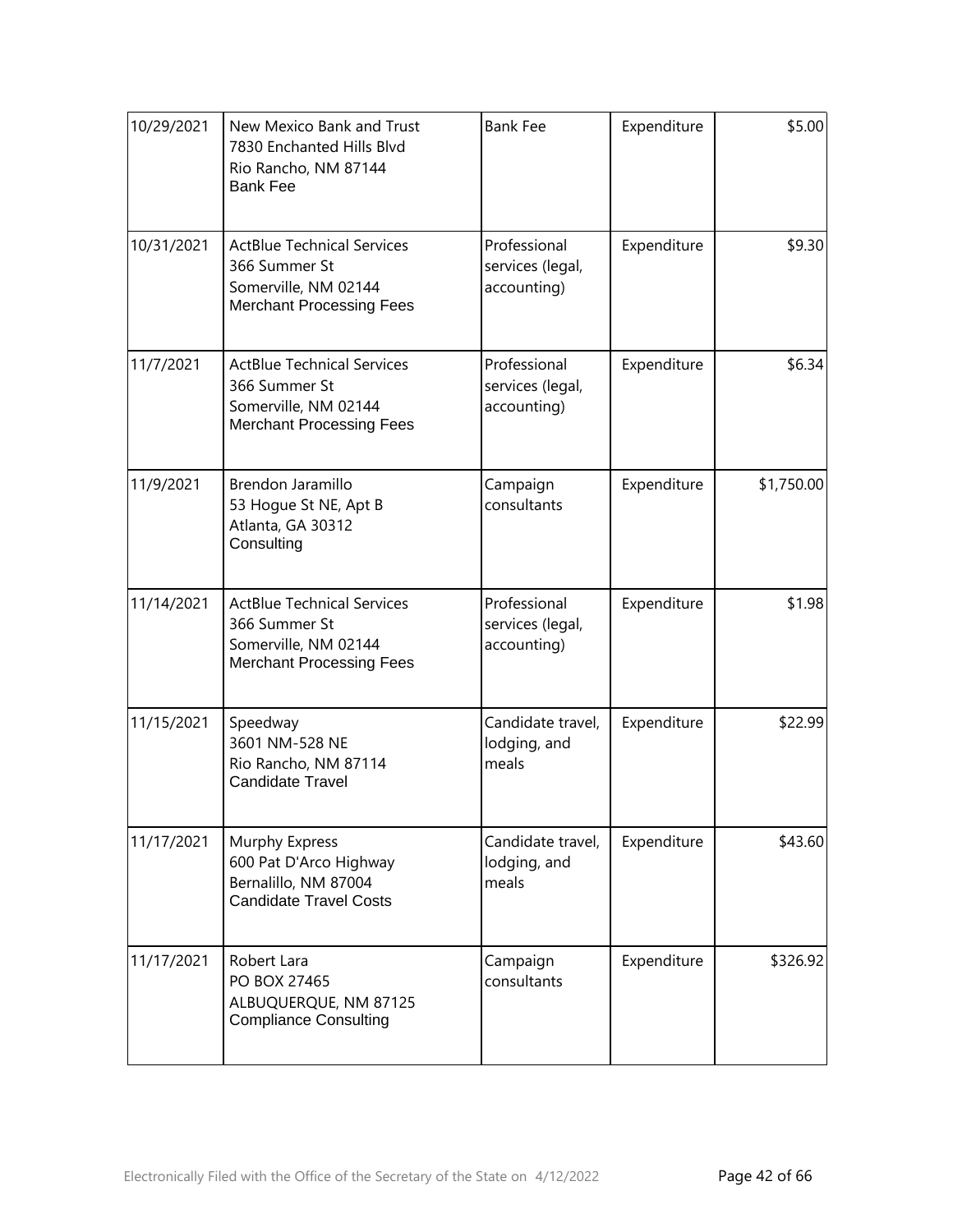| 11/17/2021 | Valencia County Federation of<br>Democratic Women<br>PO Box 1261<br>Belen, NM 87031<br>Donation     | Donation                                   | Expenditure | \$25.00  |
|------------|-----------------------------------------------------------------------------------------------------|--------------------------------------------|-------------|----------|
| 11/22/2021 | Bandolero Brewery<br>421 N Main St<br>Clovis, NM 88101<br><b>Campaign Staff Meals</b>               | Meetings and<br>appearances                | Expenditure | \$46.00  |
| 11/22/2021 | <b>Buffalo Wild Wings</b><br>3505 N Prince St<br>Clovis, NM 88101<br><b>Campaign Staff Meals</b>    | Candidate travel,<br>lodging, and<br>meals | Expenditure | \$26.00  |
| 11/22/2021 | Phillips 66<br>2900 Mabry Dr<br>Clovis, NM 88101<br><b>Candidate Travel Costs</b>                   | Candidate travel,<br>lodging, and<br>meals | Expenditure | \$26.79  |
| 11/22/2021 | Sleep Inn<br>2212 Mabry Dr<br>Clovis, NM 88101<br><b>Candidate Travel Lodging</b>                   | Candidate travel,<br>lodging, and<br>meals | Expenditure | \$109.57 |
| 11/23/2021 | Chaco Trade Center<br>4169a East Route 9<br>Cuba, NM 87013<br><b>Candidate Travel Costs</b>         | Candidate travel,<br>lodging, and<br>meals | Expenditure | \$19.99  |
| 11/23/2021 | El Bruno's Restaurant y Cantina<br>6453 Main St<br>Cuba, NM 87013<br><b>Candidate Meeting Meals</b> | Meetings and<br>appearances                | Expenditure | \$26.00  |
| 11/23/2021 | Shell Oil<br>6401 US 550<br>Cuba, NM 87013<br><b>Candidate Travel Costs</b>                         | Candidate travel,<br>lodging, and<br>meals | Expenditure | \$42.90  |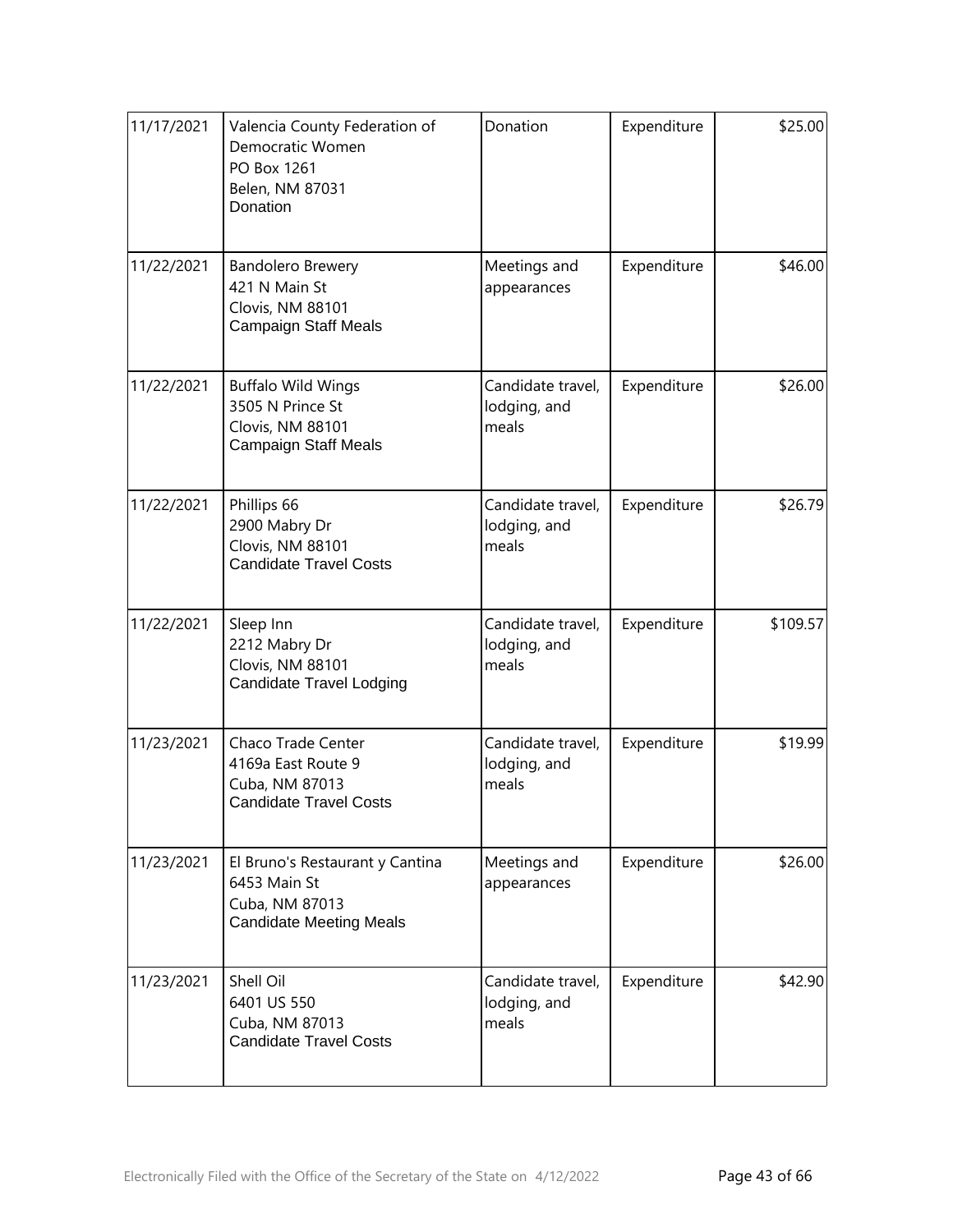| 11/26/2021 | Phillips 66<br>6 NM 22<br>Kewa Pueblo, NM 87052<br><b>Candidate Travel</b>                                    | Candidate travel,<br>lodging, and<br>meals      | Expenditure | \$38.24 |
|------------|---------------------------------------------------------------------------------------------------------------|-------------------------------------------------|-------------|---------|
| 11/28/2021 | <b>ActBlue Technical Services</b><br>366 Summer St<br>Somerville, NM 02144<br><b>Merchant Processing Fees</b> | Professional<br>services (legal,<br>accounting) | Expenditure | \$1.98  |
| 11/30/2021 | New Mexico Bank and Trust<br>7830 Enchanted Hills Blvd<br>Rio Rancho, NM 87144<br>Ban k Fee                   | <b>Bank Fee</b>                                 | Expenditure | \$5.00  |
| 11/30/2021 | Walmart<br>460 NM Highway 528<br>Bernalillo, NM 87004<br><b>Office Supplies</b>                               | Office expenses                                 | Expenditure | \$21.41 |
| 12/2/2021  | Murphy Express<br>600 Pat D'Arco Highway<br>Bernalillo, NM 87004<br><b>Candidate Travel Expenses</b>          | Candidate travel,<br>lodging, and<br>meals      | Expenditure | \$32.71 |
| 12/4/2021  | Santa Fe County Federation of<br>Democratic Women, 1819<br>PO Box 29582<br>Santa Fe, NM 87592<br>Donation     | Donation                                        | Expenditure | \$42.00 |
| 12/5/2021  | <b>ActBlue Technical Services</b><br>366 Summer St<br>Somerville, NM 02144<br><b>Merchant Processing Fees</b> | Professional<br>services (legal,<br>accounting) | Expenditure | \$13.26 |
| 12/6/2021  | City of Santa Fe-Parking<br>500 Market St # 200<br>Santa Fe, NM 87501<br>Parking                              | Meetings and<br>appearances                     | Expenditure | \$10.00 |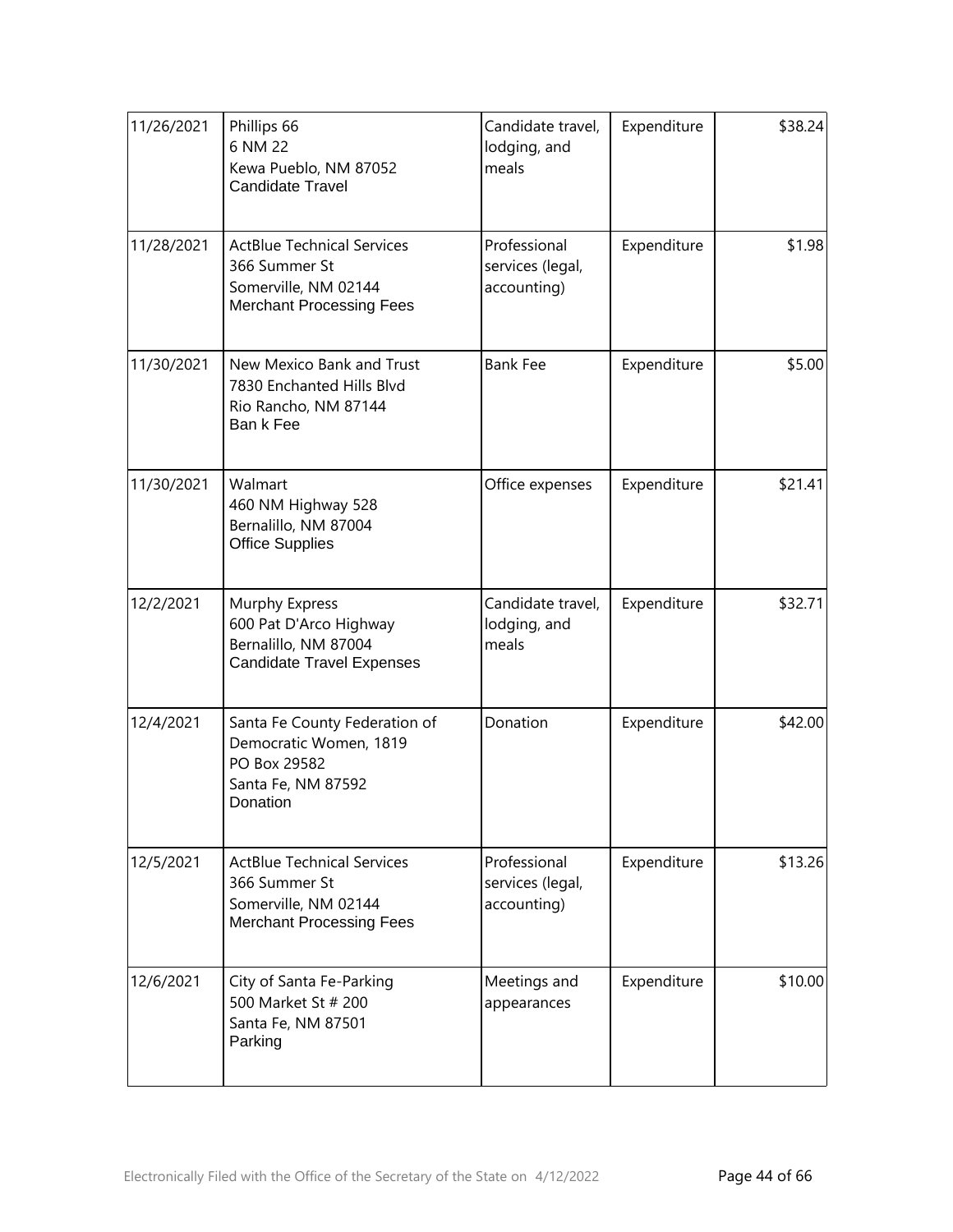| 12/6/2021  | <b>Crosstabs Consulting LLC</b><br>1031 18th St NE<br>Albuquerque, NM 87104<br>Consulting                       | Campaign<br>consultants                               | Expenditure | \$123.82 |
|------------|-----------------------------------------------------------------------------------------------------------------|-------------------------------------------------------|-------------|----------|
| 12/12/2021 | Bernalillo County Democratic Party,<br>1641<br>300 Central Ave, Suite 1300<br>Albuquerque, NM 87102<br>Donation | Donation                                              | Expenditure | \$35.00  |
| 12/12/2021 | Bernalillo County Democratic Party,<br>1641<br>PO Box 27264<br>Albuquerque, NM 87123<br>Donation                | Donation                                              | Expenditure | \$35.00  |
| 12/13/2021 | Speedway<br>3601 NM-528 NE<br>Rio Rancho, NM 87114<br><b>Candidate Travel Expenses</b>                          | Candidate travel,<br>lodging, and<br>meals            | Expenditure | \$42.64  |
| 12/14/2021 | El Parasol<br>30 Cities of Gold Rd<br>Santa Fe, NM 87506<br>Campaign Meeting Meal                               | Meetings and<br>appearances                           | Expenditure | \$11.68  |
| 12/17/2021 | Century Link<br>PO Box 4259<br>Monroe, LA 71211<br>Campaign Internet Service                                    | Information<br>technology costs<br>(internet, e-mail) | Expenditure | \$55.77  |
| 12/17/2021 | City of Albuquerque Metered<br>Parking<br>P.O. Box 1293<br>Albuquerque, NM 87102<br>Parking                     | Meetings and<br>appearances                           | Expenditure | \$3.00   |
| 12/17/2021 | Shell Oil<br>300 Lomas Blvd NE<br>Albuquerque, NM 87102<br><b>Candidate Travel Expenses</b>                     | Candidate travel,<br>lodging, and<br>meals            | Expenditure | \$42.60  |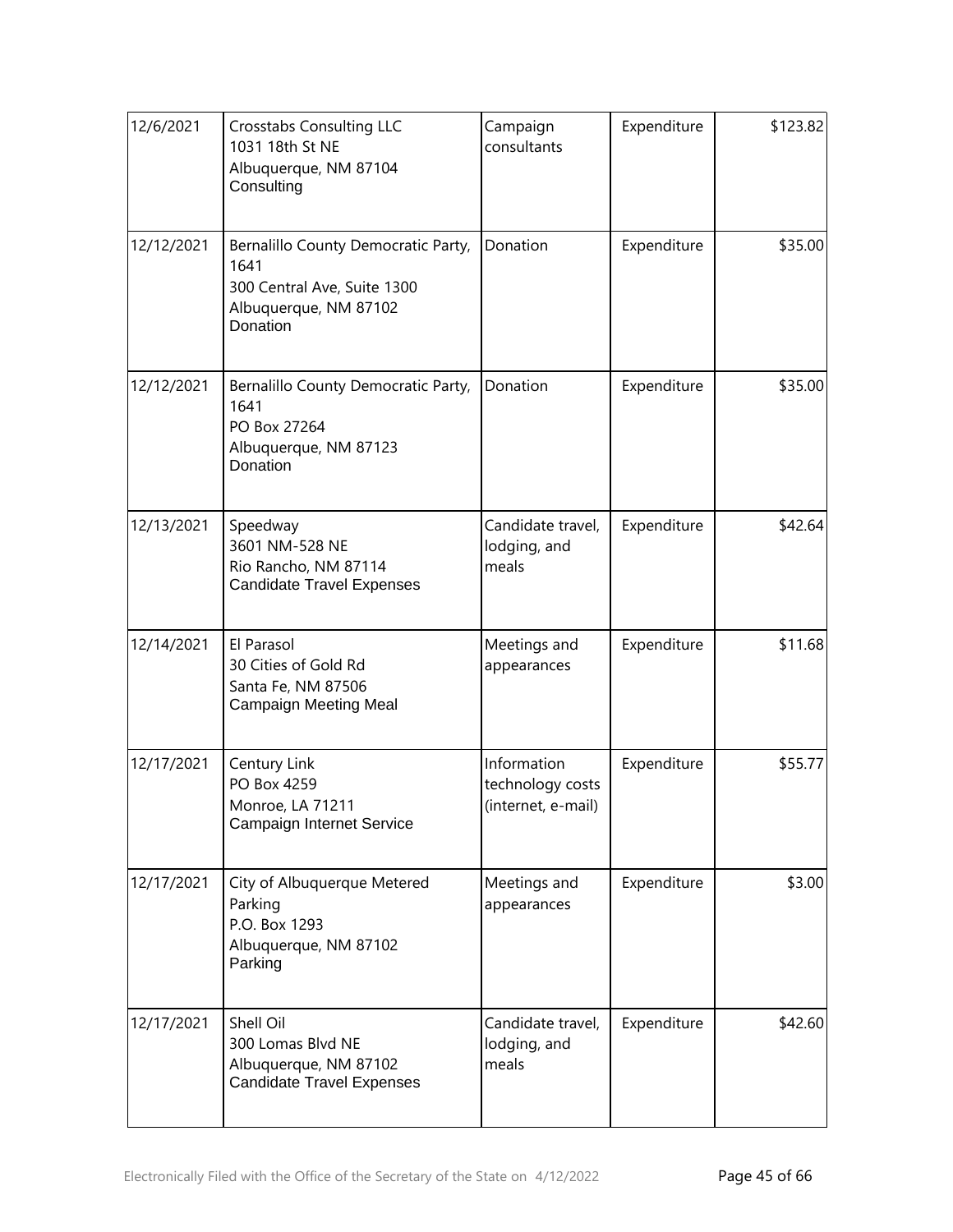| 12/20/2021 | JC New York Pizza Department<br>215 Central Ave<br>Albuquerque, NM 87102<br><b>Campaign Meeting Meals</b>     | Meetings and<br>appearances                           | Expenditure | \$45.00  |
|------------|---------------------------------------------------------------------------------------------------------------|-------------------------------------------------------|-------------|----------|
| 12/22/2021 | FedEx Kinkos<br>10032 Coors Blvd NW<br>Albuquerque, NM 87114<br><b>Office Supplies</b>                        | Office expenses                                       | Expenditure | \$6.47   |
| 12/22/2021 | Phillips 66<br>6 NM 22<br>Kewa Pueblo, NM 87052<br><b>Candidate Travel Expenses</b>                           | Candidate travel,<br>lodging, and<br>meals            | Expenditure | \$23.16  |
| 12/27/2021 | NM Highlands University<br>1005 Diamond St<br>Las Vegas, NM 87701<br><b>Event Entry Fee</b>                   | Petition<br>circulating                               | Expenditure | \$18.00  |
| 12/28/2021 | City of Albuquerque Metered<br>Parking<br>P.O. Box 1293<br>Albuquerque, NM 87102<br>Parking                   | Meetings and<br>appearances                           | Expenditure | \$3.00   |
| 12/30/2021 | Canva.com<br>75 East Santa Clara Street<br>San Jose, CA 95113<br>Software                                     | Information<br>technology costs<br>(internet, e-mail) | Expenditure | \$12.99  |
| 12/31/2021 | <b>ActBlue Technical Services</b><br>366 Summer St<br>Somerville, NM 02144<br><b>Merchant Processing Fees</b> | Professional<br>services (legal,<br>accounting)       | Expenditure | \$65.60  |
| 12/31/2021 | Jamie Pino<br>1111 Zia Blvd<br>Zia Pueblo, NM 87053<br>Consulting                                             | Campaign<br>consultants                               | Expenditure | \$300.00 |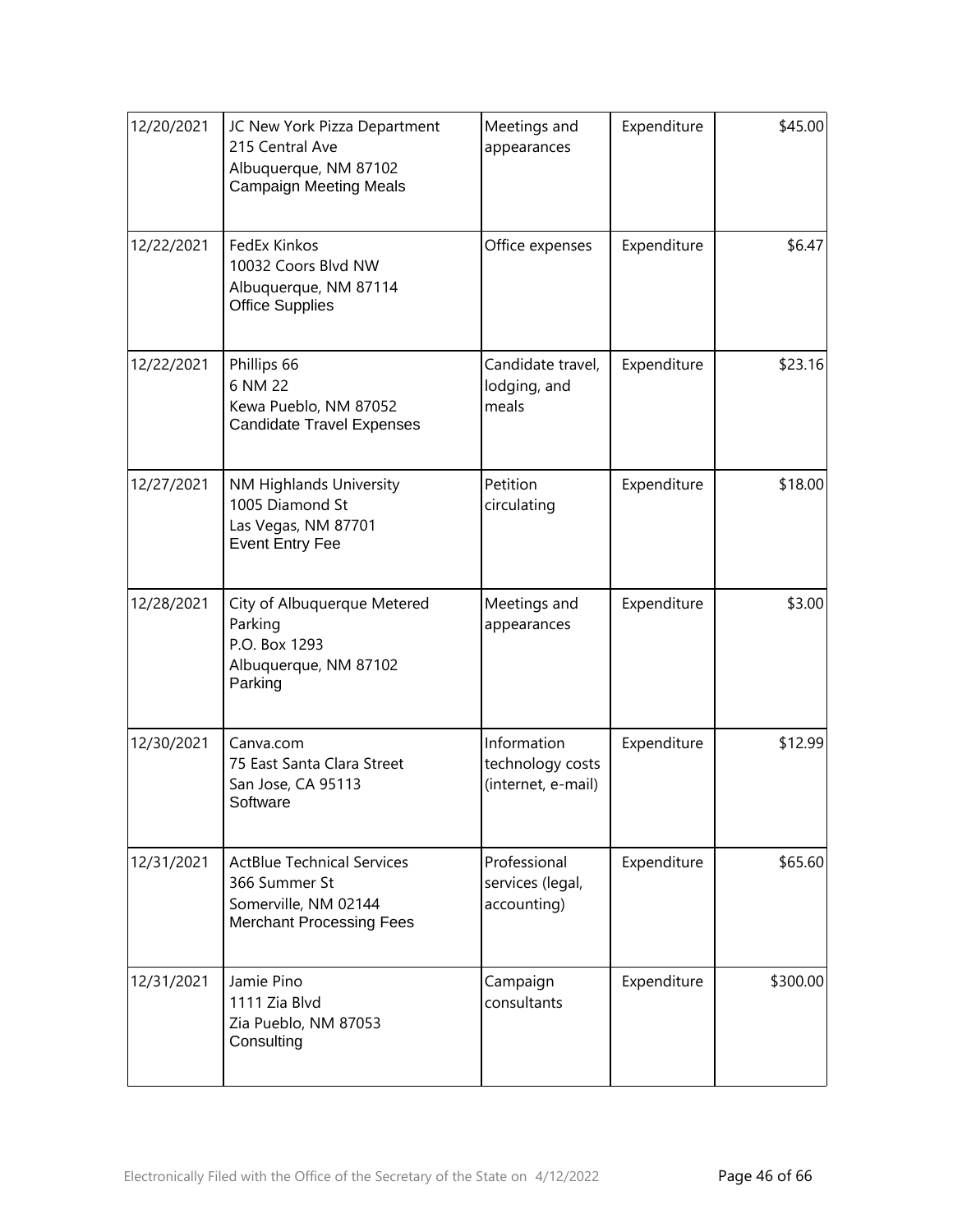| 12/31/2021 | New Mexico Bank and Trust<br>7830 Enchanted Hills Blvd<br>Rio Rancho, NM 87144<br><b>Bank Fee</b>         | <b>Bank Fee</b>                                       | Expenditure | \$5.00  |
|------------|-----------------------------------------------------------------------------------------------------------|-------------------------------------------------------|-------------|---------|
| 1/4/2022   | MailChimp.com<br>675 Ponce de Leon Ave NE, Suite<br>5000<br>Atlanta, NM 30308<br><b>Email Service Fee</b> | Information<br>technology costs<br>(internet, e-mail) | Expenditure | \$51.65 |
| 1/4/2022   | <b>Warrior Fuel</b><br>960 US-550<br>Bernalillo, NM 87004<br><b>Candidate Travel Expenses</b>             | Candidate travel,<br>lodging, and<br>meals            | Expenditure | \$18.92 |
| 1/5/2022   | Circle K<br>1018 W Pine St<br>Deming, NM 88030<br><b>Candidate Travel Expenses</b>                        | Candidate travel,<br>lodging, and<br>meals            | Expenditure | \$40.97 |
| 1/7/2022   | Chevron<br>501 N Gold Ave<br>Deming, NM 88030<br><b>Candidate Travel Expenses</b>                         | Candidate travel,<br>lodging, and<br>meals            | Expenditure | \$3.58  |
| 1/7/2022   | Pilot Travel Center<br>1124 E Motel Dr<br>Lordsburg, NM 88045<br><b>Candidate Travel Expenses</b>         | Candidate travel,<br>lodging, and<br>meals            | Expenditure | \$42.38 |
| 1/7/2022   | Ramona's Cafe<br>904 E Motel Dr<br>Lordsburg, NM 88045<br>Campaign Meeting Meal                           | Meetings and<br>appearances                           | Expenditure | \$12.74 |
| 1/9/2022   | Chilies<br>2560 Coors NW<br>Albuquerque, NM 87120<br><b>Volunteer Meals</b>                               | T.v. or cable<br>airtime and<br>production costs      | Expenditure | \$67.46 |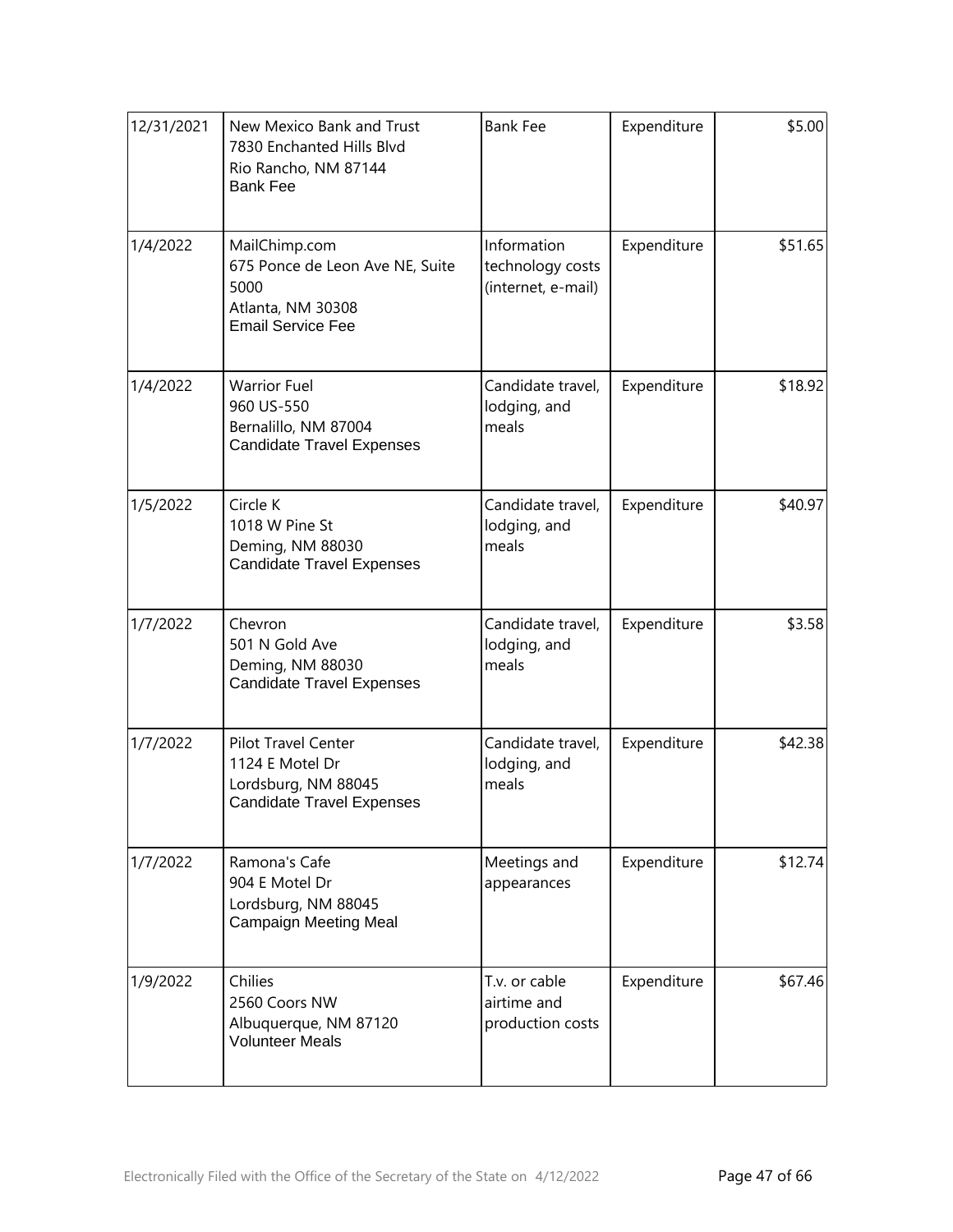| 1/9/2022  | Chilis<br>2560 Coors NW<br>Albuquerque, NM 87120<br><b>Volunteer Meeting Meals</b>                                | Meetings and<br>appearances                | Expenditure | \$67.46 |
|-----------|-------------------------------------------------------------------------------------------------------------------|--------------------------------------------|-------------|---------|
| 1/10/2022 | <b>Buffalo Wild Wings</b><br>10015 Coors Blvd NW<br>Albuquewrque, NM 87114<br><b>Volunteer Meeting Meals</b>      | Meetings and<br>appearances                | Expenditure | \$27.00 |
| 1/10/2022 | Murphy Express<br>600 Pat D'Arco Highway<br>Bernalillo, NM 87004<br><b>Candidate Travel Expenses</b>              | Candidate travel,<br>lodging, and<br>meals | Expenditure | \$38.65 |
| 1/12/2022 | FedEx Kinkos<br>10032 Coors Blvd NW<br>Albuquerque, NM 87114<br>Copies                                            | Office expenses                            | Expenditure | \$6.47  |
| 1/13/2022 | FedEx Kinkos<br>10032 Coors Blvd NW<br>Albuquerque, NM 87114<br>Copies                                            | Office expenses                            | Expenditure | \$22.66 |
| 1/14/2022 | Phillips 66<br>1201 W Santa Fe Ave<br><b>Grants, NM 87020</b><br><b>Candidate Travel Expenses</b>                 | Candidate travel,<br>lodging, and<br>meals | Expenditure | \$37.37 |
| 1/18/2022 | Albertsons<br>7800 Enchanted Hills Dr<br>Rio Rancho, NM 87114<br>Purchase of donations for food<br>drive          | Purchase of<br>donations for<br>food drive | Expenditure | \$40.35 |
| 1/18/2022 | <b>Barelas Coffee House</b><br>1502 4th Sr SW<br>Albuquerque, NM 87102<br><b>Campaign Volunteer Meeting Meals</b> | Meetings and<br>appearances                | Expenditure | \$40.92 |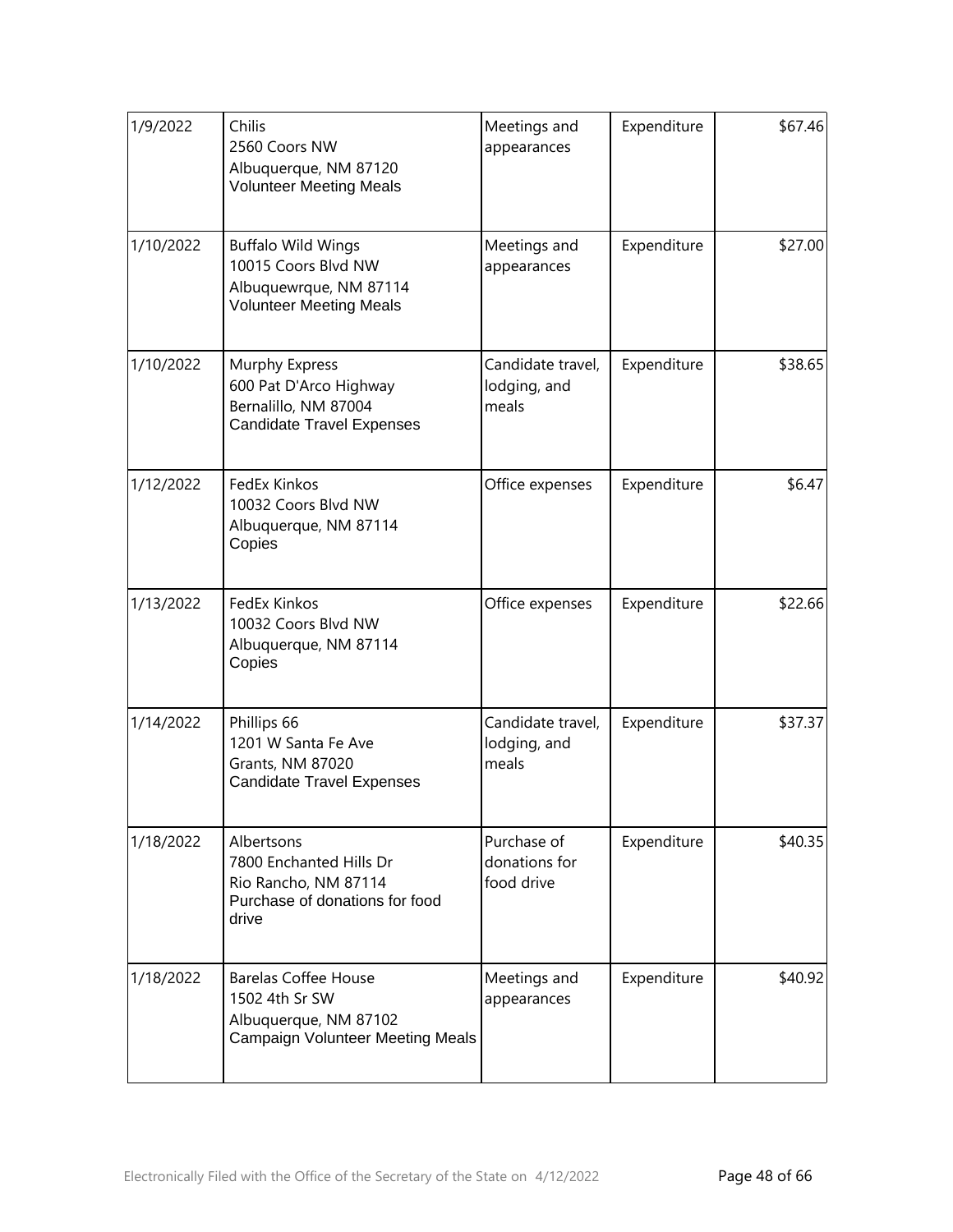| 1/18/2022 | Circle K<br>9200 Eagle Ranch Rd NW<br>Albuquerque, NM 87114<br><b>Candidate Travel Expenses</b>      | Candidate travel,<br>lodging, and<br>meals | Expenditure | \$42.34  |
|-----------|------------------------------------------------------------------------------------------------------|--------------------------------------------|-------------|----------|
| 1/18/2022 | Laverne Holtsoi<br>7 Rainbow Trl<br>Church Rock, NM 87311<br>Campaign Consulting                     | Campaign<br>consultants                    | Expenditure | \$20.00  |
| 1/19/2022 | <b>UPS Store</b><br>3201 Zafarano Dr. STE C<br>Santa Fe, NM 87507<br><b>Office Supplies</b>          | Office expenses                            | Expenditure | \$5.86   |
| 1/24/2022 | Alon<br>1104 N. California St<br>Socorro, NM 87801<br><b>Candidate Travel Expenses</b>               | Candidate travel,<br>lodging, and<br>meals | Expenditure | \$34.32  |
| 1/24/2022 | Circle K<br>624 N Franklin St<br>Hatch, NM 88007<br><b>Candidate Travel Expenses</b>                 | Candidate travel,<br>lodging, and<br>meals | Expenditure | \$44.44  |
| 1/24/2022 | Holiday Inn<br>1103 E. Superior St<br>Silver City, NM 88061<br>Candidate Travel Expenses-<br>Lodging | Candidate travel,<br>lodging, and<br>meals | Expenditure | \$134.17 |
| 1/24/2022 | Thai Spice<br>7441 Paseo Del Norte<br>Albuquerque, NM 87113<br><b>Campaign Meeting Meals</b>         | Meetings and<br>appearances                | Expenditure | \$22.00  |
| 1/31/2022 | Applebee's<br>135 US 550<br>Bernalillo, NM 87004<br>Campaign Volunteer Meals                         | Meetings and<br>appearances                | Expenditure | \$84.76  |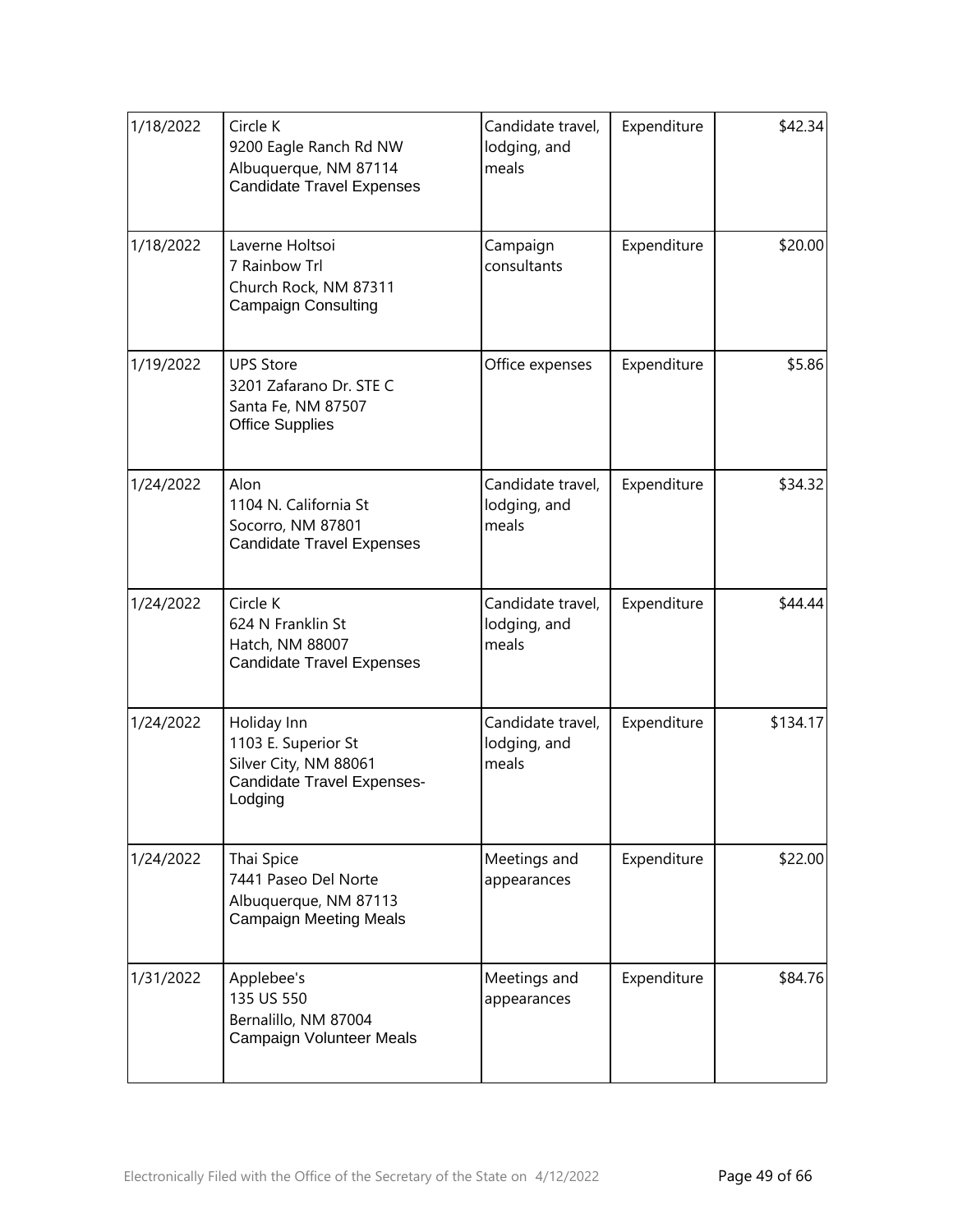| 1/31/2022 | Canva.com<br>75 East Santa Clara Street<br>San Jose, CA 95113<br>Software                                                                         | Information<br>technology costs<br>(internet, e-mail) | Expenditure | \$12.99 |
|-----------|---------------------------------------------------------------------------------------------------------------------------------------------------|-------------------------------------------------------|-------------|---------|
| 1/31/2022 | New Mexico Bank and Trust<br>7830 Enchanted Hills Blyd<br>Rio Rancho, NM 87144<br><b>Bank Fee</b>                                                 | <b>Bank Fee</b>                                       | Expenditure | \$5.00  |
| 1/31/2022 | <b>Warrior Fuel</b><br>960 US-550<br>Bernalillo, NM 87004<br><b>Candidate Travel Expenses</b>                                                     | Candidate travel,<br>lodging, and<br>meals            | Expenditure | \$42.41 |
| 2/1/2022  | <b>UPS Store</b><br>3201 Zafarano Dr. STE C<br>Santa Fe, NM 87507<br><b>Office Supplies</b>                                                       | Office expenses                                       | Expenditure | \$6.07  |
| 2/2/2022  | San Miguel County Democratic<br>Party, 1697<br>P.O. Box 1866<br>Las Vegas, NM 87701<br>Donation                                                   | Donation                                              | Expenditure | \$50.00 |
| 2/3/2022  | Democratic Party of Sandoval<br>County, 1648<br><b>PO Box 723</b><br>Corrales, NM 87048<br>Donation to Federation of<br>Democratic Women Sandoval | Donation                                              | Expenditure | \$50.00 |
| 2/3/2022  | Sierra County Democratic Party,<br>1699<br>108 Main St.<br>Truth or Consequences, NM 87901<br>Donation                                            | Donation                                              | Expenditure | \$50.00 |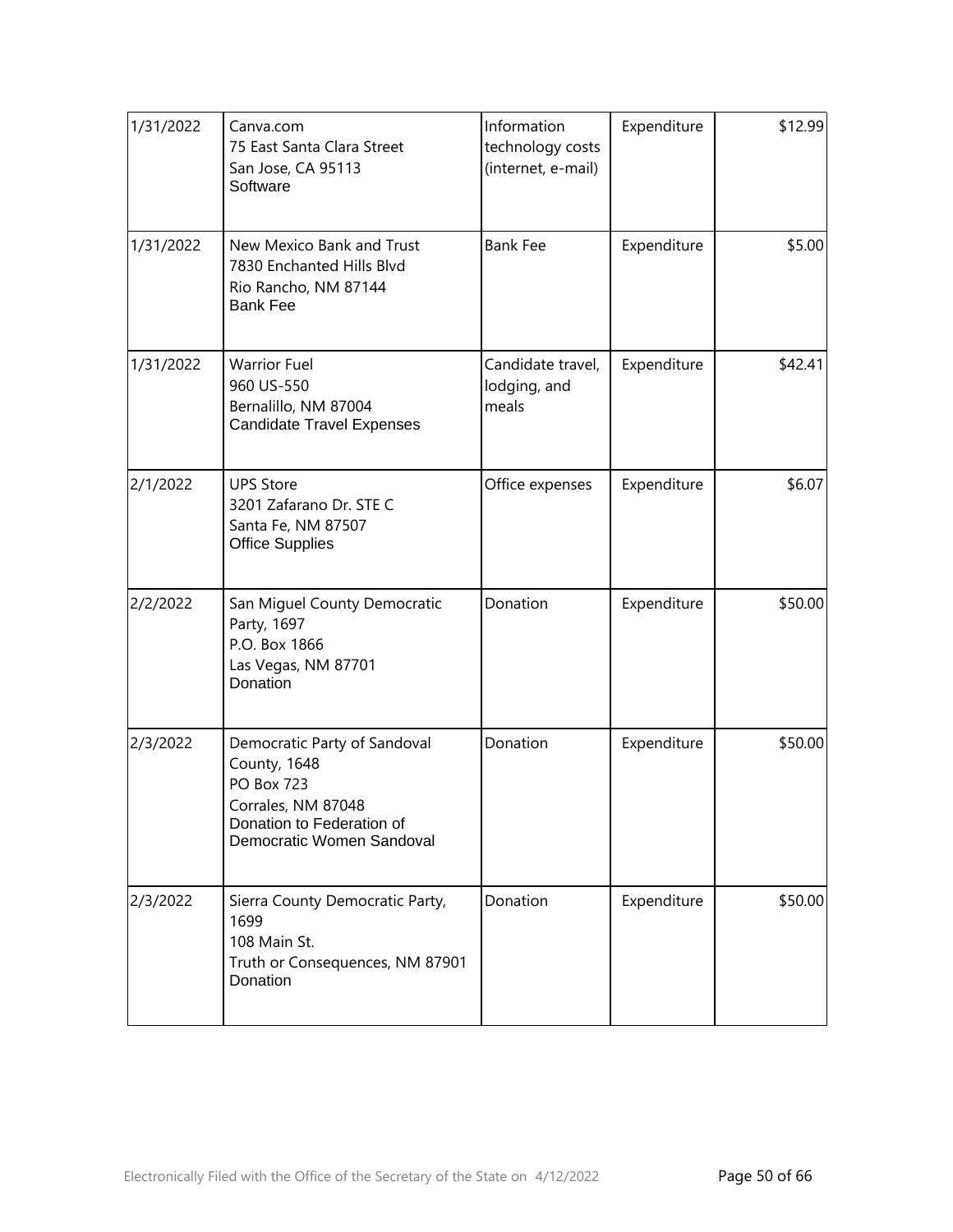| 2/4/2022  | MailChimp.com<br>675 Ponce de Leon Ave NE, Suite<br>5000<br>Atlanta, NM 30308<br><b>Email Service Fees</b> | Information<br>technology costs<br>(internet, e-mail) | Expenditure | \$57.51 |
|-----------|------------------------------------------------------------------------------------------------------------|-------------------------------------------------------|-------------|---------|
| 2/7/2022  | City of Santa Fe-Parking<br>500 Market St # 200<br>Santa Fe, NM 87501<br>Parking                           | Meetings and<br>appearances                           | Expenditure | \$2.50  |
| 2/7/2022  | La Boca<br>72 W Marcy St<br>Santa Fe, NM 87501<br><b>Campaign Staff Meeting Meals</b>                      | Meetings and<br>appearances                           | Expenditure | \$36.00 |
| 2/7/2022  | Speedway<br>1009 S St Francis Dr<br>Santa Fe, NM 87505<br><b>Candidate Travel Expenses</b>                 | Candidate travel,<br>lodging, and<br>meals            | Expenditure | \$43.54 |
| 2/8/2022  | Taos County Democratic Party, 1767   Donation<br>P.O. Box 3378<br>Taos, NM 87571<br>Donation               |                                                       | Expenditure | \$50.00 |
| 2/9/2022  | Otero County Democratic Party,<br>1669<br>1503 Scenic<br>Alamogordo, NM 88310<br>Donation                  | Donation                                              | Expenditure | \$50.00 |
| 2/10/2022 | Phillips 66<br>NM 334 #1<br>Edgewood, NM 87015<br><b>Candidate Travel Expenses</b>                         | Candidate travel,<br>lodging, and<br>meals            | Expenditure | \$34.22 |
| 2/10/2022 | Phillips 66<br>NM 334 #1<br>Edgewood, NM 87015<br><b>Candidate Travel-Meals</b>                            | Candidate travel,<br>lodging, and<br>meals            | Expenditure | \$12.28 |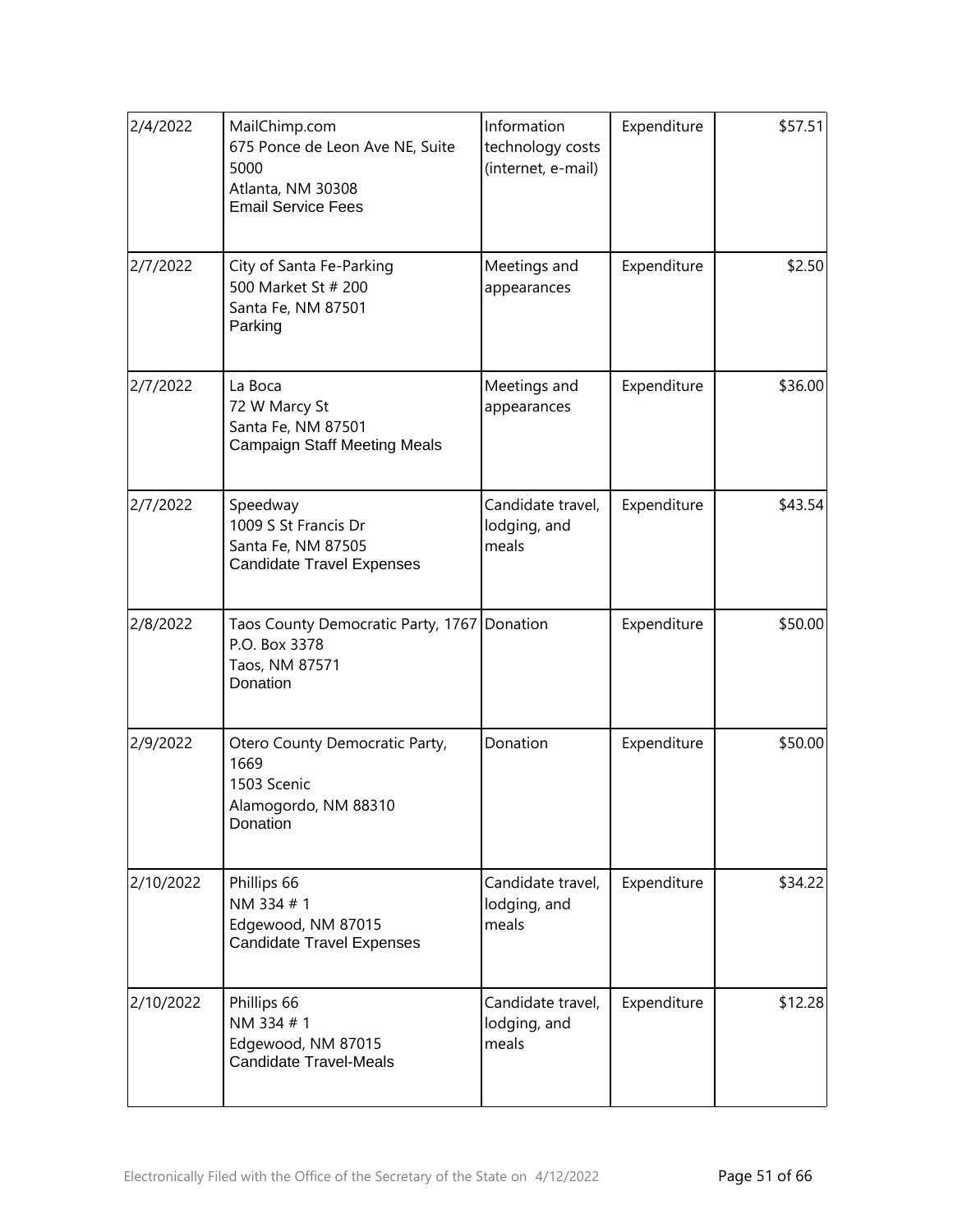| 2/11/2022 | AJ's Wings<br>107 W 2nd St<br>Portales, NM 88130<br><b>Campaign Meeting Meals</b>                                                          | Meetings and<br>appearances                | Expenditure | \$14.06  |
|-----------|--------------------------------------------------------------------------------------------------------------------------------------------|--------------------------------------------|-------------|----------|
| 2/11/2022 | Cibola County Democratic Party,<br>1680<br>832 Santa Marina<br>Grants, NM 87020<br>Donation-Cibola Federation of<br>Democratic Women       | Donation                                   | Expenditure | \$50.00  |
| 2/11/2022 | Cibola County Democratic Party,<br>1680<br><b>PO Box 645</b><br>Casa Blanca, NM 87007<br>Donation-Cibola Federation of<br>Democratic Women | Donation                                   | Expenditure | \$50.00  |
| 2/11/2022 | Phillips 66<br>I-40 Exit 243<br>Milagro, NM 88321<br><b>Candidate Travel Expenses</b>                                                      | Candidate travel,<br>lodging, and<br>meals | Expenditure | \$50.34  |
| 2/14/2022 | Allsups<br>160 8th St<br>Vaughn, NM 88353<br><b>Candidate Travel Expenses</b>                                                              | Candidate travel,<br>lodging, and<br>meals | Expenditure | \$35.82  |
| 2/14/2022 | Allsups<br>160 8th St<br>Vaughn, NM 88353<br>Candidate Travel Expenses - Meal                                                              | Candidate travel,<br>lodging, and<br>meals | Expenditure | \$18.47  |
| 2/14/2022 | <b>Dollar Tree</b><br>4511 N Main St<br>Roswell, NM 88201<br><b>Event Supplies</b>                                                         | Meetings and<br>appearances                | Expenditure | \$13.38  |
| 2/14/2022 | Fairfield Inn<br>1201 N Main<br>Roswell, NM 88201<br>Candidate Travel Expenses -<br>Lodging                                                | Candidate travel,<br>lodging, and<br>meals | Expenditure | \$110.82 |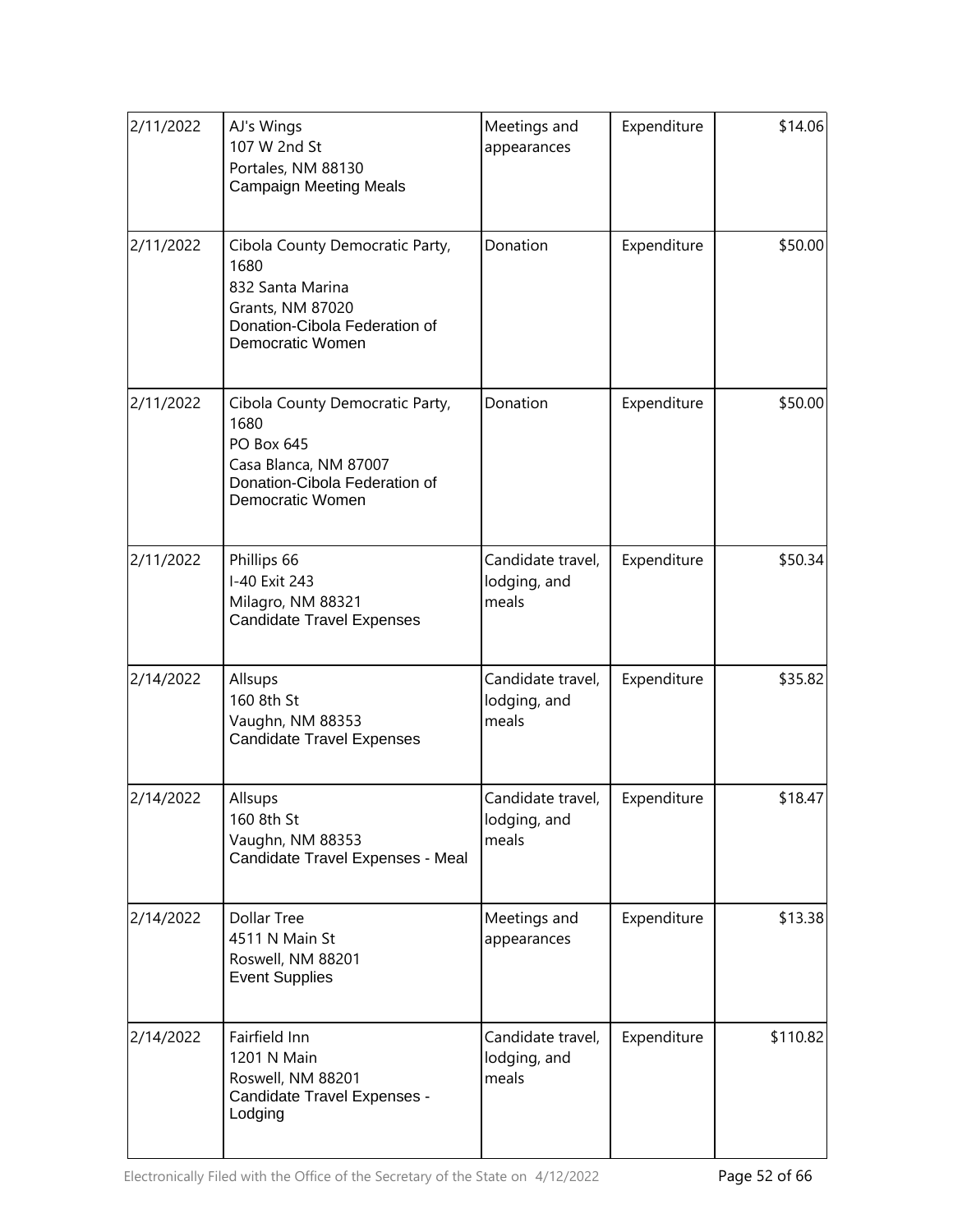| 2/14/2022 | Luna County Democratic Party,<br>1652<br>PO Box 2302<br>Deming, NM 88031<br>Donation               | Donation                                   | Expenditure | \$50.00  |
|-----------|----------------------------------------------------------------------------------------------------|--------------------------------------------|-------------|----------|
| 2/14/2022 | <b>McDonalds</b><br>720 N Main St<br>Roswell, NM 88201<br>Candidate Travel Expenses-Meal           | Candidate travel,<br>lodging, and<br>meals | Expenditure | \$10.34  |
| 2/14/2022 | Phillips 66<br>10 E Broadway<br>Tatum, NM 88267<br><b>Candidate Travel Expenses</b>                | Candidate travel,<br>lodging, and<br>meals | Expenditure | \$16.33  |
| 2/14/2022 | Santa Ana Golf Club<br>288 Praire Star Rd<br>Santa Ana, NM 87004<br>Venue Rental Deposit           | Fundraising<br>events                      | Expenditure | \$500.00 |
| 2/14/2022 | Santa Fe County Democratic Party,<br>1698<br>1420 Cerrillos Road<br>Santa Fe, NM 87505<br>Donation | Donation                                   | Expenditure | \$50.00  |
| 2/14/2022 | Walmart<br>4500 N Main St Ste A<br>Roswell, NM 88201<br><b>Event Supplies</b>                      | Meetings and<br>appearances                | Expenditure | \$15.12  |
| 2/14/2022 | Wristband.com<br>1600 W Rodgers Dr Ste 100<br>New Berlin, WI 53151<br>Campaign Wristbands          | Campaign<br>paraphernalia/mi<br><b>SC</b>  | Expenditure | \$283.50 |
| 2/16/2022 | Loves Travel Stop<br>2401 N Grand Ave<br>Las Vegas, NM 87701<br><b>Candidate Travel Expenses</b>   | Candidate travel,<br>lodging, and<br>meals | Expenditure | \$32.96  |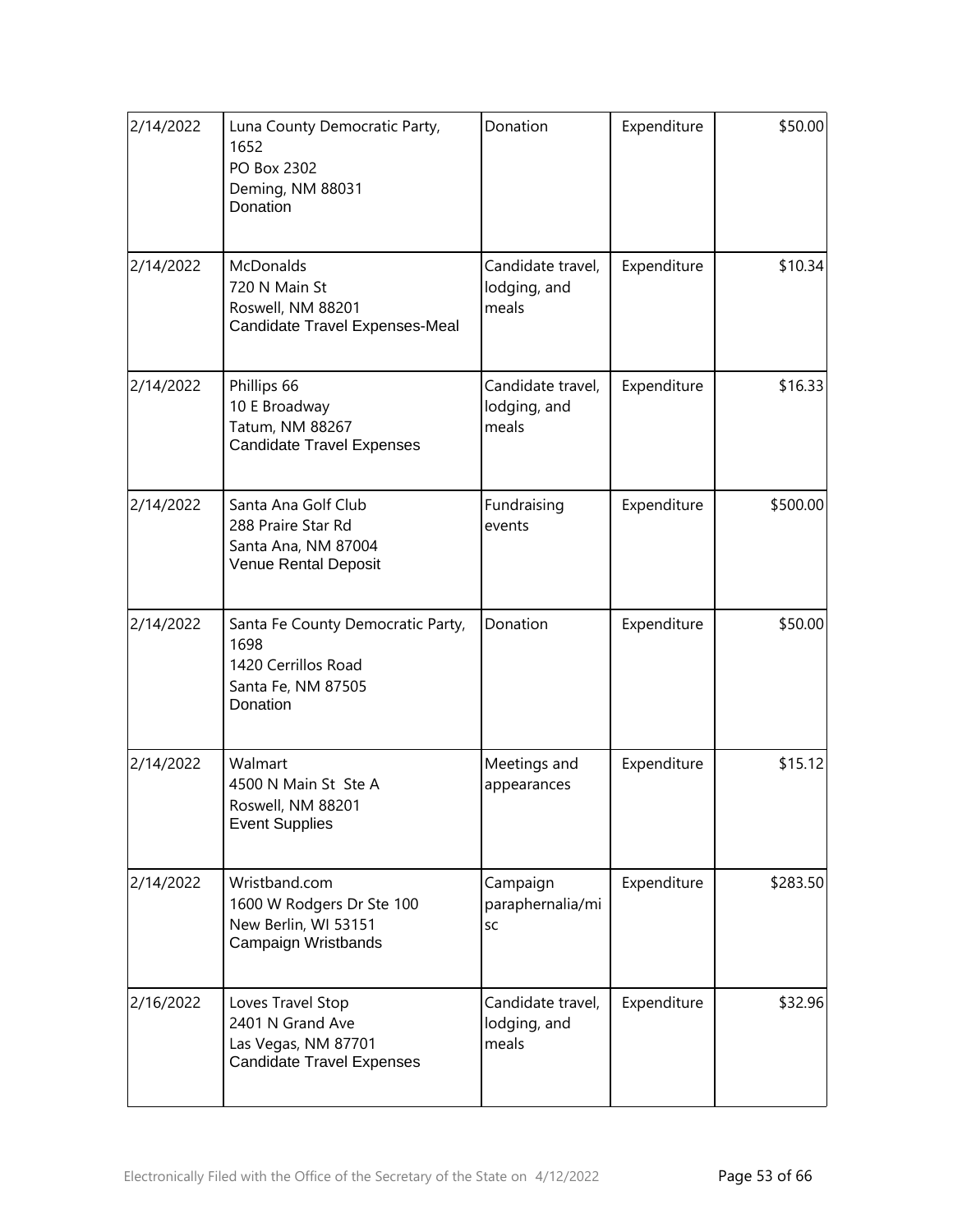| 2/17/2022 | Cibola County Democratic Party,<br>1680<br>832 Santa Marina<br><b>Grants, NM 87020</b><br>Donation | Donation                                   | Expenditure | \$50.00 |
|-----------|----------------------------------------------------------------------------------------------------|--------------------------------------------|-------------|---------|
| 2/17/2022 | Cibola County Democratic Party,<br>1680<br><b>PO Box 645</b><br>Casa Blanca, NM 87007<br>Donation  | Donation                                   | Expenditure | \$50.00 |
| 2/17/2022 | Lea County Democratic Party, 1765<br>P.O. Box 451<br>Hobbs, NM 88240<br>Donation                   | Donation                                   | Expenditure | \$50.00 |
| 2/17/2022 | McDonalds<br>6200 Holly Ave NE<br>Albuquerque, NM 87113<br>Candidate Travel Expenses - Meals       | Candidate travel,<br>lodging, and<br>meals | Expenditure | \$8.02  |
| 2/17/2022 | San Juan County Democratic Party,<br>1687<br>P.O. Box 173<br>Farmington, NM 87499<br>Donation      | Donation                                   | Expenditure | \$60.00 |
| 2/17/2022 | San Juan County Democratic Party,<br>1687<br>P.O. Box 3861<br>Farmington, NM 87499<br>Donation     | Donation                                   | Expenditure | \$60.00 |
| 2/17/2022 | Speedway<br>1685 E University Ave<br>Las Cruces, NM 88001<br><b>Candidate Travel Expenses</b>      | Candidate travel,<br>lodging, and<br>meals | Expenditure | \$52.29 |
| 2/17/2022 | Walmart<br>1550 S Valley Dr<br>Las Cruces, NM 88005<br><b>Office Supplies</b>                      | Office expenses                            | Expenditure | \$14.05 |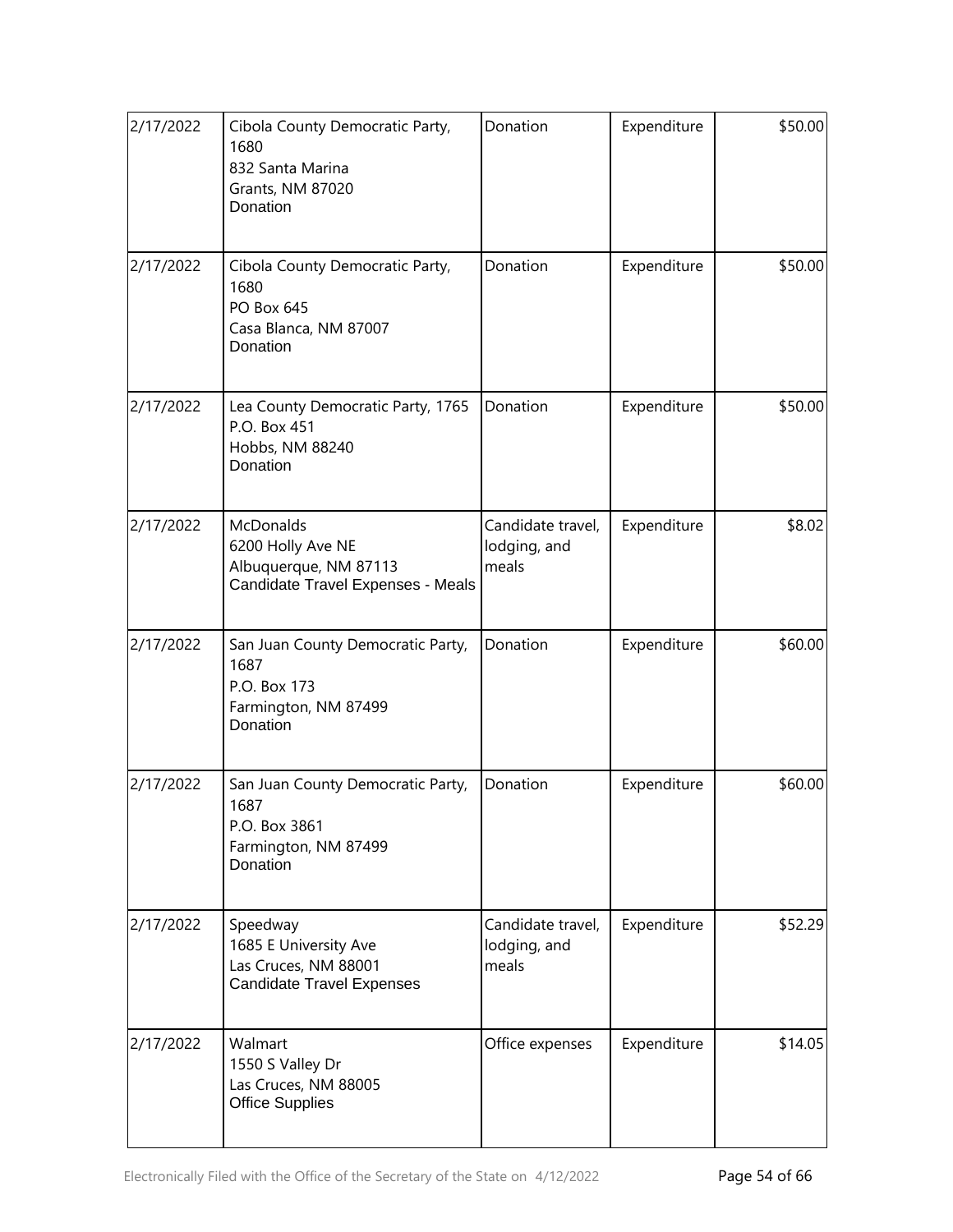| 2/18/2022 | Days Inn<br>755 Avenida de Mesilla<br>Las Cruces, NM 88007<br>Candidate Travel Expenses -<br>Lodging          | Candidate travel,<br>lodging, and<br>meals      | Expenditure | \$79.54] |
|-----------|---------------------------------------------------------------------------------------------------------------|-------------------------------------------------|-------------|----------|
| 2/18/2022 | Le Rendez-vous Café<br>2701 W Picacho Ave #1<br>Las Cruces, NM 88007<br><b>Campaign Staff Meeting Meals</b>   | Meetings and<br>appearances                     | Expenditure | \$34.00  |
| 2/18/2022 | Loves Travel Stop<br>1903 Camino Del Lano<br>Belen, NM 87002<br><b>Candidate Travel Expenses</b>              | Candidate travel,<br>lodging, and<br>meals      | Expenditure | \$33.15  |
| 2/18/2022 | Que Suave Cafe<br>915 N California St<br>Socorro, NM 87801<br>Candidate Travel Expenses - Meals               | Candidate travel,<br>lodging, and<br>meals      | Expenditure | \$7.21   |
| 2/20/2022 | <b>ActBlue Technical Services</b><br>366 Summer St<br>Somerville, NM 02144<br><b>Merchant Processing Fees</b> | Professional<br>services (legal,<br>accounting) | Expenditure | \$3.96   |
| 2/22/2022 | <b>Dunkin Donuts</b><br>195 US 550<br>Bernalillo, NM 87004<br>Candidate Travel Expenses - meals               | Candidate travel,<br>lodging, and<br>meals      | Expenditure | \$6.53   |
| 2/22/2022 | Jersey Jacks<br>2211 Lomas Blvd NE<br>Albuquerque, NM 87106<br>Volunteer meeting meals                        | Meetings and<br>appearances                     | Expenditure | \$24.68  |
| 2/22/2022 | Speedway<br>3601 NM-528 NE<br>Rio Rancho, NM 87114<br><b>Candidate Travel Expenses</b>                        | Candidate travel,<br>lodging, and<br>meals      | Expenditure | \$44.29  |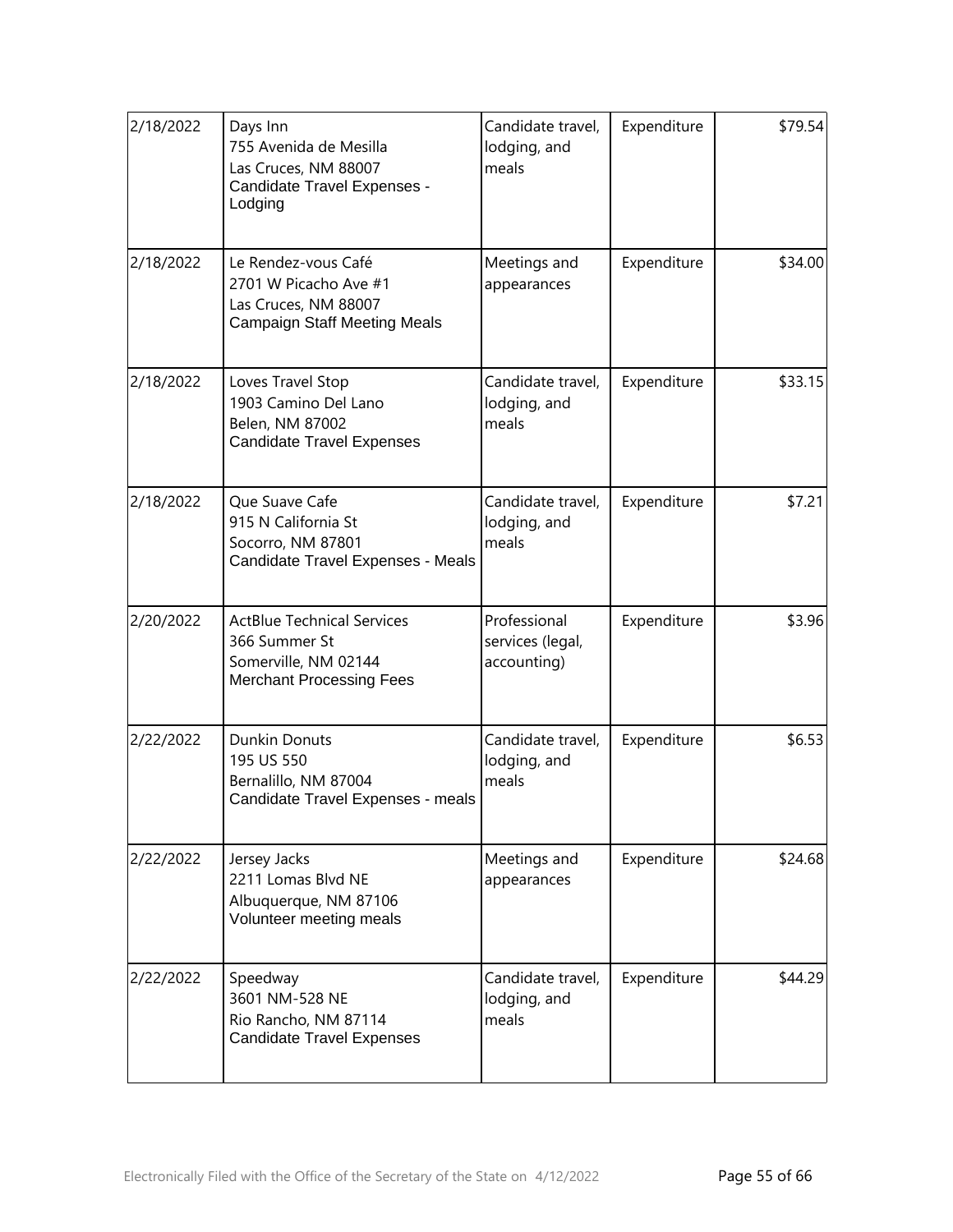| 2/23/2022 | Democratic Party of New Mexico,<br>1710<br>300 Central Ave SW, Ste 1300<br>Albuquerque, NM 87102<br>Donation-Vote builder Payment | Donation                                              | Expenditure | \$1,000.00 |
|-----------|-----------------------------------------------------------------------------------------------------------------------------------|-------------------------------------------------------|-------------|------------|
| 2/23/2022 | Democratic Party of New Mexico,<br>1710<br>PO Box 27615<br>Albuquerque, NM 87125-7615<br>Donation-Vote builder Payment            | Donation                                              | Expenditure | \$1,000.00 |
| 2/23/2022 | <b>Fuerzas Unidas</b><br>5912 Royal Oak Street N.E.<br>Albuquerque, NM 87111<br>Donation                                          | Donation                                              | Expenditure | \$25.00    |
| 2/23/2022 | Loves Travel Stop<br>2401 N Grand Ave<br>Las Vegas, NM 87701<br><b>Candidate Travel Expenses</b>                                  | Candidate travel,<br>lodging, and<br>meals            | Expenditure | \$43.98    |
| 2/24/2022 | Democratic Party of Chaves County,<br>1630<br>P.O. Box 2935<br>Roswell, NM 88202-2935<br>Donation                                 | Donation                                              | Expenditure | \$50.00    |
| 2/25/2022 | Phone Burner<br>1968 S Coast Hwy Suite 1800<br>Laguna Beach, CA 92654<br>Software                                                 | Information<br>technology costs<br>(internet, e-mail) | Expenditure | \$214.30   |
| 2/27/2022 | <b>ActBlue Technical Services</b><br>366 Summer St<br>Somerville, NM 02144<br><b>Merchant Processing Fees</b>                     | Professional<br>services (legal,<br>accounting)       | Expenditure | \$3.95     |
| 2/28/2022 | B & D Trophies and More<br>3296 Coors NW<br>Albuquerque, NM 87120<br><b>T-Shirt Printing</b>                                      | Campaign<br>paraphernalia/mi<br><b>SC</b>             | Expenditure | \$1,496.77 |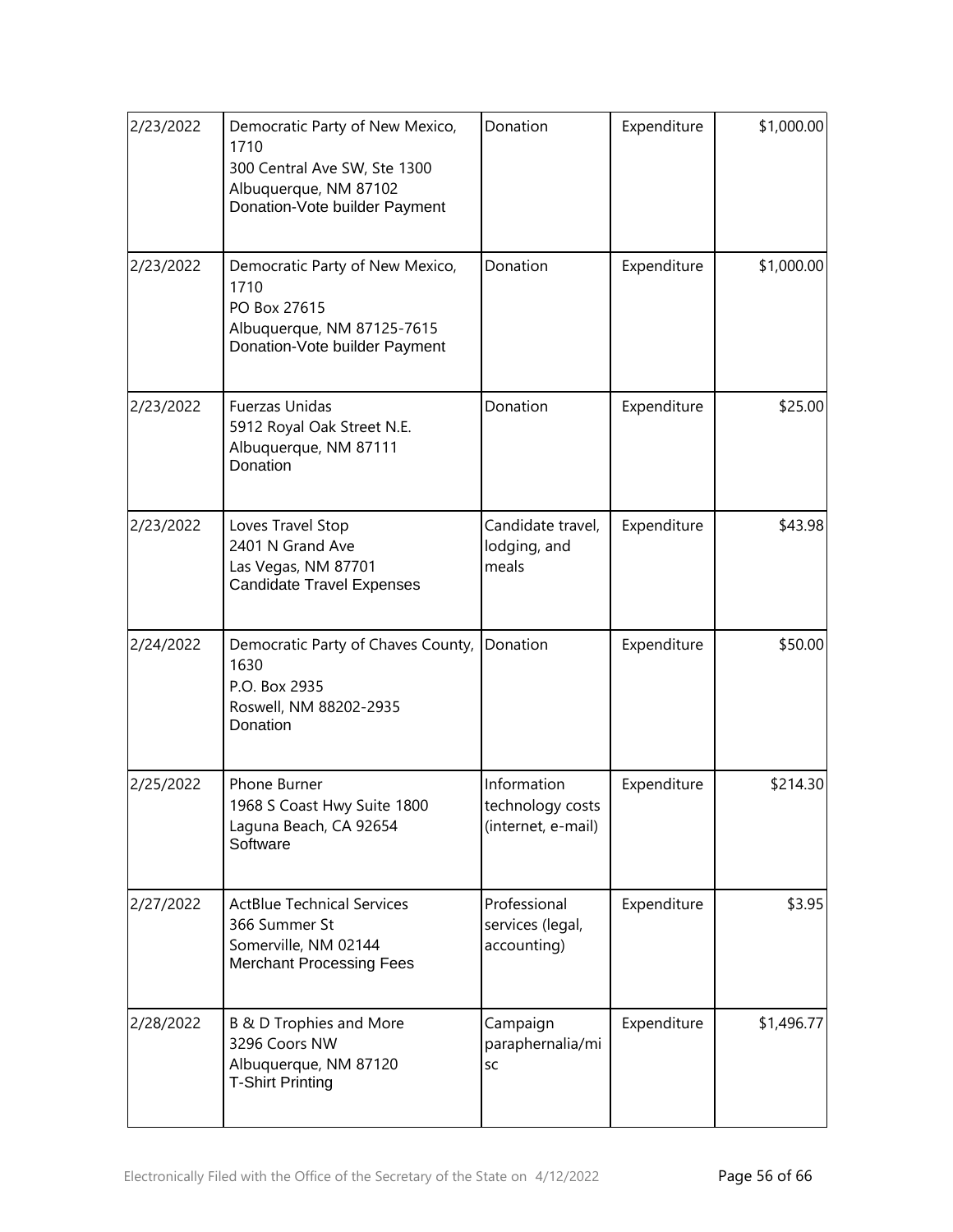| 2/28/2022 | Bernalillo County Democratic Party,<br>1641<br>300 Central Ave, Suite 1300<br>Albuquerque, NM 87102<br>Donation- Ad space         | Donation                                              | Expenditure | \$550.00 |
|-----------|-----------------------------------------------------------------------------------------------------------------------------------|-------------------------------------------------------|-------------|----------|
| 2/28/2022 | Bernalillo County Democratic Party,<br>1641<br>PO Box 27264<br>Albuquerque, NM 87123<br>Donation- Ad space                        | Donation                                              | Expenditure | \$550.00 |
| 2/28/2022 | Canva.com<br>75 East Santa Clara Street<br>San Jose, CA 95113<br>Software                                                         | Information<br>technology costs<br>(internet, e-mail) | Expenditure | \$12.99  |
| 2/28/2022 | <b>Colfax County Democrat</b><br>Committee, 1677<br>PO Box 1364<br>Raton, NM 87740<br>Donation                                    | Donation                                              | Expenditure | \$50.00  |
| 2/28/2022 | <b>Colfax County Democrat</b><br>Committee, 1677<br>PO Box 994<br>Raton, NM 87740<br>Donation                                     | Donation                                              | Expenditure | \$50.00  |
| 2/28/2022 | Democratic Party of New Mexico,<br>1710<br>300 Central Ave SW, Ste 1300<br>Albuquerque, NM 87102<br>Donation-State Convention Fee | Donation                                              | Expenditure | \$650.00 |
| 2/28/2022 | Democratic Party of New Mexico,<br>1710<br>300 Central Ave SW, Ste 1300<br>Albuquerque, NM 87102<br>Donation-State Convention Fee | Donation                                              | Expenditure | \$75.00  |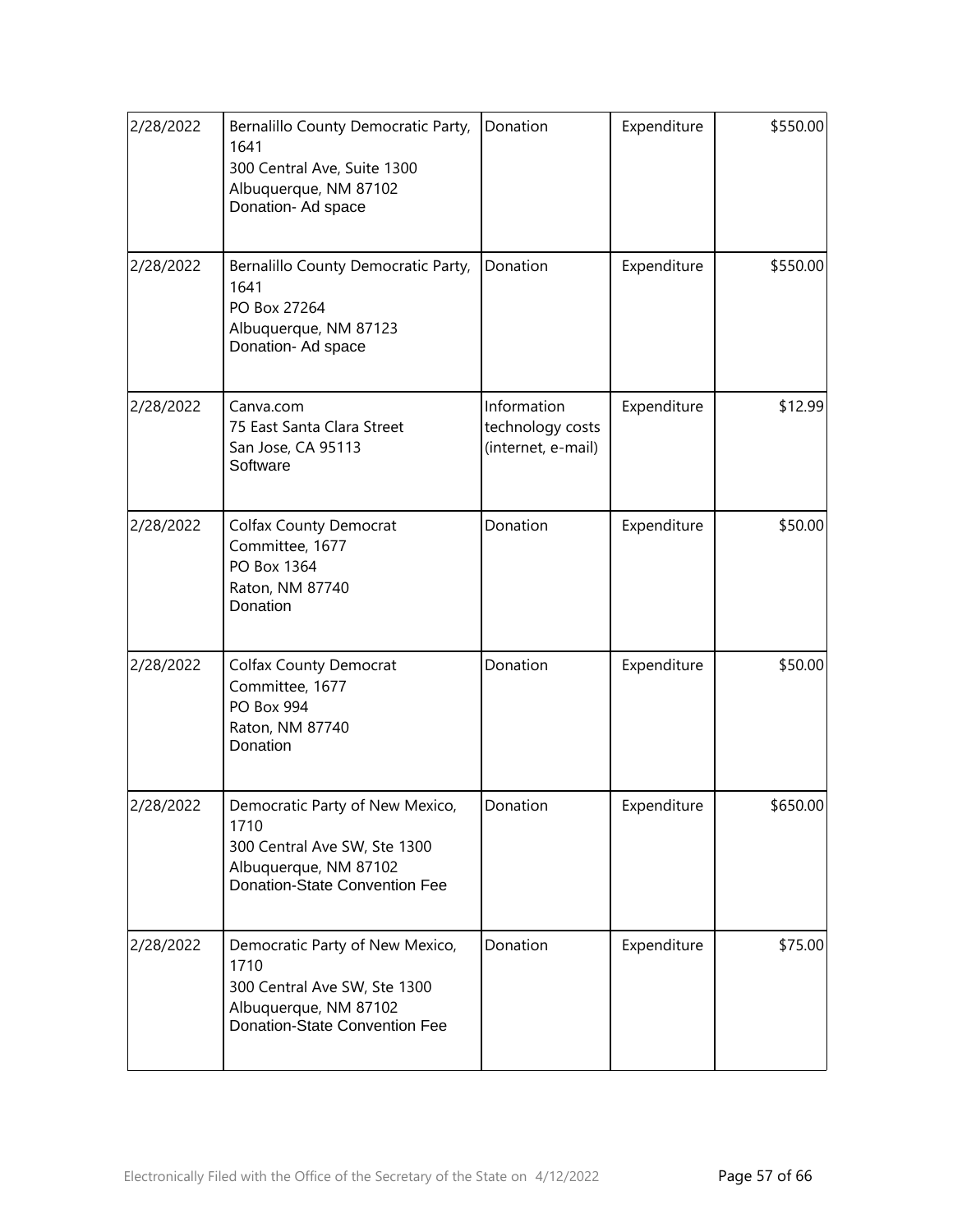| 2/28/2022 | Democratic Party of New Mexico,<br>1710<br>PO Box 27615<br>Albuquerque, NM 87125-7615<br><b>Donation-State Convention Fee</b> | Donation                                              | Expenditure | \$650.00 |
|-----------|-------------------------------------------------------------------------------------------------------------------------------|-------------------------------------------------------|-------------|----------|
| 2/28/2022 | Democratic Party of New Mexico,<br>1710<br>PO Box 27615<br>Albuquerque, NM 87125-7615<br><b>Donation-State Convention Fee</b> | Donation                                              | Expenditure | \$75.00  |
| 2/28/2022 | MailChimp.com<br>675 Ponce de Leon Ave NE, Suite<br>5000<br>Atlanta, NM 30308<br><b>Email Service Fee</b>                     | Information<br>technology costs<br>(internet, e-mail) | Expenditure | \$27.29  |
| 2/28/2022 | New Mexico Bank and Trust<br>7830 Enchanted Hills Blvd<br>Rio Rancho, NM 87144<br><b>Bank Fee</b>                             | <b>Bank Fee</b>                                       | Expenditure | \$5.00   |
| 2/28/2022 | Shell Oil<br>711 St Michaels Dr<br>Santa Fe, NM 87501<br><b>Candidate Travel Expenses</b>                                     | Candidate travel,<br>lodging, and<br>meals            | Expenditure | \$43.54  |
| 2/28/2022 | Speedway<br>121 S Bloomfield<br>Bloomfield, NM 87413<br><b>Candidate Travel Expenses</b>                                      | Candidate travel,<br>lodging, and<br>meals            | Expenditure | \$37.22  |
| 3/1/2022  | Amadeos Pizza<br>809 98th St SW<br>Albuquerque, NM 87121<br>Campaign volunteer meeting meals                                  | Meetings and<br>appearances                           | Expenditure | \$51.81  |
| 3/1/2022  | Bernalillo County Democratic Party,<br>1641<br>300 Central Ave, Suite 1300<br>Albuquerque, NM 87102<br>Donation               | Donation                                              | Expenditure | \$50.00  |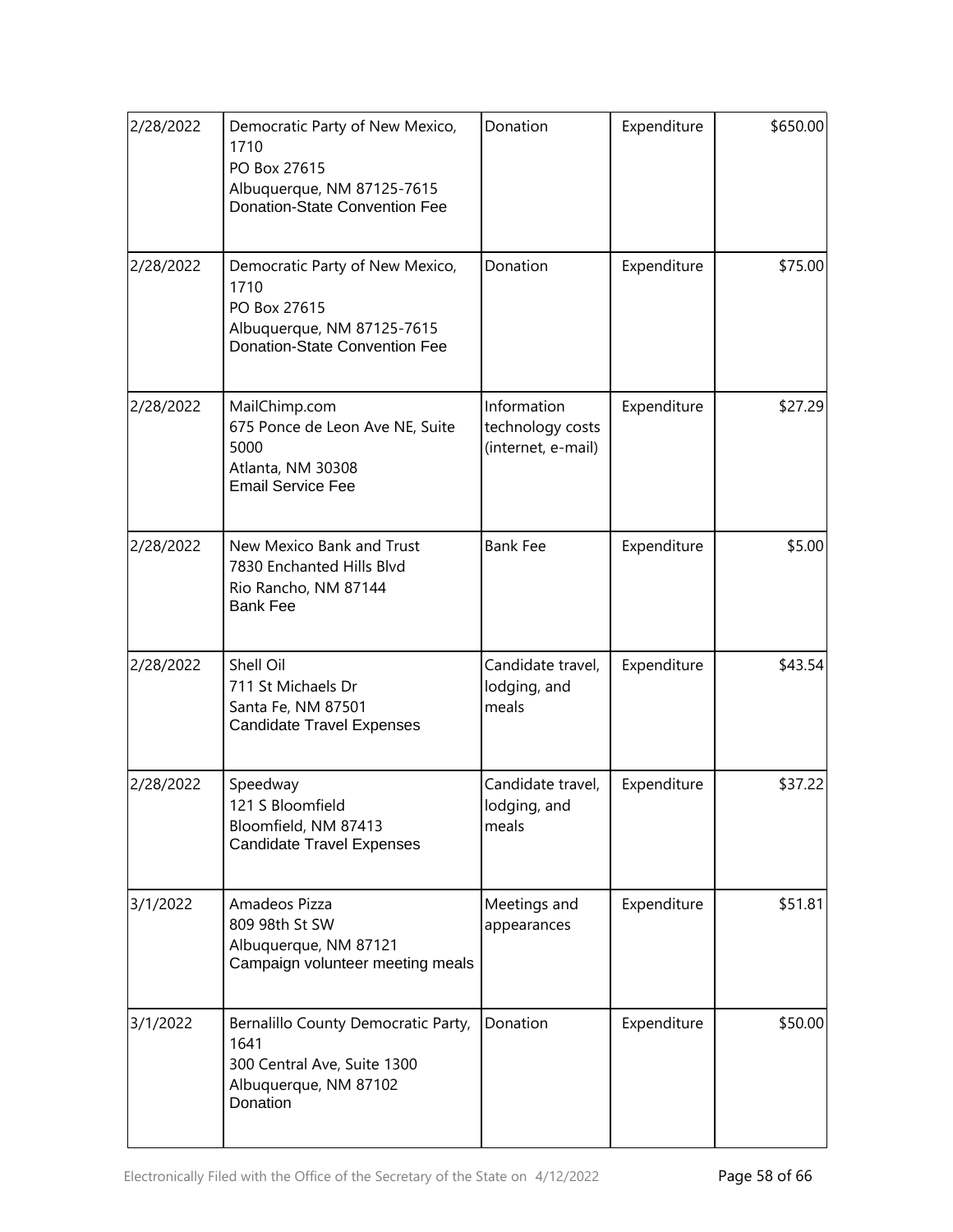| 3/1/2022 | Bernalillo County Democratic Party,<br>1641<br>PO Box 27264<br>Albuquerque, NM 87123<br>Donation          | Donation                                              | Expenditure | \$50.00 |
|----------|-----------------------------------------------------------------------------------------------------------|-------------------------------------------------------|-------------|---------|
| 3/1/2022 | Democratic Party of Valencia<br>County, 1653<br>PO Box 2652<br>Los Lunas, NM 87031<br>Donation            | Donation                                              | Expenditure | \$50.00 |
| 3/1/2022 | Democratic Party of Valencia<br>County, 1653<br>PO Box 94<br>Belen, NM 87002<br>Donation                  | Donation                                              | Expenditure | \$50.00 |
| 3/1/2022 | San Juan County Democratic Party,<br>1687<br>P.O. Box 173<br>Farmington, NM 87499<br>Donation             | Donation                                              | Expenditure | \$50.00 |
| 3/1/2022 | San Juan County Democratic Party,<br>1687<br>P.O. Box 3861<br>Farmington, NM 87499<br>Donation            | Donation                                              | Expenditure | \$50.00 |
| 3/4/2022 | Curry County Democratic Party,<br>1695<br>305 North Main Street<br>Clovis, NM 88101<br>Donation           | Donation                                              | Expenditure | \$50.00 |
| 3/4/2022 | MailChimp.com<br>675 Ponce de Leon Ave NE, Suite<br>5000<br>Atlanta, NM 30308<br><b>Email Service Fee</b> | Information<br>technology costs<br>(internet, e-mail) | Expenditure | \$84.81 |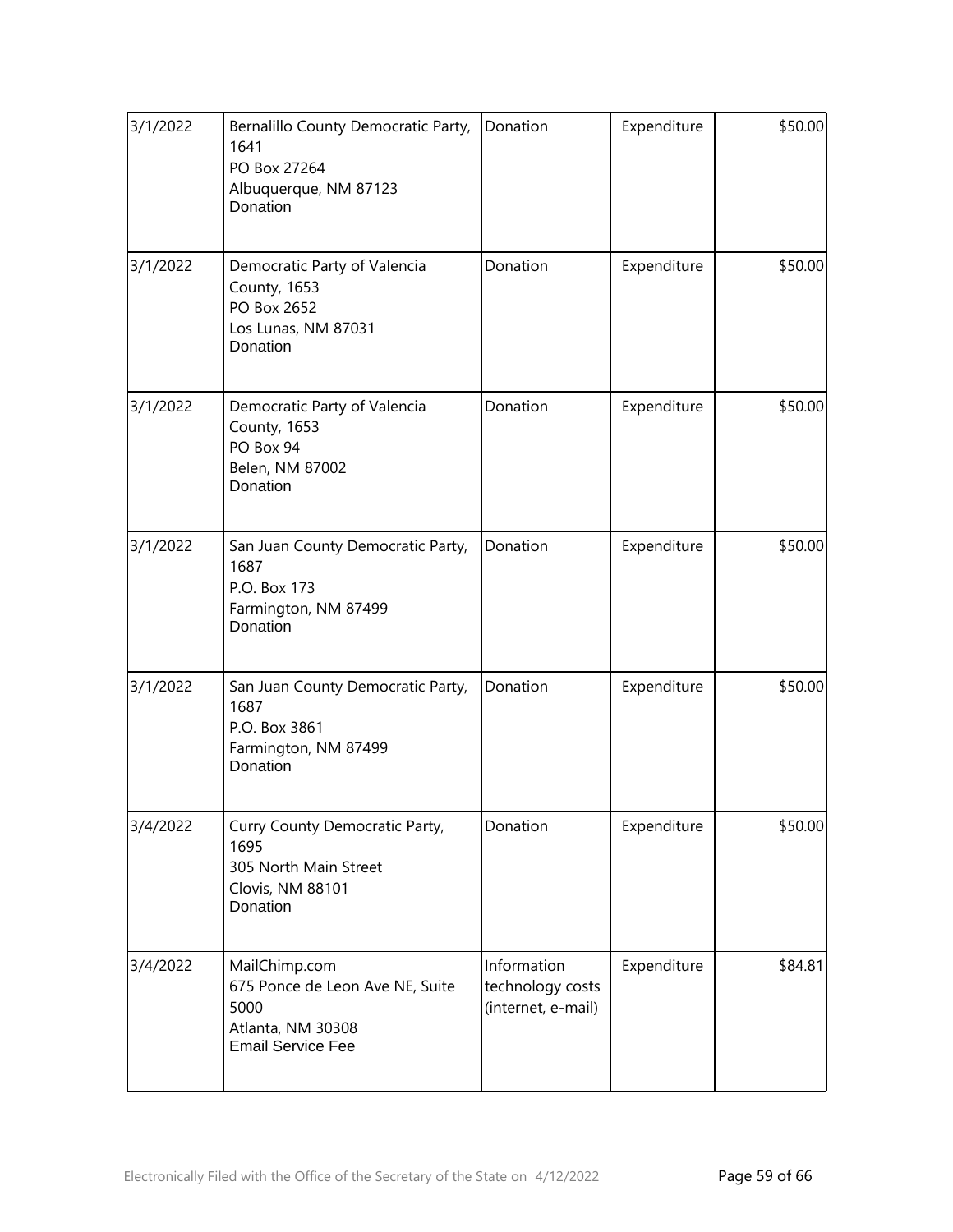| 3/6/2022  | <b>ActBlue Technical Services</b><br>366 Summer St<br>Somerville, NM 02144<br><b>Merchant Processing Fees</b> | Professional<br>services (legal,<br>accounting) | Expenditure | \$62.28    |
|-----------|---------------------------------------------------------------------------------------------------------------|-------------------------------------------------|-------------|------------|
| 3/7/2022  | Allsups<br>160 8th St<br>Vaughn, NM 88353<br><b>Candidate Travel Expenses</b>                                 | Candidate travel,<br>lodging, and<br>meals      | Expenditure | \$20.00    |
| 3/7/2022  | Antigua Cocina<br>3601 N Main St<br>Roswell, NM 87201<br><b>Volunteer Lunch Meeting</b>                       | Meetings and<br>appearances                     | Expenditure | \$408.33   |
| 3/7/2022  | Democratic Party of Mora County<br>159 County Rd C011<br>Buena Vista, NM 87712<br>Donation                    | Donation                                        | Expenditure | \$50.00    |
| 3/7/2022  | Fairfield Inn<br>1201 N Main<br>Roswell, NM 88201<br>Candidate Travel Expenses -<br>Lodging                   | Candidate travel,<br>lodging, and<br>meals      | Expenditure | \$1,093.64 |
| 3/8/2022  | Allsups<br>160 8th St<br>Vaughn, NM 88353<br><b>Candidate Travel Expenses</b>                                 | Candidate travel,<br>lodging, and<br>meals      | Expenditure | \$112.74   |
| 3/9/2022  | Democratic Party of McKinley<br>County, 1834<br>C/O Armillo, 611 Julie Drive<br>Gallup, NM 87301<br>Donation  | Donation                                        | Expenditure | \$50.00    |
| 3/13/2022 | <b>ActBlue Technical Services</b><br>366 Summer St<br>Somerville, NM 02144<br><b>Merchant Processing Fees</b> | Professional<br>services (legal,<br>accounting) | Expenditure | \$125.67   |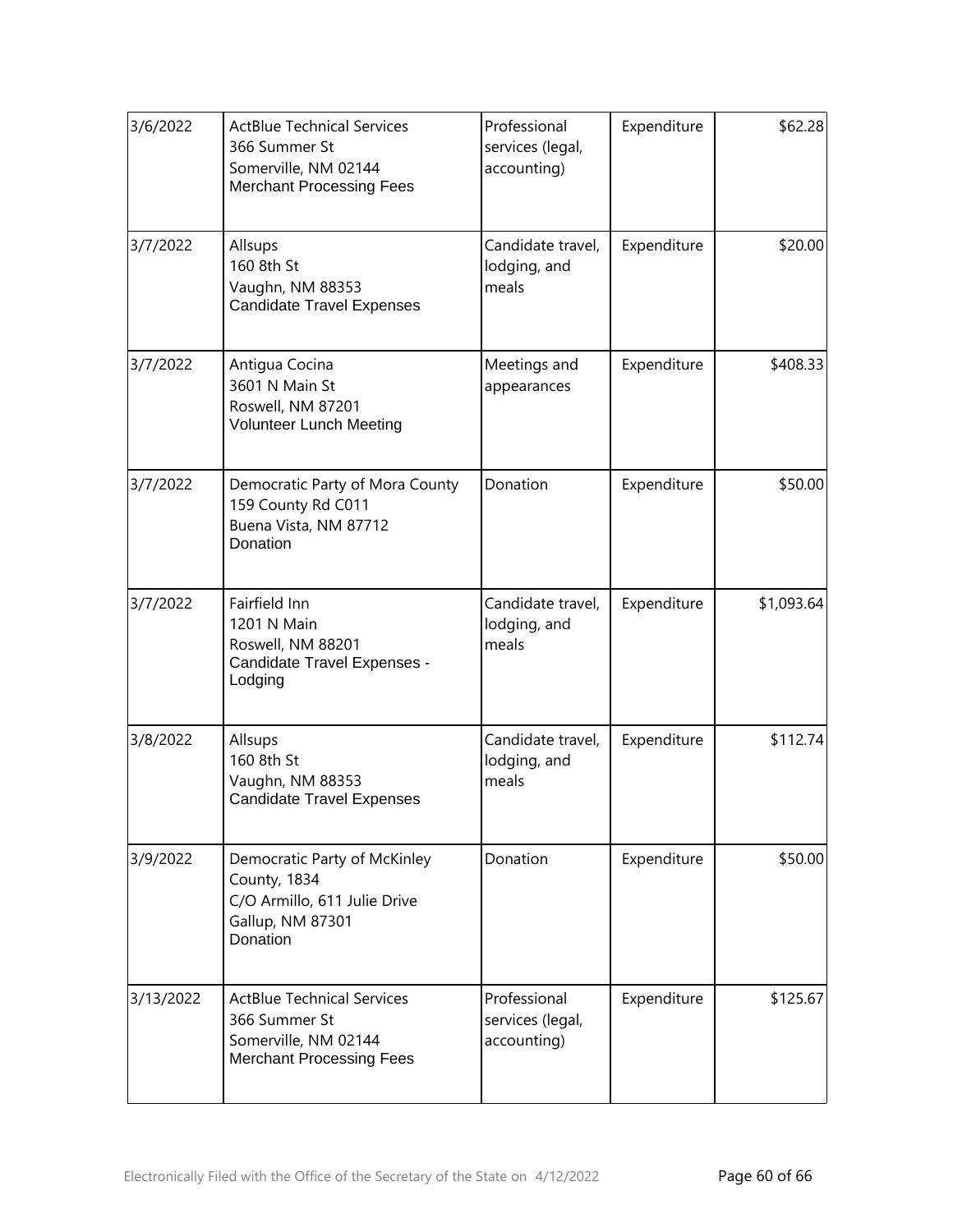| 3/14/2022 | Brendon Jaramillo<br>53 Hogue St NE, Apt B<br>Atlanta, GA 30312<br><b>Campaign Consulting</b>                                             | Campaign<br>consultants                    | Expenditure | \$1,500.00 |
|-----------|-------------------------------------------------------------------------------------------------------------------------------------------|--------------------------------------------|-------------|------------|
| 3/14/2022 | <b>Smiths Fuel</b><br>2308 Cerrillos Rd<br>Santa Fe, NM 87505<br><b>Candidate Travel Expenses</b>                                         | Candidate travel,<br>lodging, and<br>meals | Expenditure | \$50.30    |
| 3/17/2022 | American Hole n One<br>55 Scott St<br>Buford, GA 30518<br>Event Insurance                                                                 | Fundraising<br>events                      | Expenditure | \$245.00   |
| 3/17/2022 | Laura M. Montoya<br>PO Box 1214<br>Las Cruces, NM 88004<br>Event Change Cash on Hand                                                      | Fundraising<br>events                      | Expenditure | \$300.00   |
| 3/18/2022 | Leonard Tire & Automotive Repair<br>201 Lomas Blvd NW<br>Albuquerque, NM 87102<br>Candidate Travel Expenses -<br>Campaign Car Maintenance | Candidate travel,<br>lodging, and<br>meals | Expenditure | \$223.24   |
| 3/18/2022 | Shell Oil<br>300 Lomas Blvd NE<br>Albuquerque, NM 87102<br><b>Candidate Travel Expenses</b>                                               | Candidate travel,<br>lodging, and<br>meals | Expenditure | \$53.00    |
| 3/18/2022 | Steller Coffee Co.<br>315 N Main St<br>Roswell, NM 88201<br><b>Volunteer Meeting Meals</b>                                                | Member<br>communications                   | Expenditure | \$70.09    |
| 3/18/2022 | Subway<br>460 NM-528<br>Bernalillo, NM 87004<br><b>Event Food</b>                                                                         | Fundraising<br>events                      | Expenditure | \$582.46   |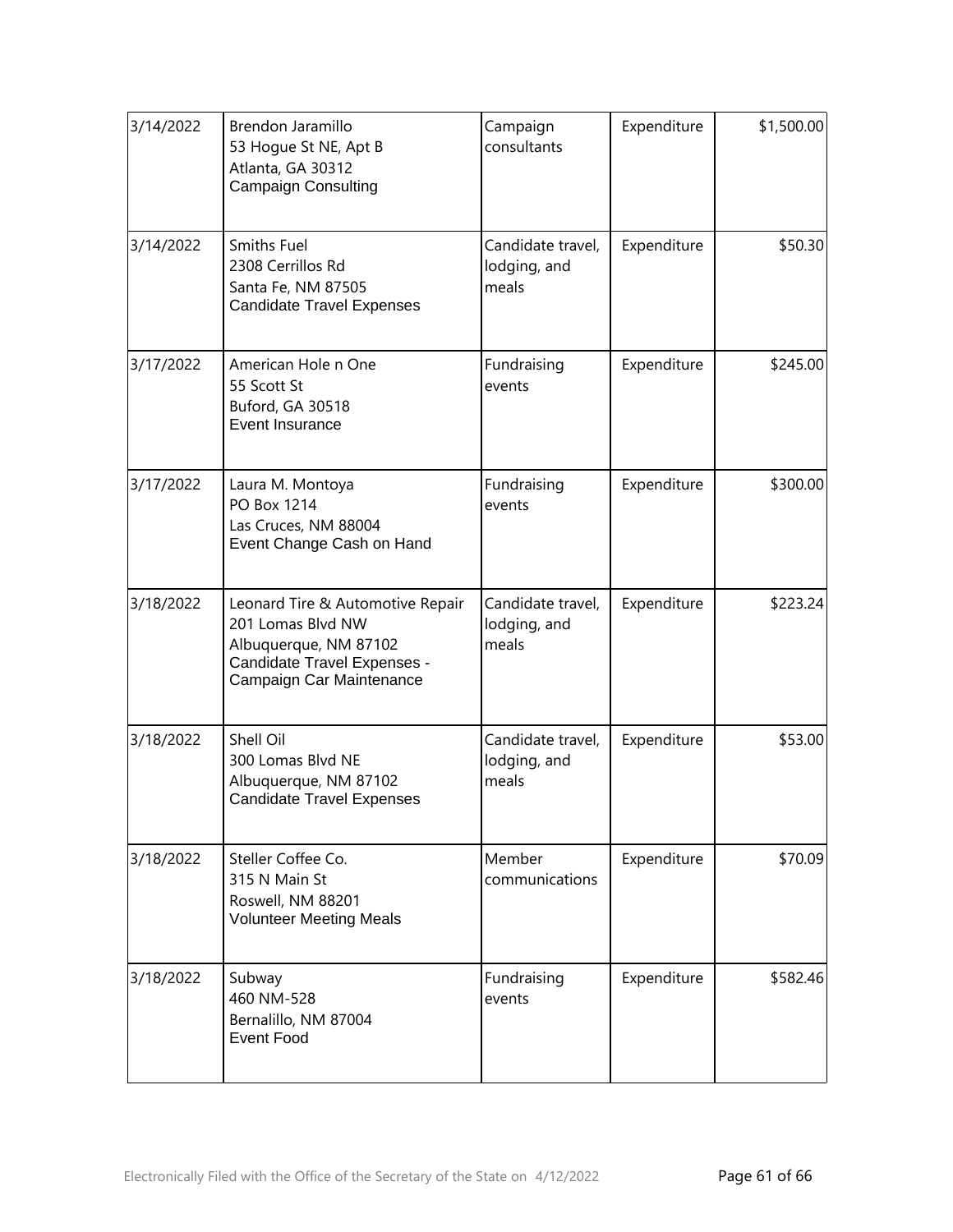| 3/20/2022 | <b>ActBlue Technical Services</b><br>366 Summer St<br>Somerville, NM 02144<br><b>Merchant Processing Fees</b> | Professional<br>services (legal,<br>accounting)       | Expenditure | \$321.36   |
|-----------|---------------------------------------------------------------------------------------------------------------|-------------------------------------------------------|-------------|------------|
| 3/22/2022 | Santa Ana Golf Club<br>288 Praire Star Rd<br>Santa Ana, NM 87004<br>Venue Rental                              | Fundraising<br>events                                 | Expenditure | \$3,625.00 |
| 3/24/2022 | Phone Burner<br>1968 S Coast Hwy Suite 1800<br>Laguna Beach, CA 92654<br>Software                             | Information<br>technology costs<br>(internet, e-mail) | Expenditure | \$214.30   |
| 3/24/2022 | Santa Ana Golf Club<br>288 Praire Star Rd<br>Santa Ana, NM 87004<br>Venue Rental                              | Fundraising<br>events                                 | Expenditure | \$3,000.00 |
| 3/24/2022 | Save1Heart LLC<br>PO Box 4689<br>Fairview, NM 87533<br>Video Ad Production                                    | Professional<br>services (legal,<br>accounting)       | Expenditure | \$975.00   |
| 3/25/2022 | Little Caesars Pizza<br>6125 Montgomery Blvd NE<br>Albuquerque, NM 87109<br><b>Volunteer Meeting meals</b>    | Meetings and<br>appearances                           | Expenditure | \$16.22    |
| 3/25/2022 | <b>McDonalds</b><br>6200 Holly Ave NE<br>Albuquerque, NM 87113<br>Candidate Travel Expenses - meals           | Candidate travel,<br>lodging, and<br>meals            | Expenditure | \$8.24     |
| 3/25/2022 | Shell Oil<br>300 Lomas Blvd NE<br>Albuquerque, NM 87102<br><b>Candidate Travel Expenses</b>                   | Candidate travel,<br>lodging, and<br>meals            | Expenditure | \$52.28    |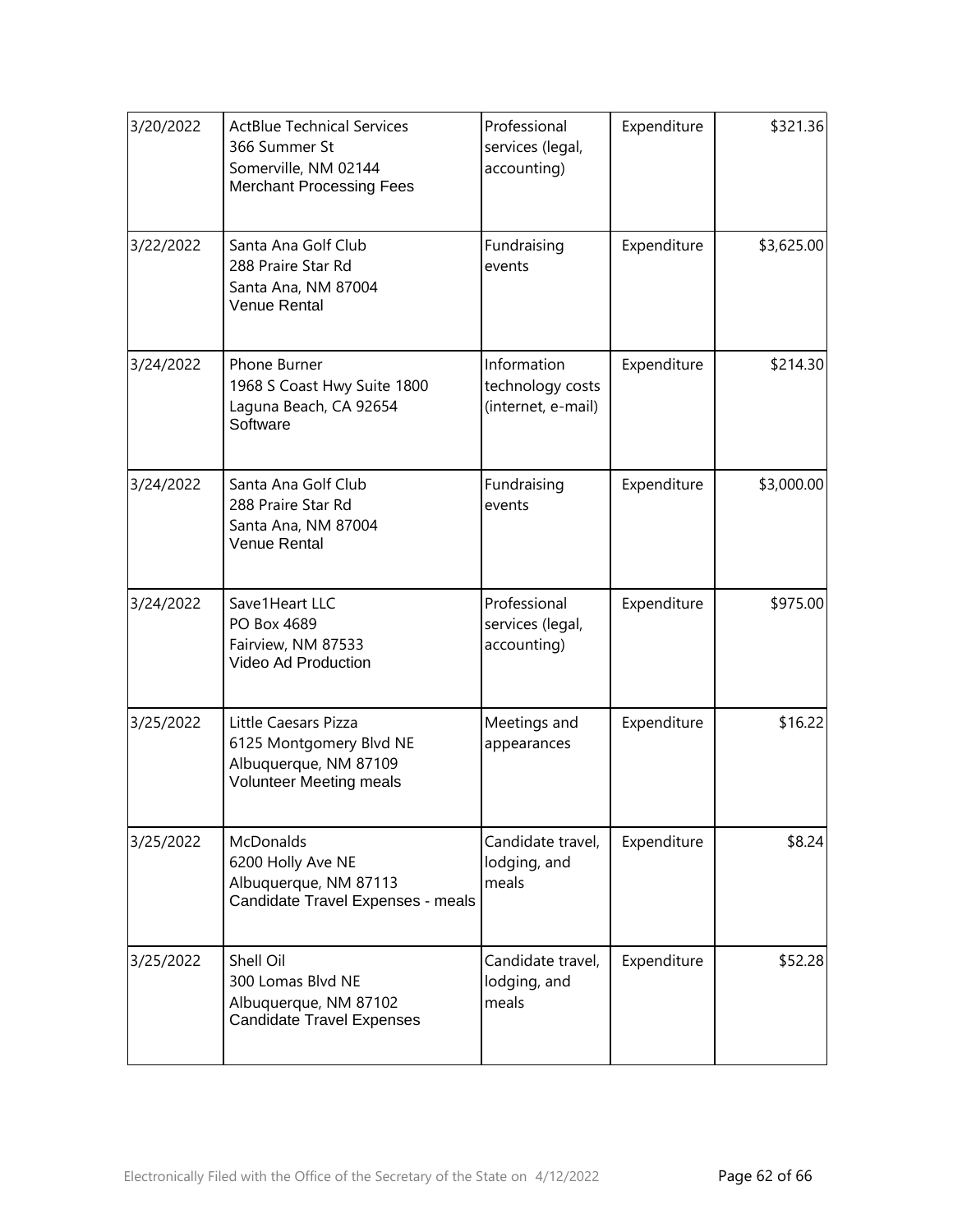| 3/25/2022 | <b>Warrior Fuel</b><br>960 US-550<br>Bernalillo, NM 87004<br><b>Candidate Travel Expenses</b>                          | Candidate travel,<br>lodging, and<br>meals            | Expenditure | \$53.11 |
|-----------|------------------------------------------------------------------------------------------------------------------------|-------------------------------------------------------|-------------|---------|
| 3/27/2022 | <b>ActBlue Technical Services</b><br>366 Summer St<br>Somerville, NM 02144<br><b>Merchant Processing Fees</b>          | Professional<br>services (legal,<br>accounting)       | Expenditure | \$1.39  |
| 3/28/2022 | Canva.com<br>75 East Santa Clara Street<br>San Jose, CA 95113<br>Design Software                                       | Information<br>technology costs<br>(internet, e-mail) | Expenditure | \$12.99 |
| 3/28/2022 | Danielle Fichua<br>1264 Peppoli Lp SE<br>Rio Rancho, NM 87124<br>Consulting-Reimbursement for<br><b>Event Supplies</b> | Campaign<br>consultants                               | Expenditure | \$44.00 |
| 3/28/2022 | <b>Dollar Tree</b><br>4405 Jager Way NE Ste A,<br>Rio Rancho, NM 87144<br><b>Office Supplies</b>                       | Office expenses                                       | Expenditure | \$9.69  |
| 3/29/2022 | Speedway<br>23238-A, US-550<br>San Ysidrio, NM 87053<br><b>Candidate Travel Expenses</b>                               | Candidate travel,<br>lodging, and<br>meals            | Expenditure | \$53.20 |
| 3/31/2022 | <b>ActBlue Technical Services</b><br>366 Summer St<br>Somerville, NM 02144<br><b>Merchant Processing Fees</b>          | Professional<br>services (legal,<br>accounting)       | Expenditure | \$58.12 |
| 3/31/2022 | New Mexico Bank and Trust<br>7830 Enchanted Hills Blvd<br>Rio Rancho, NM 87144<br><b>Bank Fee</b>                      | <b>Bank Fee</b>                                       | Expenditure | \$5.00  |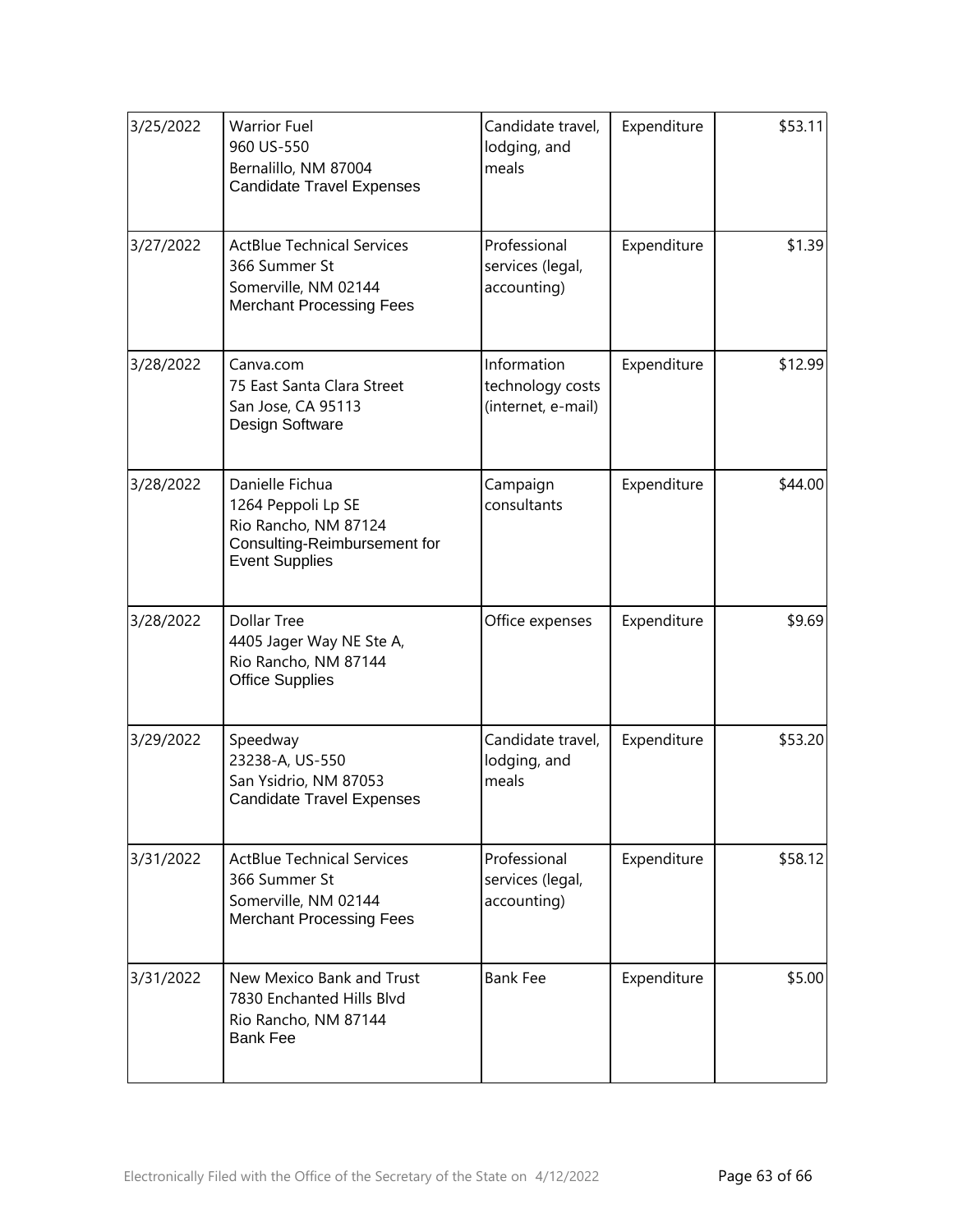| 4/1/2022 | <b>Bien Mur Travel Center</b><br>100 Bien Mur Dr NE<br>Albuquerque, NM 87113<br><b>Candidate Travel Expenses</b> | Candidate travel,<br>lodging, and<br>meals            | Expenditure | \$55.20 |
|----------|------------------------------------------------------------------------------------------------------------------|-------------------------------------------------------|-------------|---------|
| 4/3/2022 | <b>ActBlue Technical Services</b><br>366 Summer St<br>Somerville, NM 02144<br><b>Merchant Processing Fees</b>    | Professional<br>services (legal,<br>accounting)       | Expenditure | \$81.22 |
| 4/4/2022 | MailChimp.com<br>675 Ponce de Leon Ave NE, Suite<br>5000<br>Atlanta, NM 30308<br><b>Email Service Fee</b>        | Information<br>technology costs<br>(internet, e-mail) | Expenditure | \$94.23 |
| 4/4/2022 | Murphy Express<br>600 Pat D'Arco Highway<br>Bernalillo, NM 87004<br><b>Candidate Travel Expenses</b>             | Candidate travel,<br>lodging, and<br>meals            | Expenditure | \$49.30 |
|          | \$28,638.18                                                                                                      |                                                       |             |         |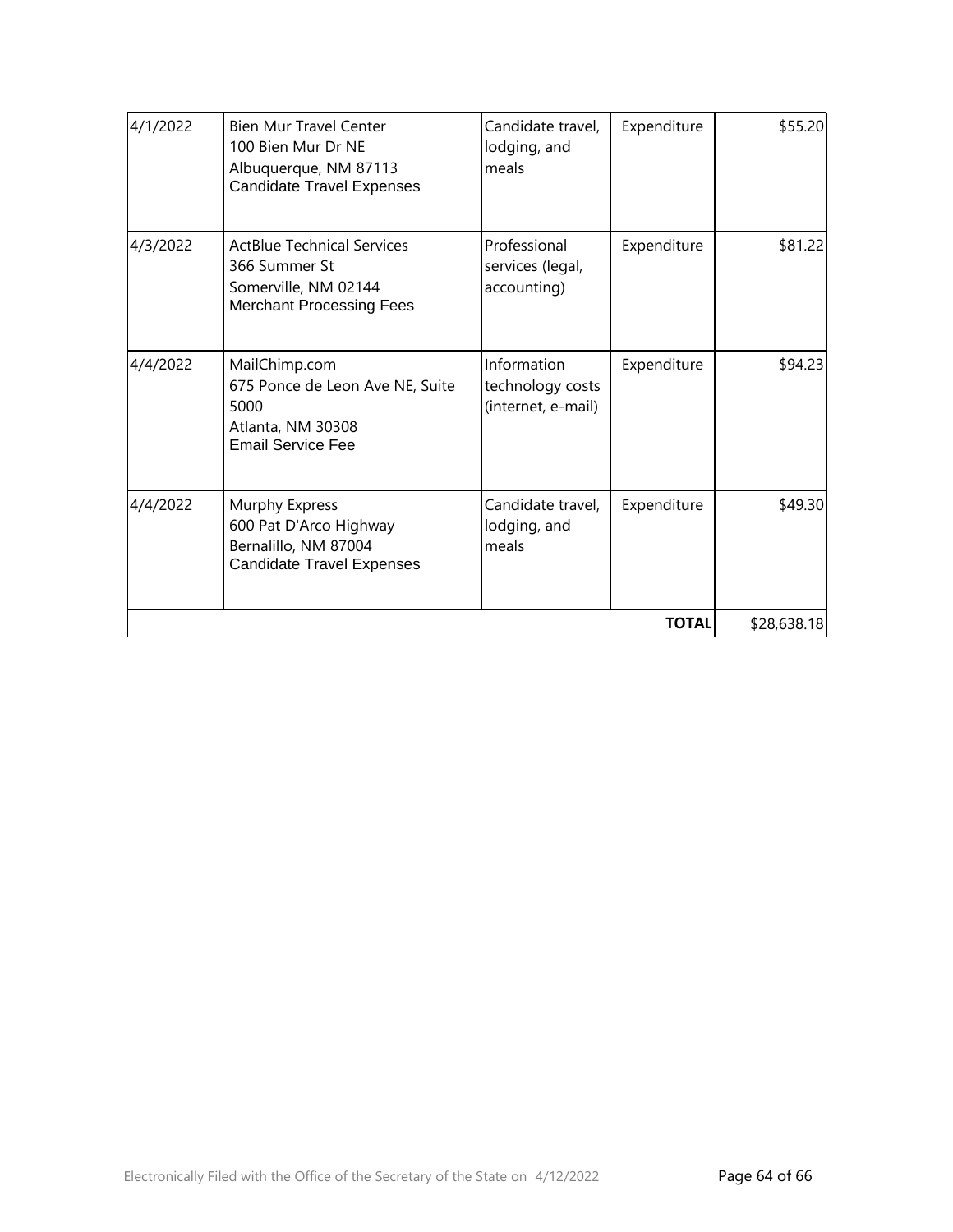# **Report of Expenditures and Contributions**

## **FORM C 1 LOAN REPAYMENTS**

| Candidate's Name | Laura M. Montoya |  |                     |  |
|------------------|------------------|--|---------------------|--|
| Date Submitted:  | 4/12/2022        |  | Date Due: 4/11/2022 |  |

| <b>DATE</b> | <b>NAME of CREDITOR</b> | <b>AMOUNT</b> |
|-------------|-------------------------|---------------|
|             |                         |               |
|             |                         |               |
|             | <b>TOTAL</b>            |               |